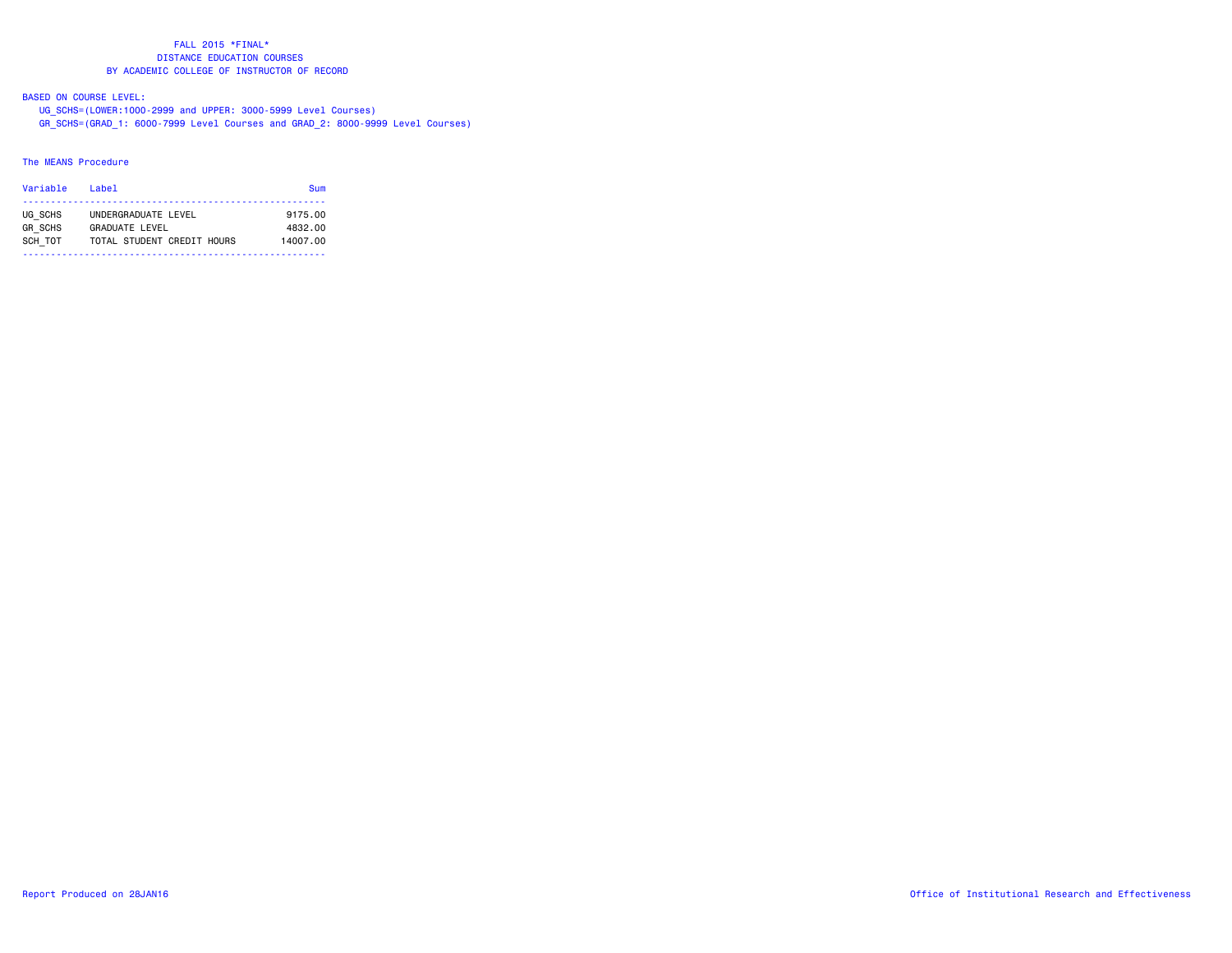## BASED ON COURSE LEVEL:

 UG\_SCHS=(LOWER:1000-2999 and UPPER: 3000-5999 Level Courses \*\*Excludes CVM 5000-5999 Level Courses\*\*) GR\_SCHS=(GRAD\_1: 6000-7999 Level Courses and GRAD\_2: 8000-9999 Level Courses)

### The MEANS Procedure

|                                | N          |          |                            |            |
|--------------------------------|------------|----------|----------------------------|------------|
| <b>ACADEMIC COLLEGE</b>        | <b>Obs</b> | Variable | Label                      | <b>Sum</b> |
| Agriculture & Life Sciences 13 |            | UG SCHS  | UNDERGRADUATE LEVEL        | 513.00     |
|                                |            | GR SCHS  | <b>GRADUATE LEVEL</b>      | 216.00     |
|                                |            | SCH TOT  | TOTAL STUDENT CREDIT HOURS | 729.00     |
| Architecture, Art & Design     | 3          | UG SCHS  | UNDERGRADUATE LEVEL        | 177.00     |
|                                |            | GR SCHS  | <b>GRADUATE LEVEL</b>      | 0.00       |
|                                |            | SCH TOT  | TOTAL STUDENT CREDIT HOURS | 177.00     |
| Arts & Sciences                | 131        | UG SCHS  | UNDERGRADUATE LEVEL        | 5471.00    |
|                                |            | GR SCHS  | <b>GRADUATE LEVEL</b>      | 1233.00    |
|                                |            | SCH TOT  | TOTAL STUDENT CREDIT HOURS | 6704.00    |
| <b>Business</b>                | 24         | UG SCHS  | UNDERGRADUATE LEVEL        | 873.00     |
|                                |            | GR SCHS  | <b>GRADUATE LEVEL</b>      | 789.00     |
|                                |            | SCH TOT  | TOTAL STUDENT CREDIT HOURS | 1662.00    |
| Education                      | 104        | UG SCHS  | UNDERGRADUATE LEVEL        | 2111.00    |
|                                |            | GR SCHS  | <b>GRADUATE LEVEL</b>      | 1783.00    |
|                                |            | SCH TOT  | TOTAL STUDENT CREDIT HOURS | 3894.00    |
| Engineering                    | 81         | UG SCHS  | UNDERGRADUATE LEVEL        | 30.00      |
|                                |            | GR SCHS  | <b>GRADUATE LEVEL</b>      | 770.00     |
|                                |            | SCH TOT  | TOTAL STUDENT CREDIT HOURS | 800.00     |
| Forest Resources               | 11         | UG SCHS  | UNDERGRADUATE LEVEL        | 0.00       |
|                                |            | GR SCHS  | <b>GRADUATE LEVEL</b>      | 41.00      |
|                                |            | SCH TOT  | TOTAL STUDENT CREDIT HOURS | 41.00      |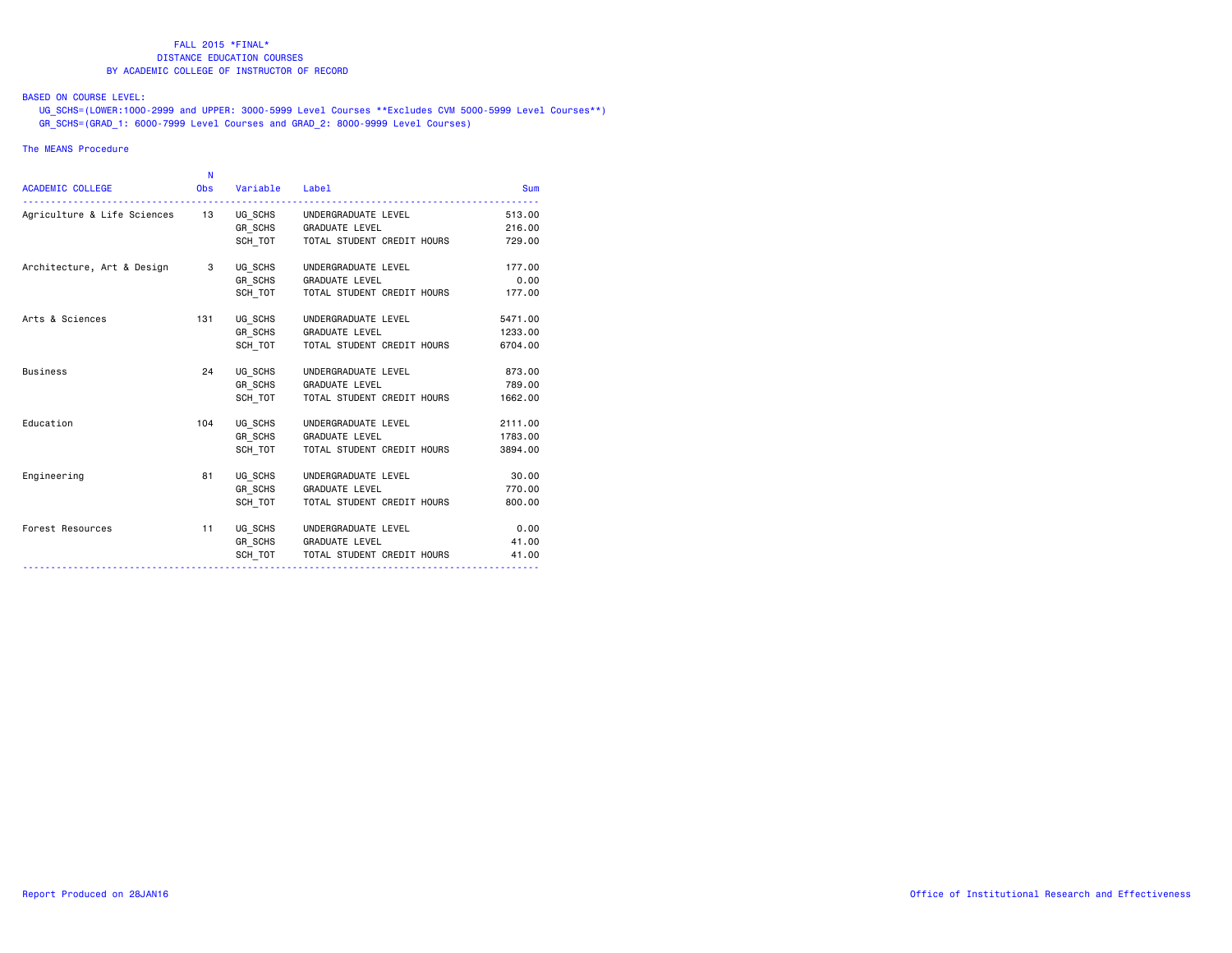# BASED ON COURSE LEVEL:

 UG\_SCHS=(LOWER:1000-2999 and UPPER: 3000-5999 Level Courses \*\*Excludes CVM 5000-5999 Level Courses\*\*) GR\_SCHS=(GRAD\_1: 6000-7999 Level Courses and GRAD\_2: 8000-9999 Level Courses)

|                                            | <b>UNDERGRADUATE</b> | <b>GRADUATE</b> |              |
|--------------------------------------------|----------------------|-----------------|--------------|
| ACADEMIC DEPARTMENT                        | LEVEL                | <b>LEVEL</b>    | <b>TOTAL</b> |
|                                            |                      |                 |              |
| Agricultural Economics                     | 0.00                 | 33.00           | 33.00        |
| Food Science, Nutrition & Health Promotion | 198.00               | 183.00          | 381.00       |
| Landscape Architecture                     | 213.00               | 0.00            | 213.00       |
| School of Human Sciences                   | 102.00               | 0.00            | 102.00       |
|                                            |                      |                 |              |
|                                            | 513.00               | 216.00          | 729.00       |
|                                            |                      |                 |              |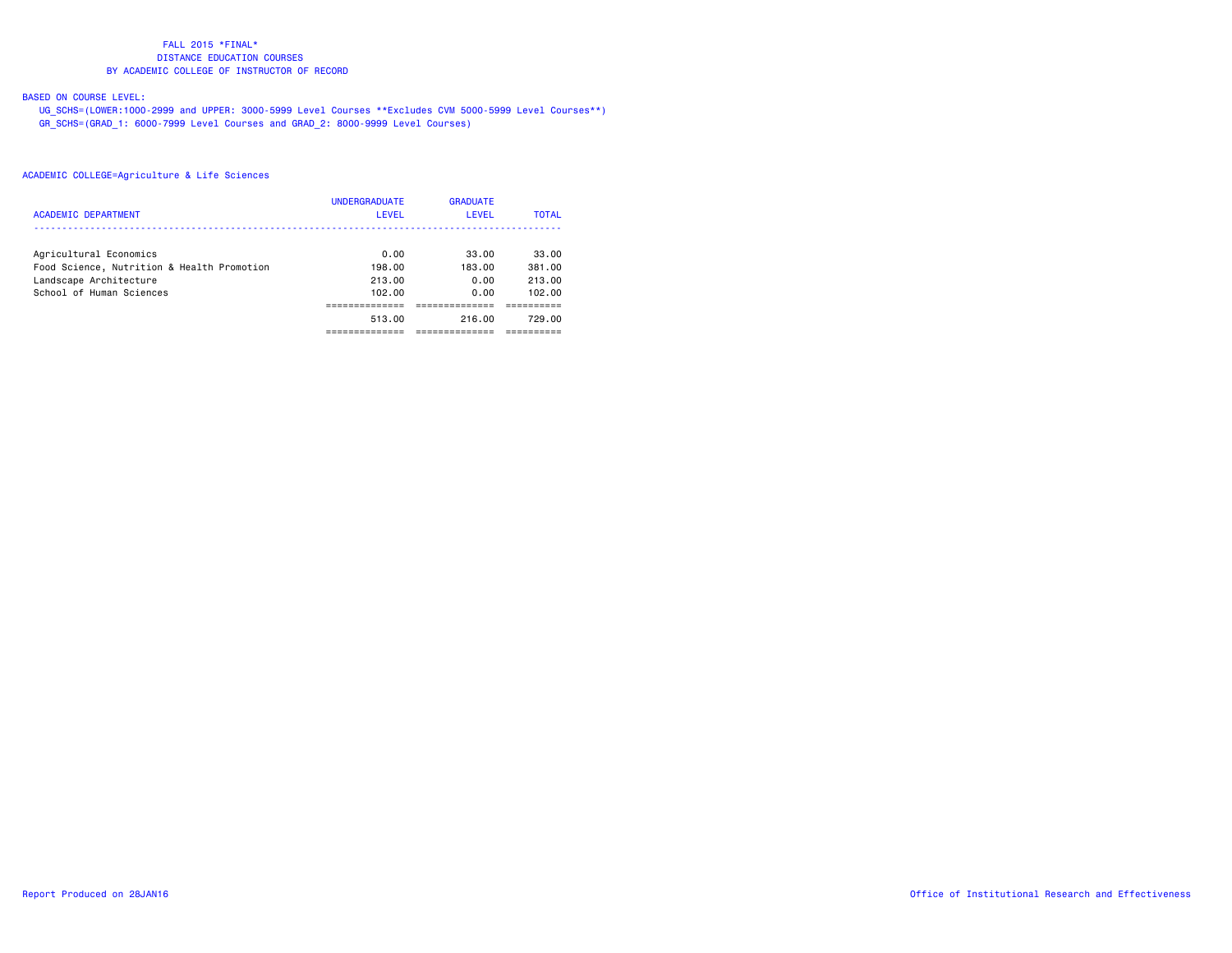# BASED ON COURSE LEVEL:

 UG\_SCHS=(LOWER:1000-2999 and UPPER: 3000-5999 Level Courses \*\*Excludes CVM 5000-5999 Level Courses\*\*) GR\_SCHS=(GRAD\_1: 6000-7999 Level Courses and GRAD\_2: 8000-9999 Level Courses)

## ACADEMIC COLLEGE=Architecture, Art & Design

| <b>ACADEMIC DEPARTMENT</b>        | <b>UNDERGRADUATE</b><br><b>LEVEL</b> | <b>GRADUATE</b><br>LEVEL | <b>TOTAL</b>    |
|-----------------------------------|--------------------------------------|--------------------------|-----------------|
| Art AAD<br>School of Architecture | 141.00<br>36.00                      | 0.00<br>0.00             | 141.00<br>36.00 |
|                                   |                                      |                          |                 |
|                                   | 177.00                               | 0.00                     | 177.00          |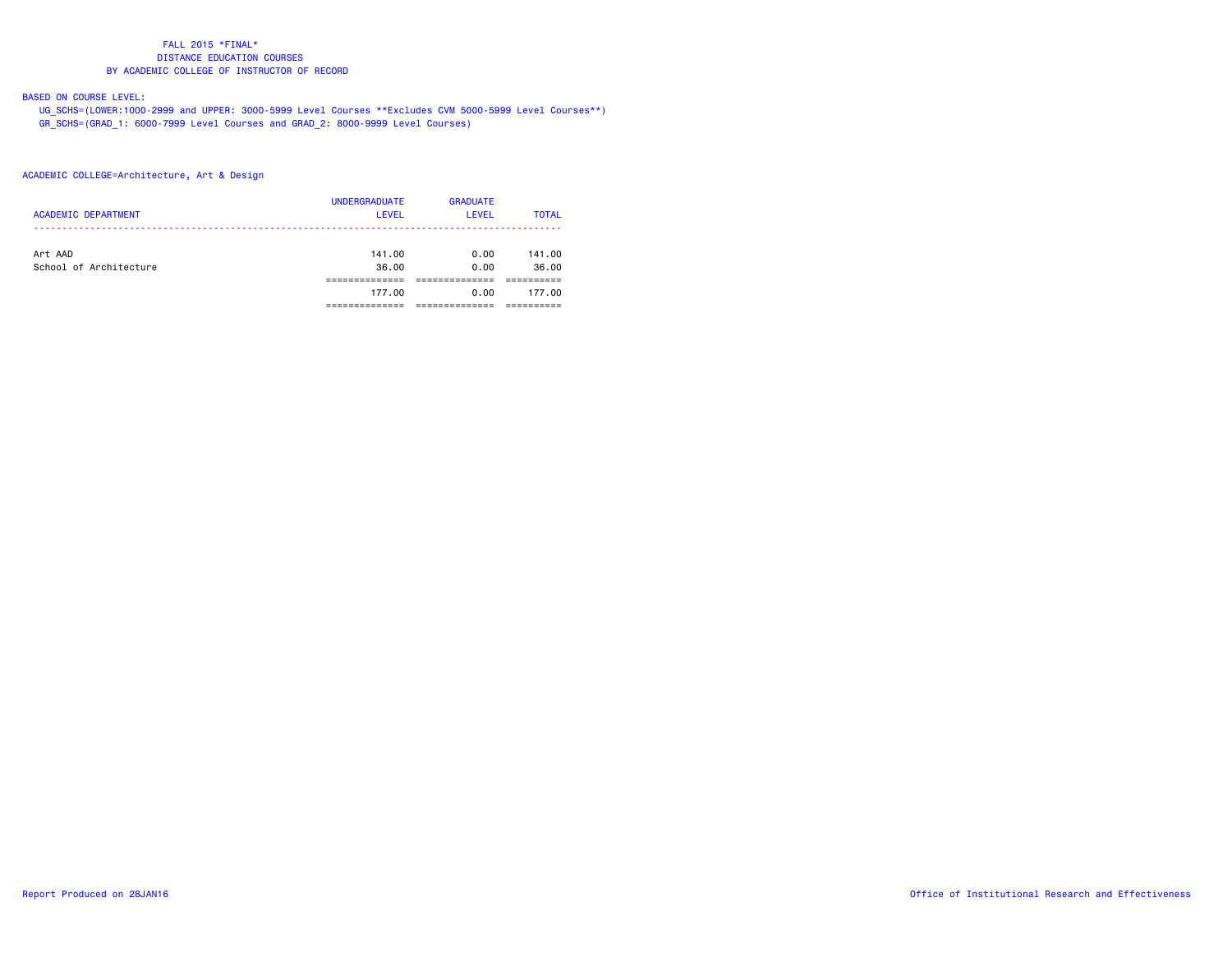# BASED ON COURSE LEVEL:

 UG\_SCHS=(LOWER:1000-2999 and UPPER: 3000-5999 Level Courses \*\*Excludes CVM 5000-5999 Level Courses\*\*) GR\_SCHS=(GRAD\_1: 6000-7999 Level Courses and GRAD\_2: 8000-9999 Level Courses)

|                                            | <b>UNDERGRADUATE</b> | <b>GRADUATE</b> |              |
|--------------------------------------------|----------------------|-----------------|--------------|
| ACADEMIC DEPARTMENT                        | <b>LEVEL</b>         | <b>LEVEL</b>    | <b>TOTAL</b> |
|                                            |                      |                 |              |
| Biological Sciences                        | 0.00                 | 199.00          | 199,00       |
| Chemistry                                  | 45.00                | 0.00            | 45.00        |
| Classical & Modern Languages & Literatures | 426,00               | 0.00            | 426,00       |
| Communication                              | 678.00               | 66.00           | 744.00       |
| Dean of Arts & Sciences                    | 46.00                | 0.00            | 46.00        |
| English                                    | 213,00               | 18,00           | 231,00       |
| Geosciences                                | 1999.00              | 809,00          | 2808.00      |
| History                                    | 411.00               | 15.00           | 426,00       |
| Mathematics & Statistics                   | 447.00               | 21.00           | 468,00       |
| Philosophy & Religion                      | 96.00                | 0.00            | 96.00        |
| Physics & Astronomy                        | 69.00                | 0.00            | 69.00        |
| Political Science & Public Administration  | 78.00                | 78.00           | 156.00       |
| Psychology                                 | 264.00               | 27.00           | 291,00       |
| Sociology                                  | 699,00               | 0.00            | 699.00       |
|                                            | ==============       | ==============  |              |
|                                            | 5471.00              | 1233.00         | 6704.00      |
|                                            | ==============       | =============== |              |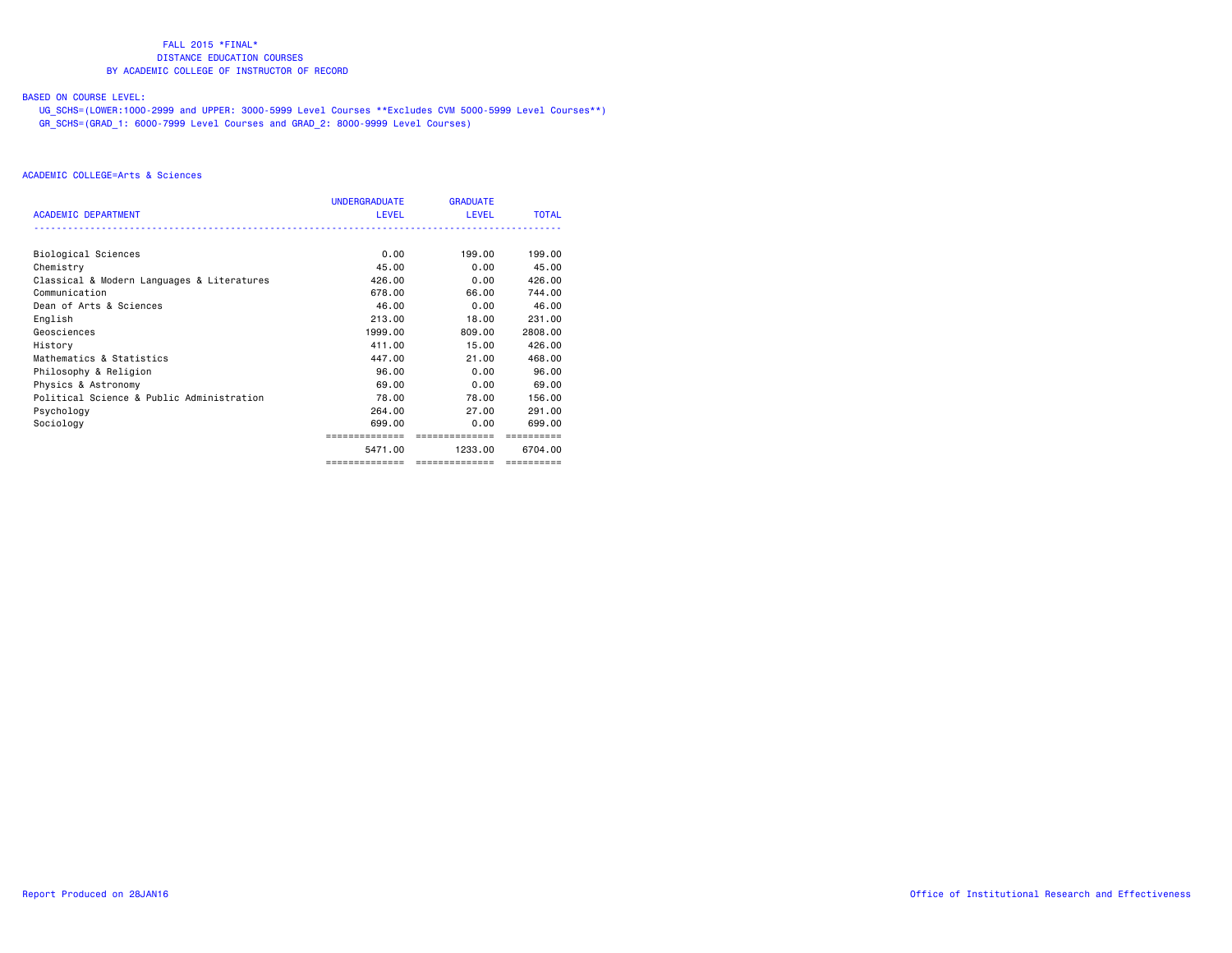# BASED ON COURSE LEVEL:

 UG\_SCHS=(LOWER:1000-2999 and UPPER: 3000-5999 Level Courses \*\*Excludes CVM 5000-5999 Level Courses\*\*) GR\_SCHS=(GRAD\_1: 6000-7999 Level Courses and GRAD\_2: 8000-9999 Level Courses)

#### ACADEMIC COLLEGE=Business

|                                                 | <b>UNDERGRADUATE</b> | <b>GRADUATE</b> |              |
|-------------------------------------------------|----------------------|-----------------|--------------|
| <b>ACADEMIC DEPARTMENT</b>                      | LEVEL                | LEVEL           | <b>TOTAL</b> |
|                                                 |                      |                 |              |
| Finance & Economics                             | 660.00               | 66.00           | 726.00       |
| Management & Information Systems                | 0.00                 | 354.00          | 354.00       |
| Marketing, Quantitative Analysis & Business Law | 132.00               | 312.00          | 444.00       |
| School of Accountancy                           | 81.00                | 57.00           | 138.00       |
|                                                 |                      |                 |              |
|                                                 | 873.00               | 789.00          | 1662.00      |
|                                                 |                      |                 |              |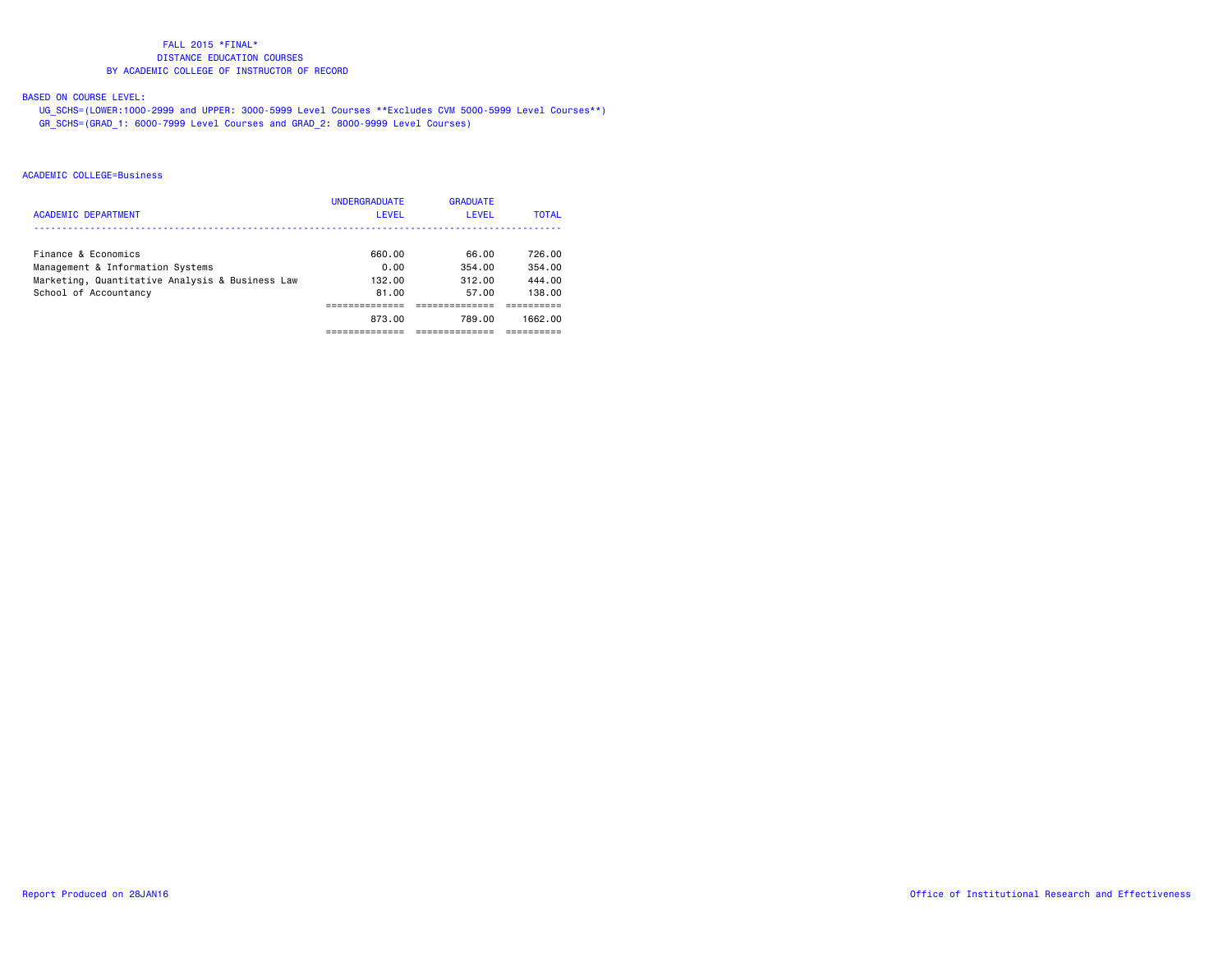# BASED ON COURSE LEVEL:

 UG\_SCHS=(LOWER:1000-2999 and UPPER: 3000-5999 Level Courses \*\*Excludes CVM 5000-5999 Level Courses\*\*) GR\_SCHS=(GRAD\_1: 6000-7999 Level Courses and GRAD\_2: 8000-9999 Level Courses)

|                                               | <b>UNDERGRADUATE</b> | <b>GRADUATE</b> |              |
|-----------------------------------------------|----------------------|-----------------|--------------|
| <b>ACADEMIC DEPARTMENT</b>                    | LEVEL                | LEVEL           | <b>TOTAL</b> |
|                                               |                      |                 | 304.00       |
| Counseling & Educational Psychology           | 111.00               | 193.00          |              |
| Curriculum, Instruction & Special Education   | 1161.00              | 775.00          | 1936.00      |
| Instructional Systems & Workforce Development | 656.00               | 267.00          | 923.00       |
| Kinesiology                                   | 9.00                 | 0.00            | 9.00         |
| Leadership and Foundations                    | 0.00                 | 548.00          | 548.00       |
| Music                                         | 174.00               | 0.00            | 174.00       |
|                                               |                      |                 |              |
|                                               | 2111.00              | 1783.00         | 3894.00      |
|                                               |                      |                 |              |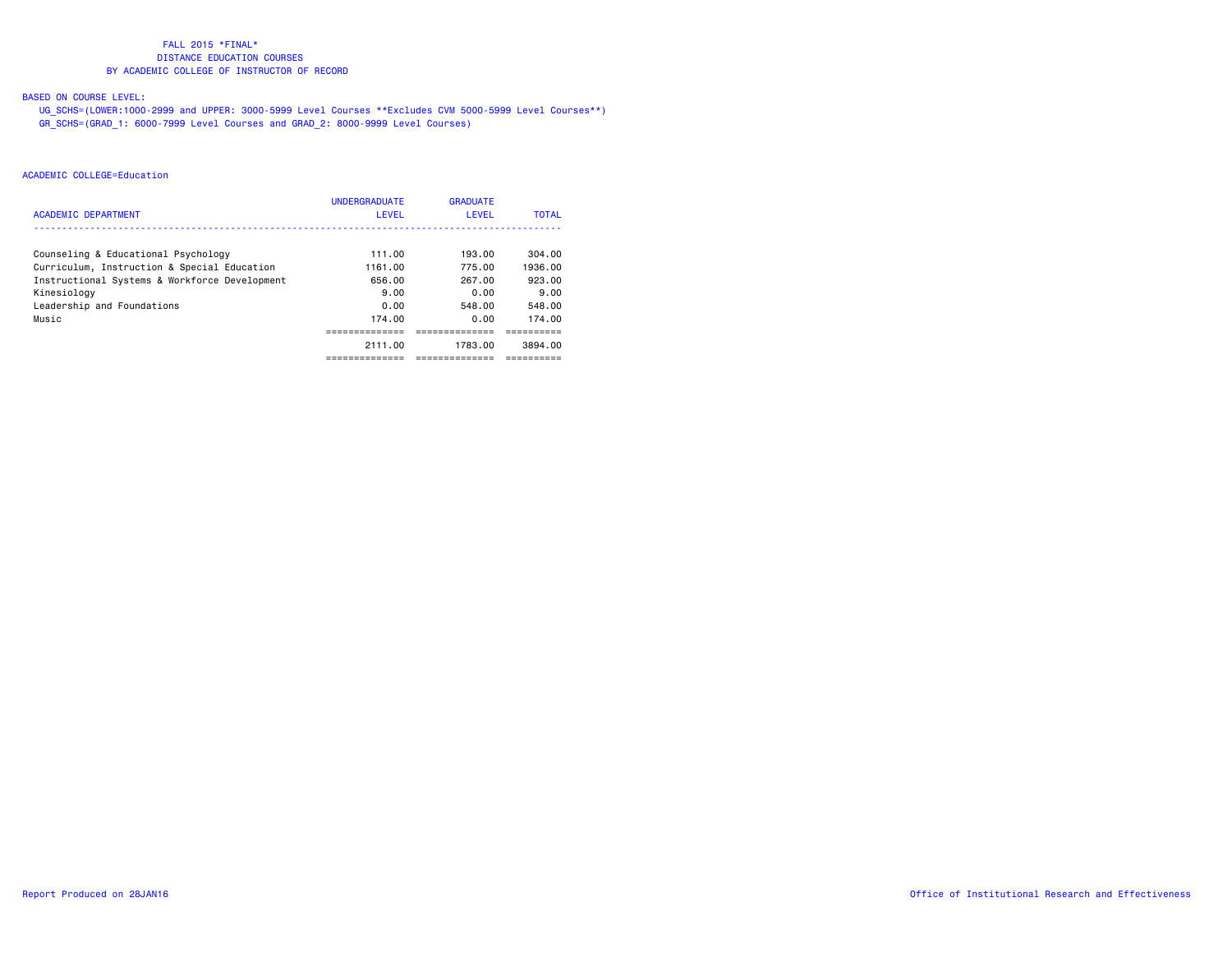# BASED ON COURSE LEVEL:

 UG\_SCHS=(LOWER:1000-2999 and UPPER: 3000-5999 Level Courses \*\*Excludes CVM 5000-5999 Level Courses\*\*) GR\_SCHS=(GRAD\_1: 6000-7999 Level Courses and GRAD\_2: 8000-9999 Level Courses)

| <b>ACADEMIC DEPARTMENT</b>        | <b>UNDERGRADUATE</b><br>LEVEL | <b>GRADUATE</b><br>LEVEL | <b>TOTAL</b> |
|-----------------------------------|-------------------------------|--------------------------|--------------|
|                                   |                               |                          |              |
| Aerospace Engineering             | 0.00                          | 23.00                    | 23.00        |
| Civil & Environmental Engineering | 0.00                          | 249.00                   | 249.00       |
| Computer Science & Engineering    | 0.00                          | 4.00                     | 4.00         |
| Electrical & Computer Engineering | 0.00                          | 113.00                   | 113.00       |
| Industrial & Systems Engineering  | 30.00                         | 319.00                   | 349.00       |
| Mechanical Engineering            | 0.00                          | 62.00                    | 62.00        |
|                                   |                               |                          |              |
|                                   | 30.00                         | 770.00                   | 800.00       |
|                                   |                               |                          |              |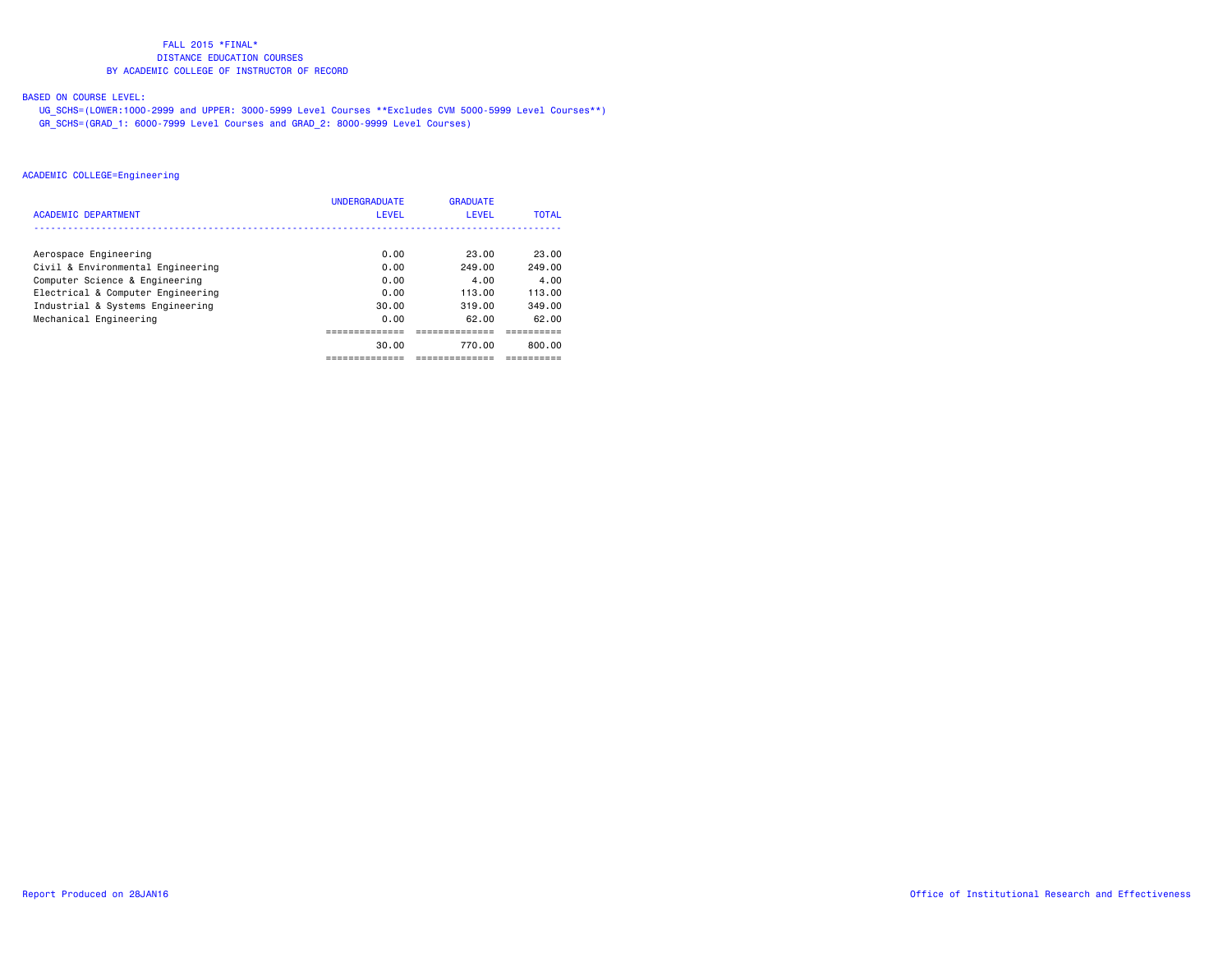# BASED ON COURSE LEVEL:

 UG\_SCHS=(LOWER:1000-2999 and UPPER: 3000-5999 Level Courses \*\*Excludes CVM 5000-5999 Level Courses\*\*) GR\_SCHS=(GRAD\_1: 6000-7999 Level Courses and GRAD\_2: 8000-9999 Level Courses)

#### ACADEMIC COLLEGE=Forest Resources

| <b>ACADEMIC DEPARTMENT</b> | <b>UNDERGRADUATE</b><br><b>LEVEL</b> | <b>GRADUATE</b><br>LEVEL | <b>TOTAL</b> |
|----------------------------|--------------------------------------|--------------------------|--------------|
| Forestry                   | 0.00                                 | 41.00                    | 41.00        |
|                            | 0.00                                 | 41.00                    | 41.00        |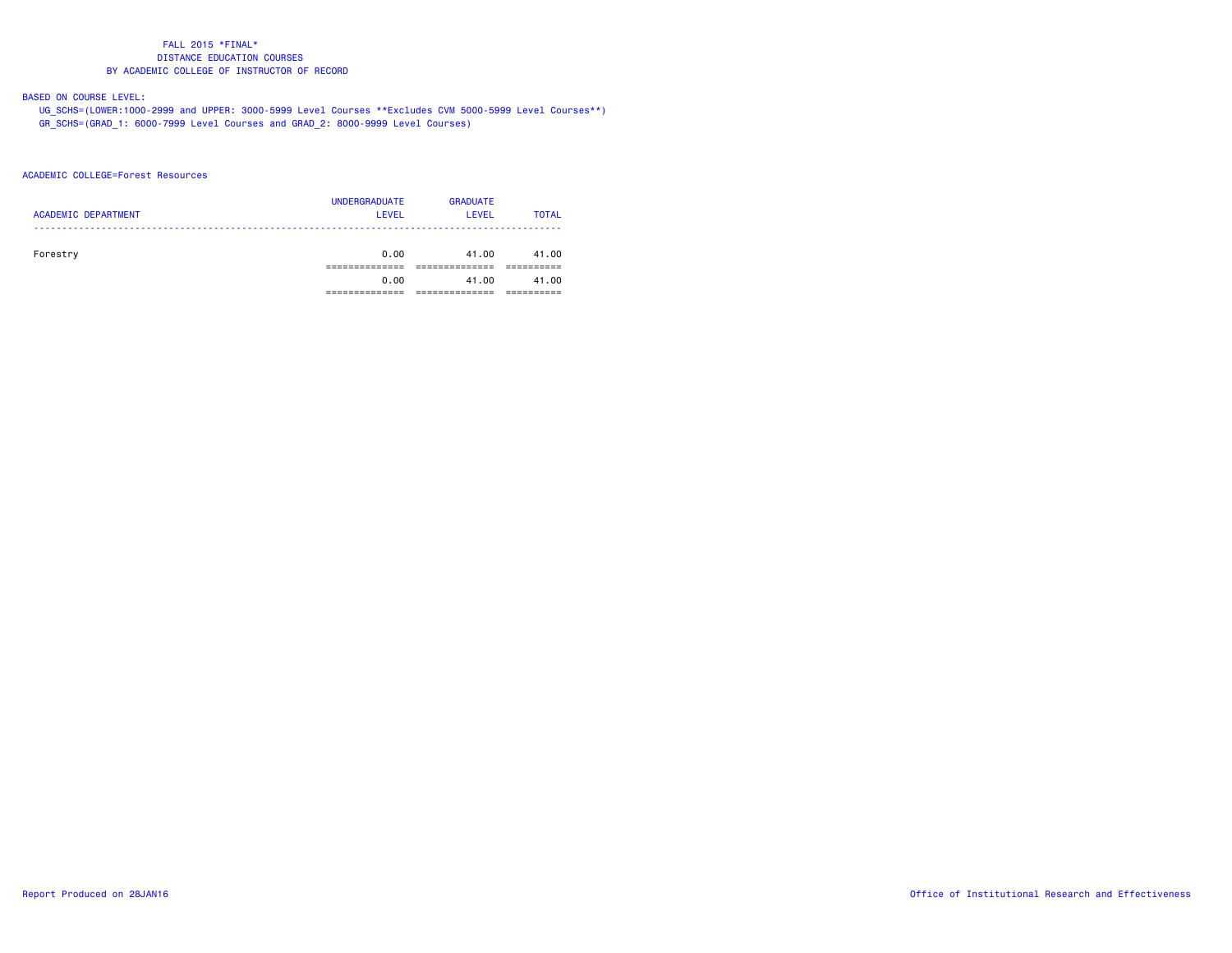| <b>ACADEMIC DEPARTMENT</b><br>------------------------------------- | Instructor Name | Rank                              | Tenure<br><b>Status</b> | Course<br>Cip | <b>CRN</b> | Course # Sec Type Title |       | Crs |                     | Delvy    | Inst<br><b>Per</b> | <b>UG</b><br><b>SCHS</b>                 | <b>GR</b><br><b>SCHS</b>      | Total<br><b>SCHS</b>              |
|---------------------------------------------------------------------|-----------------|-----------------------------------|-------------------------|---------------|------------|-------------------------|-------|-----|---------------------|----------|--------------------|------------------------------------------|-------------------------------|-----------------------------------|
| Agricultural Economics                                              | Barnes, James   | Extension Assist Pr Non-Ten Track |                         |               |            | 450602 33864 AEC 6323   | 501 C |     | Applied Region Econ | $\Omega$ | 1.00               | 0.00<br>---------<br>0.00                | 33.00<br>.<br>33.00           | 33,00<br>.<br>33.00               |
| Agricultural Economics                                              |                 |                                   |                         |               |            |                         |       |     |                     |          |                    | ========<br>0.00<br>--------<br>-------- | ========<br>33,00<br>-------- | ==========<br>33.00<br>========== |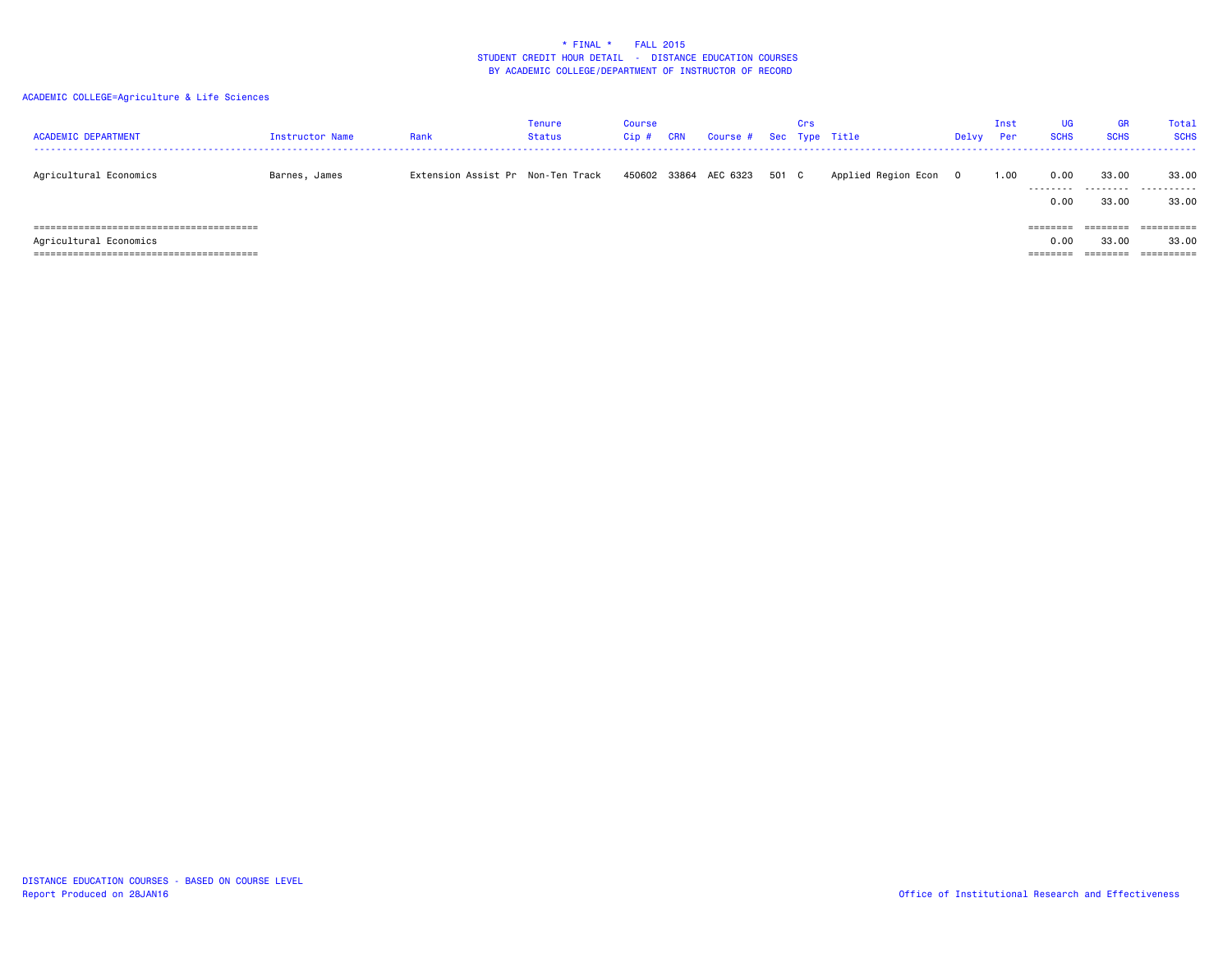| <b>ACADEMIC DEPARTMENT</b>                           | <b>Instructor Name</b> | Rank                          | <b>Tenure</b><br><b>Status</b> | <b>Course</b><br>Cip# | <b>CRN</b> | Course #        | Sec   | Crs | Type Title             | Delvv          | Inst<br>Per | <b>UG</b><br><b>SCHS</b> | <b>GR</b><br><b>SCHS</b> | Total<br><b>SCHS</b>               |
|------------------------------------------------------|------------------------|-------------------------------|--------------------------------|-----------------------|------------|-----------------|-------|-----|------------------------|----------------|-------------|--------------------------|--------------------------|------------------------------------|
|                                                      |                        |                               |                                |                       |            |                 |       |     |                        |                |             |                          |                          | .                                  |
| Food Science, Nutrition & Health Promoti Hunt, Barry |                        | Professor                     | Tenured                        | 512207                |            | 33991 FNH 8513  | 501 C |     | Theory Pract in Hlt 0  |                | 1.00        | 0.00                     | 42.00                    | 42.00                              |
|                                                      |                        |                               |                                |                       |            | 33996 FNH 8673  | 501 I |     | Appl Proj for CHES     | $\overline{0}$ | 1.00        | 0.00                     | 54.00                    | 54.00                              |
|                                                      |                        |                               |                                |                       |            |                 |       |     |                        |                |             | ---------<br>0.00        | 96.00                    | 96.00                              |
|                                                      | Oliver, Brittney       | Assistant Professor Ten Track |                                | 190599                | 35379      | <b>FNH 7000</b> | 501 I |     | Directed Indiv Study 0 |                | 1.00        | 0.00                     | 3.00                     | 3.00                               |
|                                                      |                        |                               |                                | 512207                |            | 33992 FNH 8523  | 501 C |     | Health Promotion Tec 0 |                | 1.00        | 0.00                     | 48.00                    | 48.00                              |
|                                                      |                        |                               |                                |                       |            |                 |       |     |                        |                |             | <u>.</u><br>0.00         | .<br>51.00               | .<br>$\sim$ $\sim$ $\sim$<br>51.00 |
|                                                      | Street, Susan          | Lecturer                      | Non-Ten Track                  | 190504                | 33985      | FNH 2283        | 501 C |     | Child Health & Nutri 0 |                | 1.00        | 57.00                    | 0.00                     | 57.00                              |
|                                                      |                        |                               |                                |                       |            | 33986 FNH 2293  | 501 C |     | Indiv & Family Nutri 0 |                | 1.00        | 87.00                    | 0.00                     | 87.00                              |
|                                                      |                        |                               |                                |                       |            | 34046 HS 2283   | 501 C |     | Child Health & Nutri 0 |                | 1.00        | 36.00                    | 0.00                     | 36.00                              |
|                                                      |                        |                               |                                |                       | 34047      | HS 2293         | 501 C |     | Indiv & Family Nutri 0 |                | 1.00        | 18.00                    | 0.00                     | 18.00                              |
|                                                      |                        |                               |                                |                       |            |                 |       |     |                        |                |             | --------                 | --------                 | ------                             |
|                                                      |                        |                               |                                |                       |            |                 |       |     |                        |                |             | 198.00                   | 0.00                     | 198.00                             |
|                                                      | Thompson, Amy          | Lecturer                      | Non-Ten Track                  | 512207                |            | 33993 FNH 8543  | 501 C |     | Health Ed for Divers 0 |                | 1.00        | 0.00<br>.                | 36.00<br>-----           | 36.00                              |
|                                                      |                        |                               |                                |                       |            |                 |       |     |                        |                |             | 0.00                     | 36.00                    | 36.00                              |
|                                                      |                        |                               |                                |                       |            |                 |       |     |                        |                |             | ========                 | ========                 | ==========                         |
| Food Science, Nutrition & Health Promoti             |                        |                               |                                |                       |            |                 |       |     |                        |                |             | 198,00                   | 183,00                   | 381,00                             |
|                                                      |                        |                               |                                |                       |            |                 |       |     |                        |                |             | ========                 | ========                 | ==========                         |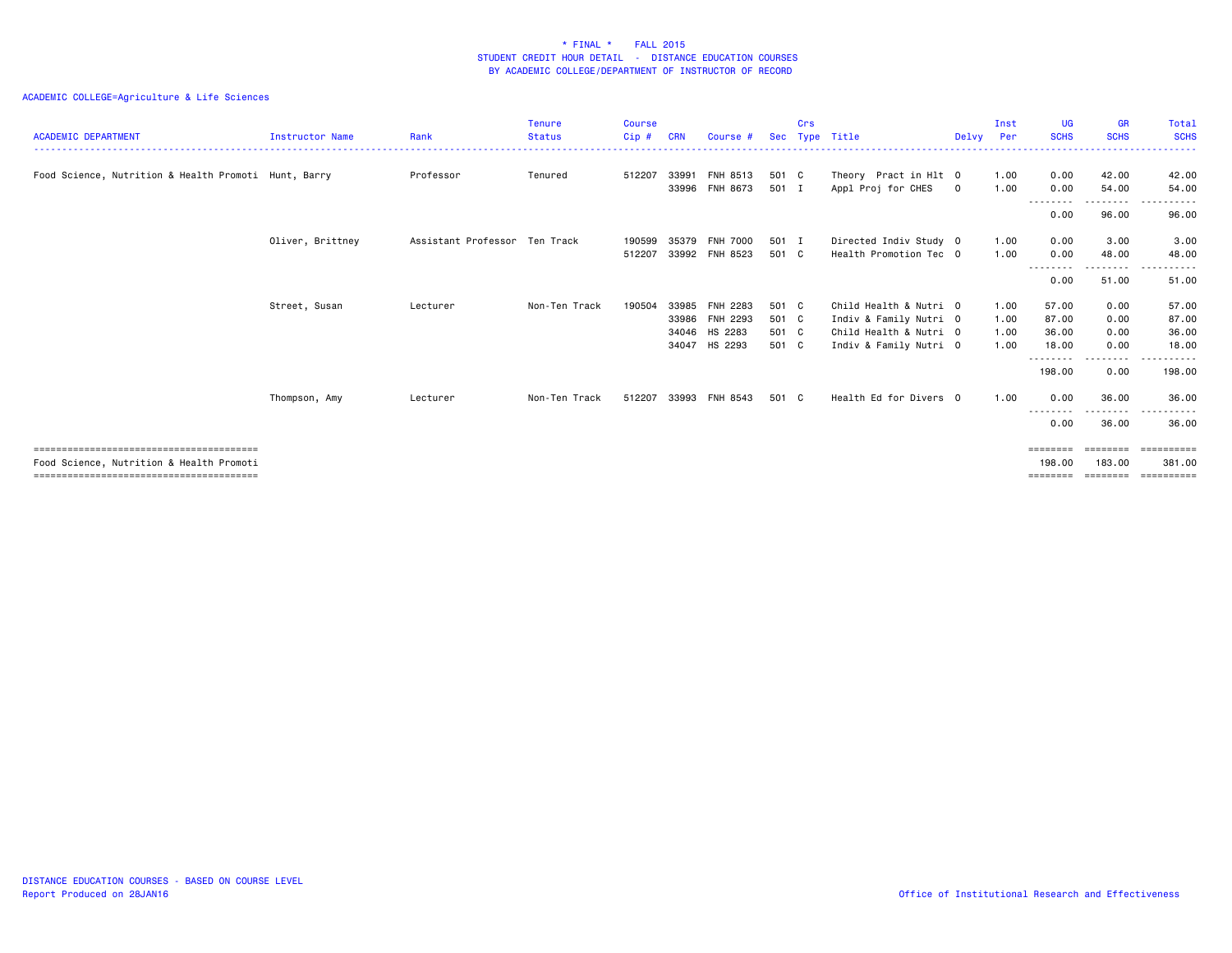| <b>ACADEMIC DEPARTMENT</b> | Instructor Name | Rank     | Tenure<br>Status | Course<br>$Cip$ # | <b>CRN</b> | Course # Sec Type Title |       | Crs |                 | Delvy       | Inst<br>Per | <b>UG</b><br><b>SCHS</b> | GR<br><b>SCHS</b> | <b>Total</b><br><b>SCHS</b> |
|----------------------------|-----------------|----------|------------------|-------------------|------------|-------------------------|-------|-----|-----------------|-------------|-------------|--------------------------|-------------------|-----------------------------|
| Landscape Architecture     | Rood, Cynthia   | Lecturer | Non-Ten Track    | 040601            |            | 34067 LA 1803           | 501 C |     | Land Arch Appre | $\mathbf 0$ | 1.00        | 213.00                   | 0.00              | 213.00<br>                  |
|                            |                 |          |                  |                   |            |                         |       |     |                 |             |             | 213,00                   | 0.00              | 213.00                      |
|                            |                 |          |                  |                   |            |                         |       |     |                 |             |             | ========                 | ========          | ==========                  |
| Landscape Architecture     |                 |          |                  |                   |            |                         |       |     |                 |             |             | 213,00                   | 0.00              | 213.00                      |
|                            |                 |          |                  |                   |            |                         |       |     |                 |             |             | ========                 | ========          | ==========                  |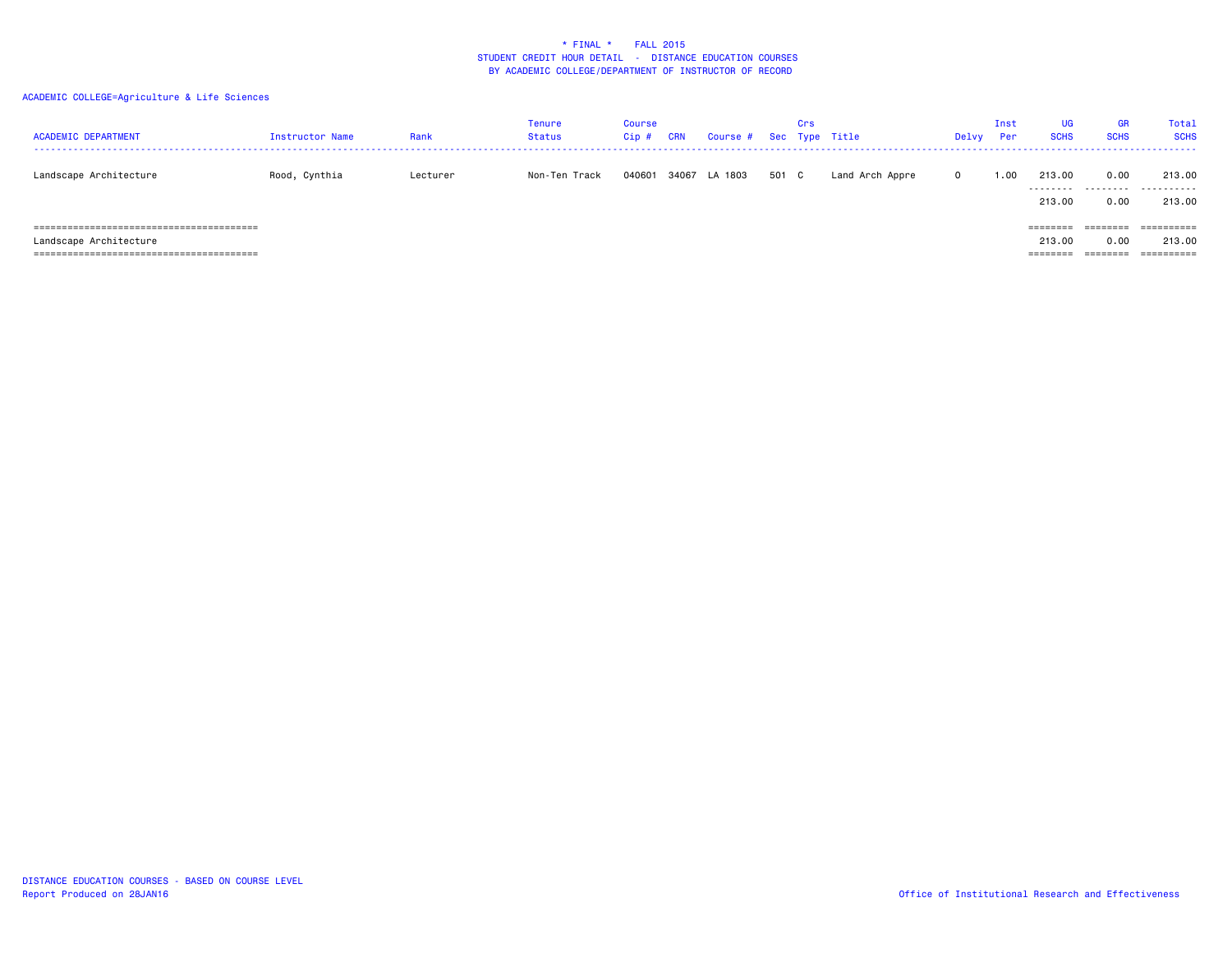| <b>ACADEMIC DEPARTMENT</b> | <b>Instructor Name</b> | Rank                              | Tenure<br>Status | Course<br>$Cip$ # | <b>CRN</b> | Course # | Sec   | Crs | Type Title             | Delvy | Inst<br>Per | <b>UG</b><br><b>SCHS</b>       | <b>GR</b><br><b>SCHS</b>     | Total<br><b>SCHS</b>               |
|----------------------------|------------------------|-----------------------------------|------------------|-------------------|------------|----------|-------|-----|------------------------|-------|-------------|--------------------------------|------------------------------|------------------------------------|
| School of Human Sciences   | Boutwell, Angela       | Lecturer                          | Non-Ten Track    | 190706            | 34048      | HS 2803  | 501 B |     | Prenatal & Infant De 0 |       | 1.00        | 33.00<br>.<br>33.00            | 0.00<br>.<br>0.00            | 33.00<br>.<br>33.00                |
|                            | Owen, Sean             | Research Assoc Prof Non-Ten Track |                  | 130901 33949      |            | EDF 3333 | 501 C |     | Social Foundation Ed 0 |       | 1.00        | 69.00<br>.                     | 0.00                         | 69.00<br>                          |
|                            |                        |                                   |                  |                   |            |          |       |     |                        |       |             | 69.00                          | 0.00                         | 69.00                              |
| School of Human Sciences   |                        |                                   |                  |                   |            |          |       |     |                        |       |             | 102.00<br>________<br>======== | 0.00<br>________<br>======== | ==========<br>102.00<br>========== |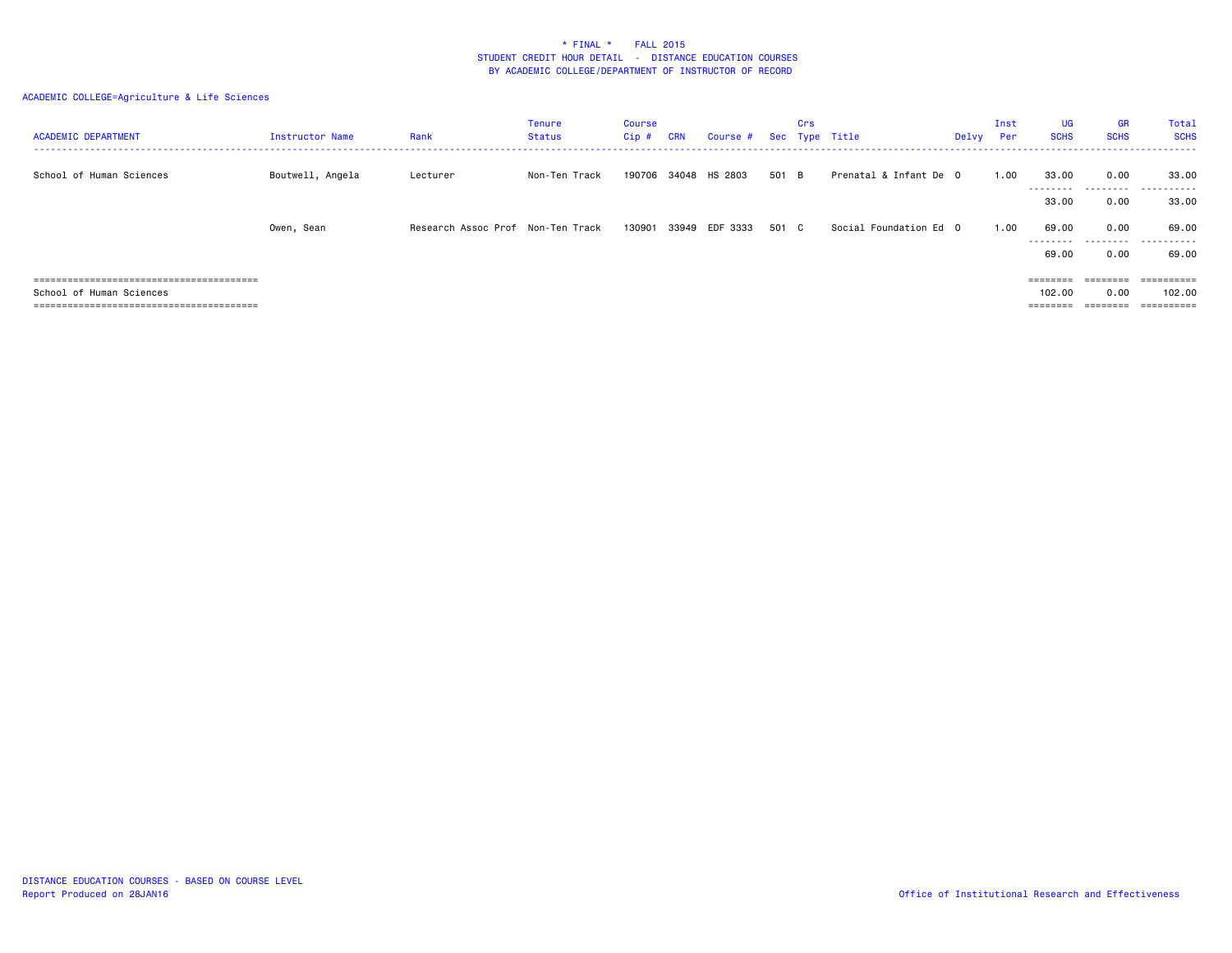# ACADEMIC COLLEGE=Architecture, Art & Design

| <b>ACADEMIC DEPARTMENT</b> | Instructor Name   | Rank                          | <b>Tenure</b><br>Status | Course<br>$Cip$ # | <b>CRN</b> | Course #                    |       | Crs | Sec Type Title     | Delvy       | Inst<br>Per | <b>UG</b><br><b>SCHS</b> | <b>GR</b><br><b>SCHS</b> | Total<br><b>SCHS</b> |
|----------------------------|-------------------|-------------------------------|-------------------------|-------------------|------------|-----------------------------|-------|-----|--------------------|-------------|-------------|--------------------------|--------------------------|----------------------|
| Art AAD                    | Lippillo, Dominic | Assistant Professor Ten Track |                         |                   |            | 500605 35254 ART 2103 501 B |       |     | Photography Survey | $\mathbf 0$ | 1.00        | 27.00<br>---------       | 0.00                     | 27.00<br>            |
|                            |                   |                               |                         |                   |            |                             |       |     |                    |             |             | 27.00                    | 0.00                     | 27.00                |
|                            | Spencer, Brittany | Lecturer                      | Non-Ten Track           | 500703            |            | 33867 ART 1113              | 501 C |     | Art Appreciation   | $\mathbf 0$ | 1.00        | 114.00<br>---------      | 0.00<br>.                | 114.00<br>.          |
|                            |                   |                               |                         |                   |            |                             |       |     |                    |             |             | 114,00                   | 0.00                     | 114.00               |
|                            |                   |                               |                         |                   |            |                             |       |     |                    |             |             | ========                 |                          | ==========           |
| Art AAD                    |                   |                               |                         |                   |            |                             |       |     |                    |             |             | 141.00                   | 0.00                     | 141.00<br>========== |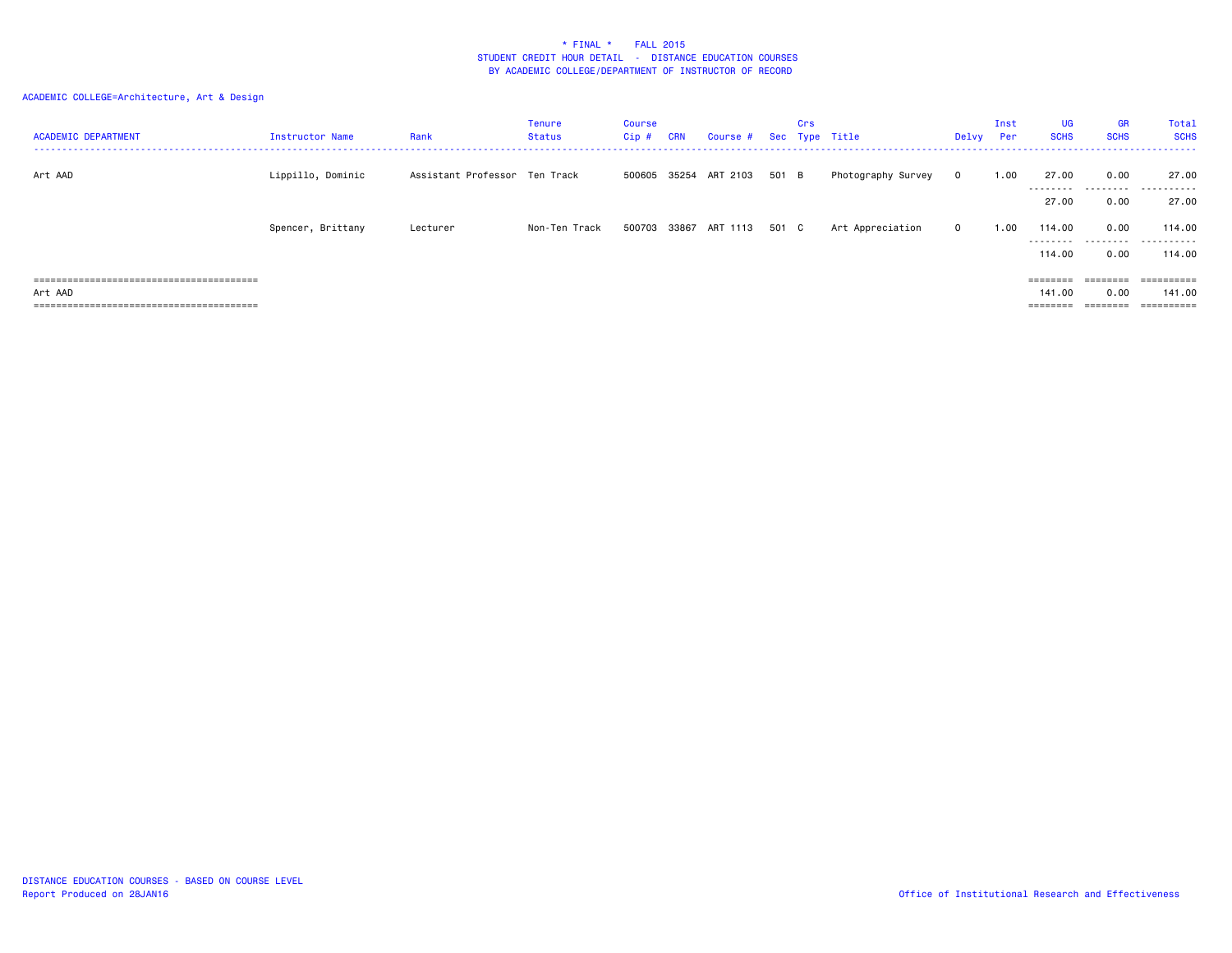# ACADEMIC COLLEGE=Architecture, Art & Design

| <b>ACADEMIC DEPARTMENT</b> | <b>Instructor Name</b> | Rank        | <b>Tenure</b><br><b>Status</b> | <b>Course</b><br>Cip | CRN | Course # Sec Type Title | Crs |                   | Delvy    | Inst<br>Per | <b>UG</b><br><b>SCHS</b> | <b>GR</b><br><b>SCHS</b> | Total<br><b>SCHS</b> |
|----------------------------|------------------------|-------------|--------------------------------|----------------------|-----|-------------------------|-----|-------------------|----------|-------------|--------------------------|--------------------------|----------------------|
| School of Architecture     | Kemp, Leah             | Non-Faculty | Not Applicable                 | 040201               |     | 33866 ARC 1013 501 C    |     | Arch Appreciation | $\Omega$ | 1.00        | 36.00<br>---------       | 0.00<br>.                | 36.00<br>.           |
|                            |                        |             |                                |                      |     |                         |     |                   |          |             | 36.00                    | 0.00                     | 36.00                |
|                            |                        |             |                                |                      |     |                         |     |                   |          |             |                          | ========                 |                      |
| School of Architecture     |                        |             |                                |                      |     |                         |     |                   |          |             | 36.00                    | 0.00                     | 36.00                |
|                            |                        |             |                                |                      |     |                         |     |                   |          |             | ========                 | ========                 |                      |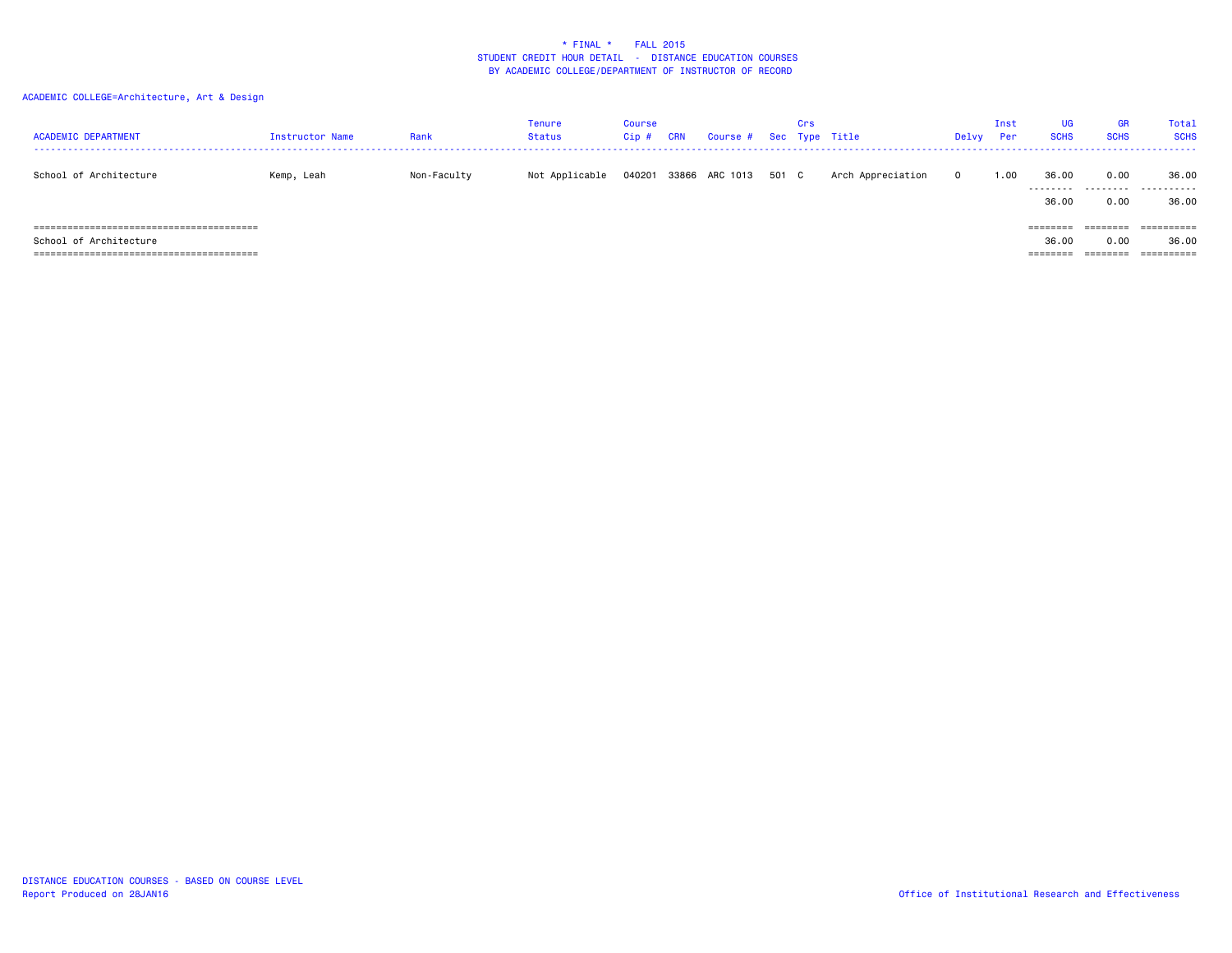| <b>ACADEMIC DEPARTMENT</b> | <b>Instructor Name</b> | Rank                          | <b>Tenure</b><br><b>Status</b> | Course<br>Cip# | CRN   | Course #       | <b>Sec</b> | Crs | Type Title             | Delvy        | Inst<br>Per | <b>UG</b><br><b>SCHS</b> | <b>GR</b><br><b>SCHS</b> | Total<br><b>SCHS</b>               |
|----------------------------|------------------------|-------------------------------|--------------------------------|----------------|-------|----------------|------------|-----|------------------------|--------------|-------------|--------------------------|--------------------------|------------------------------------|
| Biological Sciences        | Chevalier, David       | Lecturer                      | Non-Ten Track                  | 260701         | 33874 | BIO 6043       | 501 C      |     | Develop & Reproduct    | $\mathbf{0}$ | 1.00        | 0.00<br>--------         | 51.00<br>.               | 51.00<br>. <b>.</b> .              |
|                            |                        |                               |                                |                |       |                |            |     |                        |              |             | 0.00                     | 51.00                    | 51.00                              |
|                            | Gordon, Donna          | Associate Professor Tenured   |                                | 260101         | 33877 | BIO 8191       | 501 S      |     | Seminar in General B 0 |              | 1.00        | 0.00                     | 4.00<br>. <b>.</b>       | 4.00<br>$- - -$<br>.               |
|                            |                        |                               |                                |                |       |                |            |     |                        |              |             | 0.00                     | 4.00                     | 4.00                               |
|                            | McCurdy, Victoria      | Instructor                    | Non-Ten Track                  | 260802         | 33873 | BIO 6013       | 501 C      |     | Genetics & Molecular 0 |              | 1.00        | 0.00<br>--------         | 54.00<br>.               | 54.00<br>.<br>$  -$                |
|                            |                        |                               |                                |                |       |                |            |     |                        |              |             | 0.00                     | 54.00                    | 54.00                              |
|                            | Stewart, James         | Assistant Professor Ten Track |                                | 260701         | 33876 | BIO 8053       | 501 C      |     | Comp Study of Animal 0 |              | 1.00        | 0.00<br>--------         | 36.00<br>.               | 36.00<br>.<br>$\sim$ $\sim$ $\sim$ |
|                            |                        |                               |                                |                |       |                |            |     |                        |              |             | 0.00                     | 36.00                    | 36.00                              |
|                            | Thornton, Justin       | Assistant Professor Ten Track |                                | 260502         |       | 33875 BIO 8023 | 501 C      |     | Modern Microbiology    | $\mathbf 0$  | 1.00        | 0.00<br>-----            | 54.00<br>. <b>.</b>      | 54.00<br>. <b>.</b>                |
|                            |                        |                               |                                |                |       |                |            |     |                        |              |             | 0.00                     | 54.00                    | 54.00                              |
| Biological Sciences        |                        |                               |                                |                |       |                |            |     |                        |              |             | ========<br>0.00<br>==== | ========<br>199.00       | ==========<br>199.00<br>------     |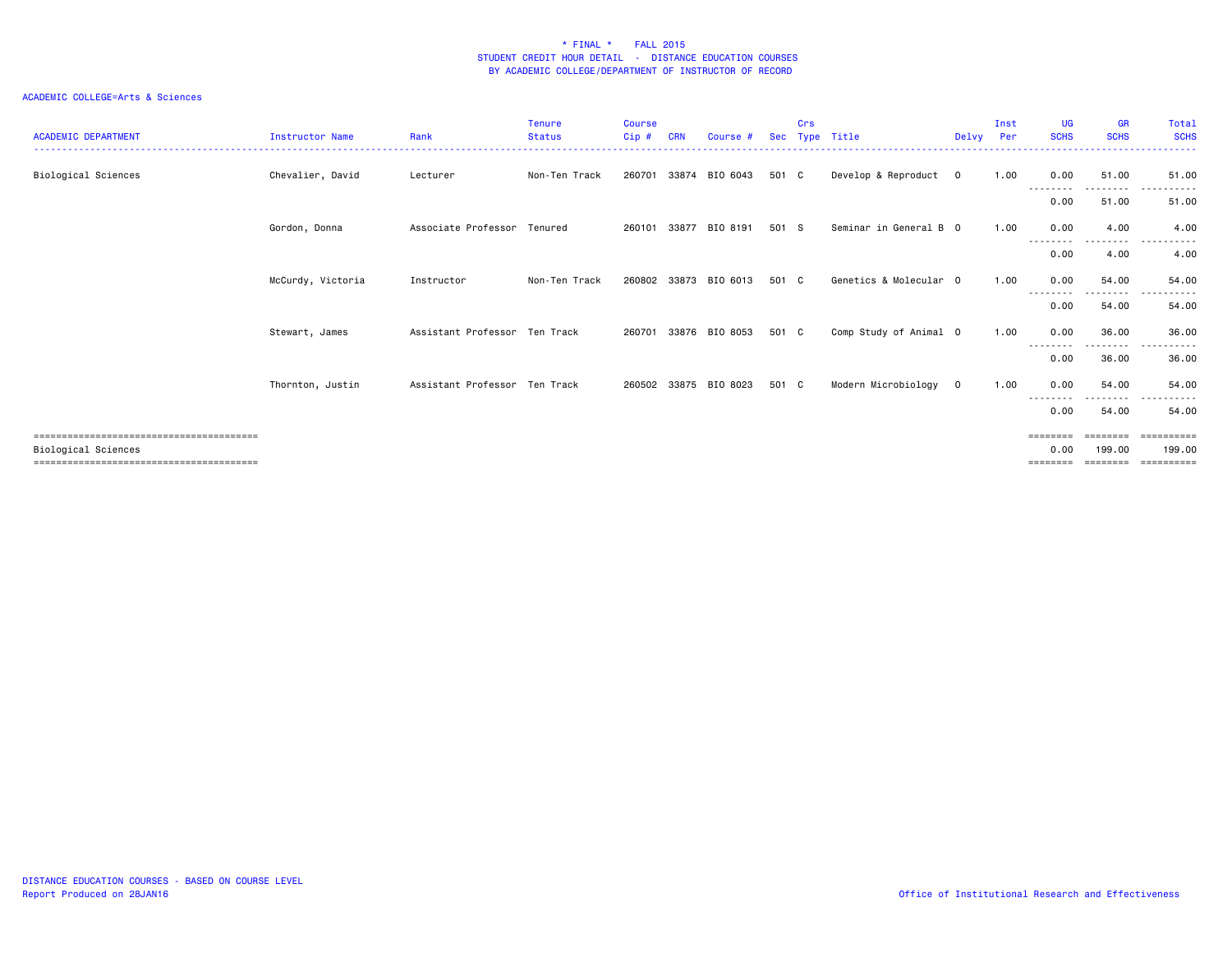| <b>ACADEMIC DEPARTMENT</b>           | Instructor Name | Rank       | Tenure<br>Status | <b>Course</b><br>$Cip$ # | <b>CRN</b> | Course # Sec Type Title                      |                         | Crs |                                                                 | Delvy                            | Inst<br>Per          | UG<br><b>SCHS</b>                           | GR<br><b>SCHS</b>                 | <b>Total</b><br><b>SCHS</b>         |
|--------------------------------------|-----------------|------------|------------------|--------------------------|------------|----------------------------------------------|-------------------------|-----|-----------------------------------------------------------------|----------------------------------|----------------------|---------------------------------------------|-----------------------------------|-------------------------------------|
| Chemistry                            | Smith, Laura    | Instructor | Non-Ten Track    | 400501                   | 35807      | 1043<br>CH<br>35808 CH 1051<br>35809 CH 1053 | 501 C<br>501 L<br>501 C |     | Survey of Chemistry<br>Experimental Chem<br>Survey of Chemistry | $\Omega$<br>$\Omega$<br>$\Omega$ | 1.00<br>1.00<br>1.00 | 39.00<br>3.00<br>3.00<br>---------<br>45.00 | 0.00<br>0.00<br>0.00<br>.<br>0.00 | 39.00<br>3.00<br>3,00<br>.<br>45.00 |
|                                      |                 |            |                  |                          |            |                                              |                         |     |                                                                 |                                  |                      | ========                                    |                                   | ==========                          |
| Chemistry                            |                 |            |                  |                          |            |                                              |                         |     |                                                                 |                                  |                      | 45.00                                       | 0.00                              | 45.00                               |
| ==================================== |                 |            |                  |                          |            |                                              |                         |     |                                                                 |                                  |                      | ========                                    |                                   | ==========                          |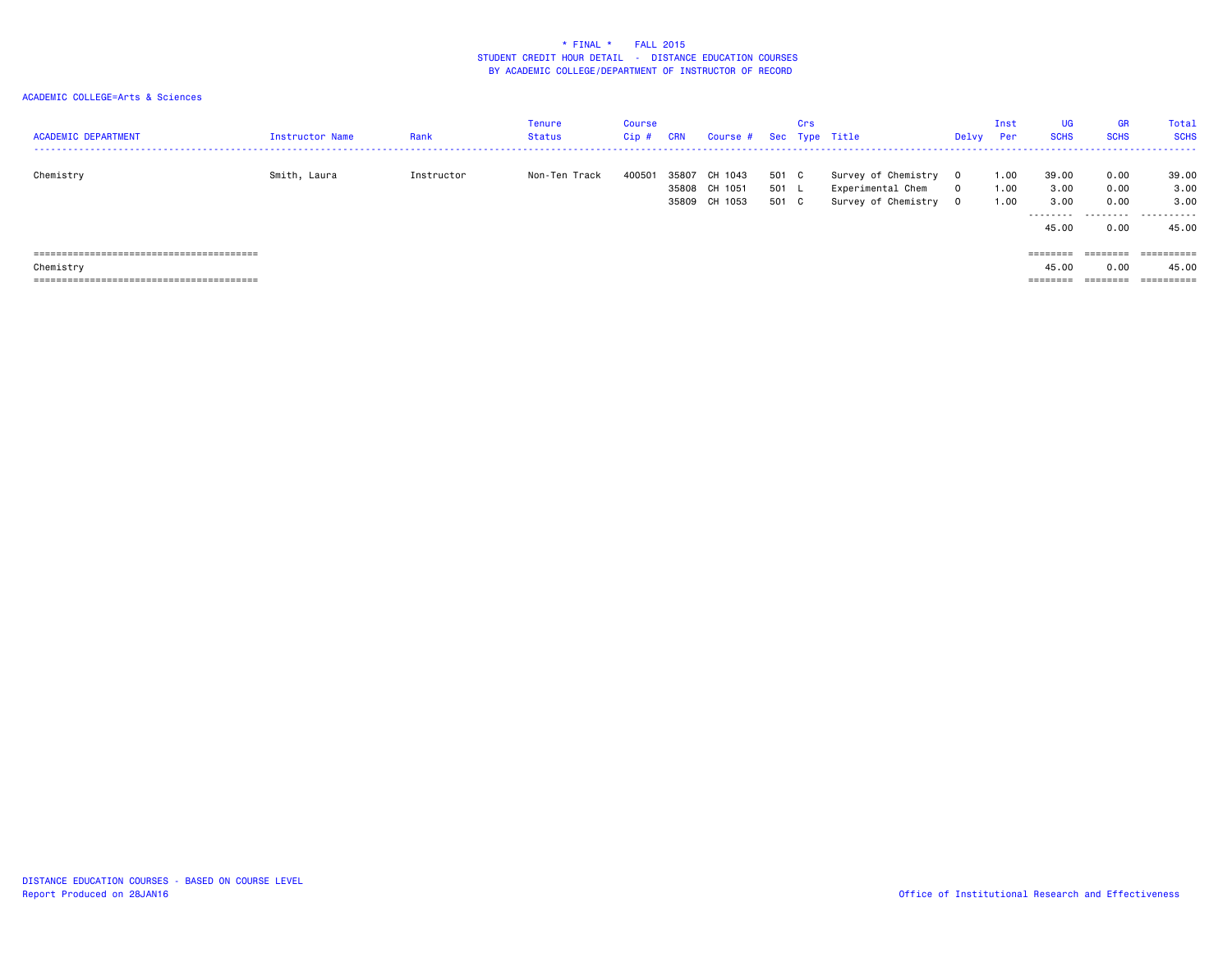| <b>ACADEMIC DEPARTMENT</b>                                   | <b>Instructor Name</b> | Rank     | <b>Tenure</b><br><b>Status</b> | <b>Course</b><br>$Cip$ # | <b>CRN</b> | Course #                                           | <b>Sec</b>              | Crs | Type Title                           | Delvv                                 | Inst<br>Per          | <b>UG</b><br><b>SCHS</b>                | <b>GR</b><br><b>SCHS</b>          | Total<br><b>SCHS</b>                      |
|--------------------------------------------------------------|------------------------|----------|--------------------------------|--------------------------|------------|----------------------------------------------------|-------------------------|-----|--------------------------------------|---------------------------------------|----------------------|-----------------------------------------|-----------------------------------|-------------------------------------------|
| Classical & Modern Languages & Literatur Blackbourn, Forrest |                        | Lecturer | Non-Ten Track                  | 160901                   |            | 35232 FLF 1113                                     | 501 C                   |     | French I                             | $\mathbf 0$                           | 1.00                 | 36.00<br>---------                      | 0.00<br>.<br>$\sim$ $\sim$ $\sim$ | 36.00<br>.                                |
|                                                              |                        |          |                                |                          |            |                                                    |                         |     |                                      |                                       |                      | 36.00                                   | 0.00                              | 36.00                                     |
|                                                              | Kraker, Julia          | Lecturer | Non-Ten Track                  | 160905                   | 35229      | FLS 1123<br>35230 FLS 1123                         | 501 C<br>502 C          |     | Spanish II<br>Spanish II             | $\mathbf{0}$<br>$\mathbf 0$           | 1.00<br>1.00         | 57.00<br>45.00                          | 0.00<br>0.00                      | 57.00<br>45.00                            |
|                                                              |                        |          |                                |                          |            |                                                    |                         |     |                                      |                                       |                      | <u>.</u><br>102.00                      | .<br>0.00                         | .<br>102.00                               |
|                                                              | Little, Christopher    | Lecturer | Non-Ten Track                  | 160905                   |            | 35223 FLS 1113<br>35231 FLS 2133                   | 501 C<br>501 C          |     | Spanish I<br>Spanish III             | $\mathbf 0$<br>$\circ$                | 1.00<br>1.00         | 57.00<br>63.00                          | 0.00<br>0.00                      | 57.00<br>63.00                            |
|                                                              |                        |          |                                |                          |            |                                                    |                         |     |                                      |                                       |                      | .<br>120.00                             | . <b>.</b><br>0.00                | .<br>120.00                               |
|                                                              | Ricketts, Maria        | Lecturer | Non-Ten Track                  | 160905                   |            | 35224 FLS 1113<br>35225 FLS 1113<br>35967 FLS 1123 | 502 C<br>503 C<br>503 C |     | Spanish I<br>Spanish I<br>Spanish II | $\circ$<br>$\mathbf 0$<br>$\mathbf 0$ | 1.00<br>1.00<br>1.00 | 66.00<br>45.00<br>57.00                 | 0.00<br>0.00<br>0.00              | 66.00<br>45.00<br>57.00                   |
|                                                              |                        |          |                                |                          |            |                                                    |                         |     |                                      |                                       |                      | --------<br>168,00                      | .<br>0.00                         | .<br>168,00                               |
| Classical & Modern Languages & Literatur                     |                        |          |                                |                          |            |                                                    |                         |     |                                      |                                       |                      | $=$ = = = = = = =<br>426.00<br>======== | ========<br>0.00<br>========      | <b>ESSESSESS</b><br>426.00<br>----------- |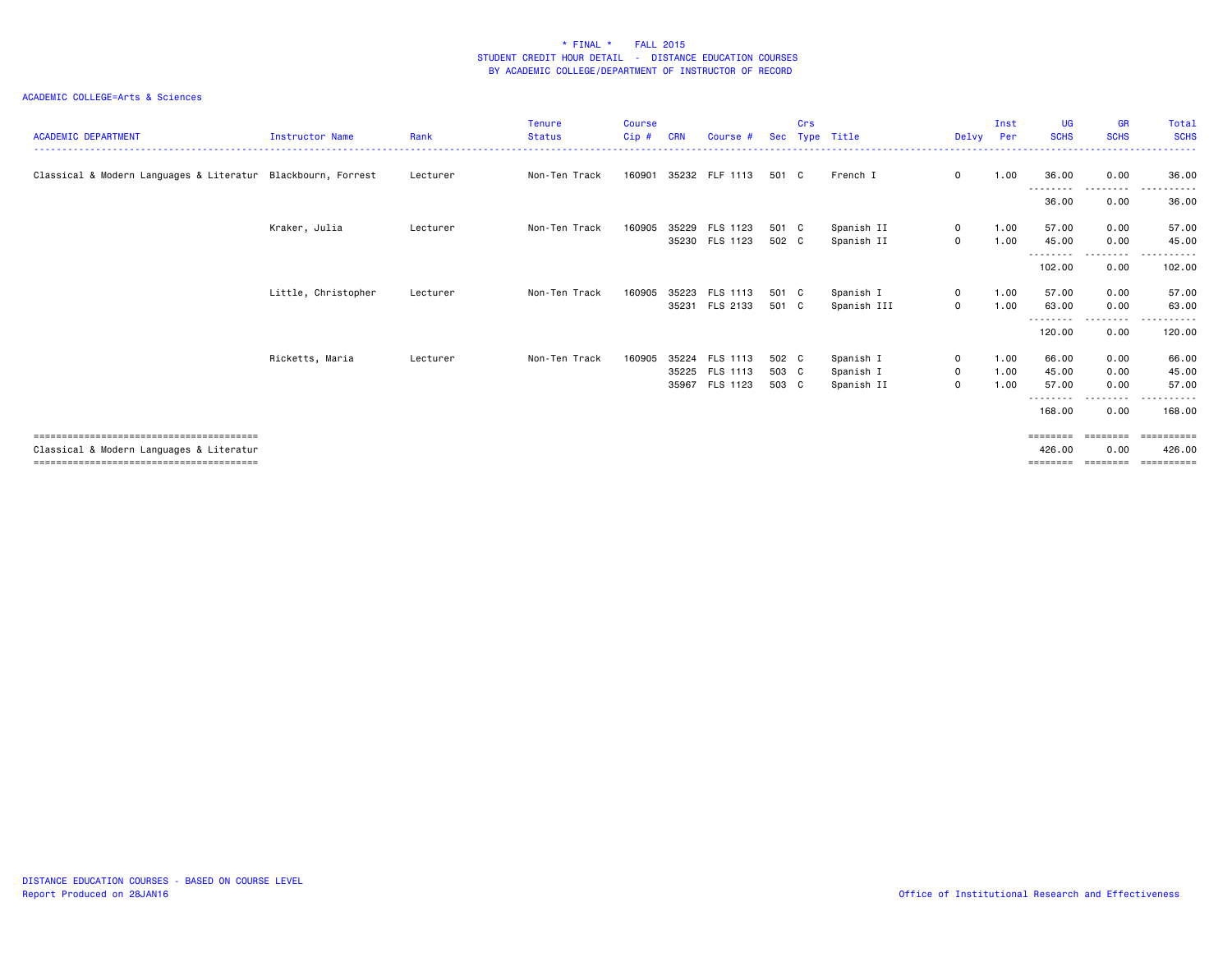|                            |                 |                             | <b>Tenure</b> | <b>Course</b> |            |               |            | Crs |                        |             | Inst | <b>UG</b>                 | <b>GR</b>          | Total                |
|----------------------------|-----------------|-----------------------------|---------------|---------------|------------|---------------|------------|-----|------------------------|-------------|------|---------------------------|--------------------|----------------------|
| <b>ACADEMIC DEPARTMENT</b> | Instructor Name | Rank                        | <b>Status</b> | Cip#          | <b>CRN</b> | Course        | <b>Sec</b> |     | Type Title             | Delvy Per   |      | <b>SCHS</b>               | <b>SCHS</b>        | <b>SCHS</b>          |
| Communication              | Anthony, Kelli  | Instructor                  | Non-Ten Track | 090101        |            | 33905 CO 1223 | 501 C      |     | Intro Comm Theory      | $\mathbf 0$ | 1.00 | 87.00                     | 0.00               | 87.00                |
|                            |                 |                             |               |               |            | 33909 CO 3833 | 501 C      |     | Interviewing           | $\mathbf 0$ | 1.00 | 75.00                     | 0.00               | 75.00                |
|                            |                 |                             |               | 090401        | 33906      | CO 1403       | 501 C      |     | Intro Mass Media       | $\mathbf 0$ | 1.00 | 102.00                    | 0.00               | 102.00               |
|                            |                 |                             |               | 090900        |            | 33908 CO 3813 | 501 C      |     | PR Case Problems       | $\mathbf 0$ | 1.00 | 24.00<br>.                | 0.00               | 24.00                |
|                            |                 |                             |               |               |            |               |            |     |                        |             |      | 288.00                    | 0.00               | 288.00               |
|                            | Forde, John     | Professor                   | Tenured       | 090900        | 33907      | CO 3803       | 501 C      |     | Prin Public Relation 0 |             | 1.00 | 111.00                    | 0.00               | 111.00               |
|                            |                 |                             |               |               |            |               |            |     |                        |             |      | .<br>111.00               | 0.00               | 111.00               |
|                            | Goodman, Mark   | Professor                   | Tenured       | 090701        |            | 34830 CO 4433 | 501 C      |     | Television Criticism 0 |             | 1.00 | 51.00                     | 0.00               | 51.00                |
|                            |                 |                             |               | 090702        |            | 35092 CO 6433 | 501 C      |     | Television Criticism 0 |             | 1.00 | 0.00<br><u>.</u>          | 15.00              | 15.00                |
|                            |                 |                             |               |               |            |               |            |     |                        |             |      | 51.00                     | 15.00              | 66.00                |
|                            | Knight, Amy     | Instructor                  | Non-Ten Track | 090101        |            | 33904 CO 1013 | 501 C      |     | Intro to Communicati 0 |             | 1.00 | 93.00                     | 0.00               | 93.00                |
|                            |                 |                             |               |               |            |               |            |     |                        |             |      | <u>.</u><br>93.00         | 0.00               | 93.00                |
|                            | Smith, Glenn    | Associate Professor Tenured |               | 231001        |            | 33913 CO 6253 | 501 C      |     | Elements Of Persuasn 0 |             | 1.00 | 0.00                      | 18.00              | 18.00                |
|                            |                 |                             |               | 231304        |            | 33910 CO 4253 | 501 C      |     | Elements Of Persuasn 0 |             | 1.00 | 63.00<br>.                | 0.00<br>.          | 63.00<br>.           |
|                            |                 |                             |               |               |            |               |            |     |                        |             |      | 63.00                     | 18.00              | 81.00                |
|                            | Williams, Kevin | Associate Professor Tenured |               | 090102        |            | 33912 CO 4323 | 501 C      |     | Mass Media-Society     | $\mathbf 0$ | 1.00 | 72.00                     | 0.00               | 72.00                |
|                            |                 |                             |               | 090401        |            | 33915 CO 6323 | 501 C      |     | Mass Media-Society     | $\mathbf 0$ | 1.00 | 0.00<br>.                 | 33.00<br>- - - - - | 33.00                |
|                            |                 |                             |               |               |            |               |            |     |                        |             |      | 72.00                     | 33.00              | 105.00               |
| Communication              |                 |                             |               |               |            |               |            |     |                        |             |      | <b>ESSESSES</b><br>678.00 | ========<br>66.00  | ==========<br>744.00 |
|                            |                 |                             |               |               |            |               |            |     |                        |             |      | ========                  | ========           | -----------          |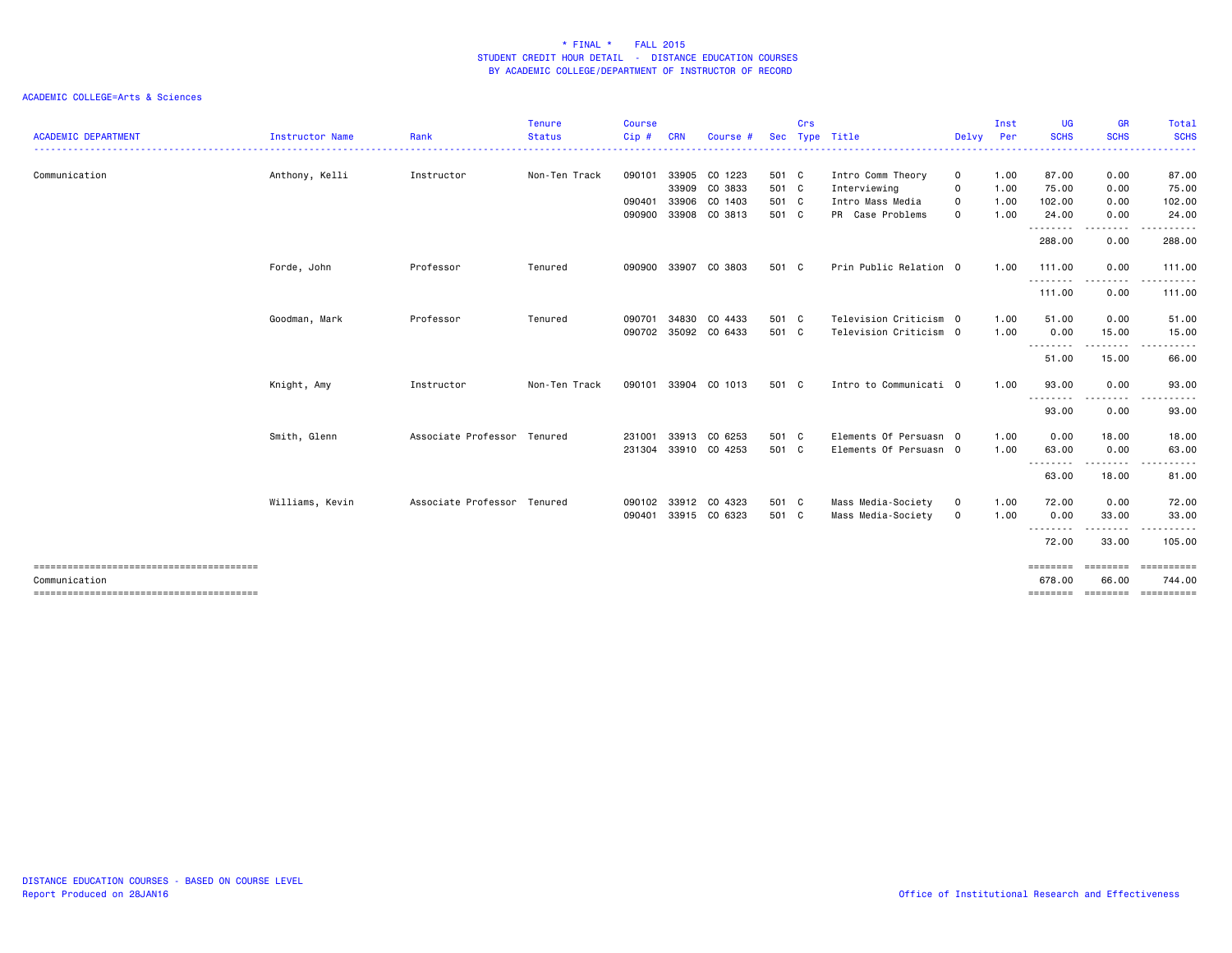| <b>ACADEMIC DEPARTMENT</b> | Instructor Name    | Rank        | <b>Tenure</b><br><b>Status</b> | <b>Course</b><br>Cip# | <b>CRN</b> | Course #              | Sec   | Crs | Type Title             | Delvy | Inst<br>Per | UG<br><b>SCHS</b>  | <b>GR</b><br><b>SCHS</b> | Total<br><b>SCHS</b> |
|----------------------------|--------------------|-------------|--------------------------------|-----------------------|------------|-----------------------|-------|-----|------------------------|-------|-------------|--------------------|--------------------------|----------------------|
| Dean of Arts & Sciences    | Busby, Michael     | Non-Faculty | Not Applicable                 |                       |            | 240102 34049 IDS 4111 | 501 C |     | Professional Seminar 0 |       | 1.00        | 23.00<br>--------- | 0.00<br>.                | 23,00<br>.           |
|                            |                    |             |                                |                       |            |                       |       |     |                        |       |             | 23.00              | 0.00                     | 23.00                |
|                            | Chancellor, Marian | Non-Faculty | Not Applicable                 |                       |            | 240102 35998 IDS 4111 | 502 C |     | Professional Seminar 0 |       | 0.50        | 11.50<br>--------- | 0.00                     | 11.50<br>.           |
|                            |                    |             |                                |                       |            |                       |       |     |                        |       |             | 11.50              | 0.00                     | 11.50                |
|                            | Dunlap, Kali       | Non-Faculty | Not Applicable                 |                       |            | 240102 35998 IDS 4111 | 502 C |     | Professional Seminar O |       | 0.50        | 11.50<br>--------- | 0.00<br>.                | 11.50<br>.           |
|                            |                    |             |                                |                       |            |                       |       |     |                        |       |             | 11.50              | 0.00                     | 11.50                |
|                            |                    |             |                                |                       |            |                       |       |     |                        |       |             |                    |                          | eessesses            |
| Dean of Arts & Sciences    |                    |             |                                |                       |            |                       |       |     |                        |       |             | 46.00              | 0.00                     | 46.00                |
|                            |                    |             |                                |                       |            |                       |       |     |                        |       |             | ========           | ========                 | -----------          |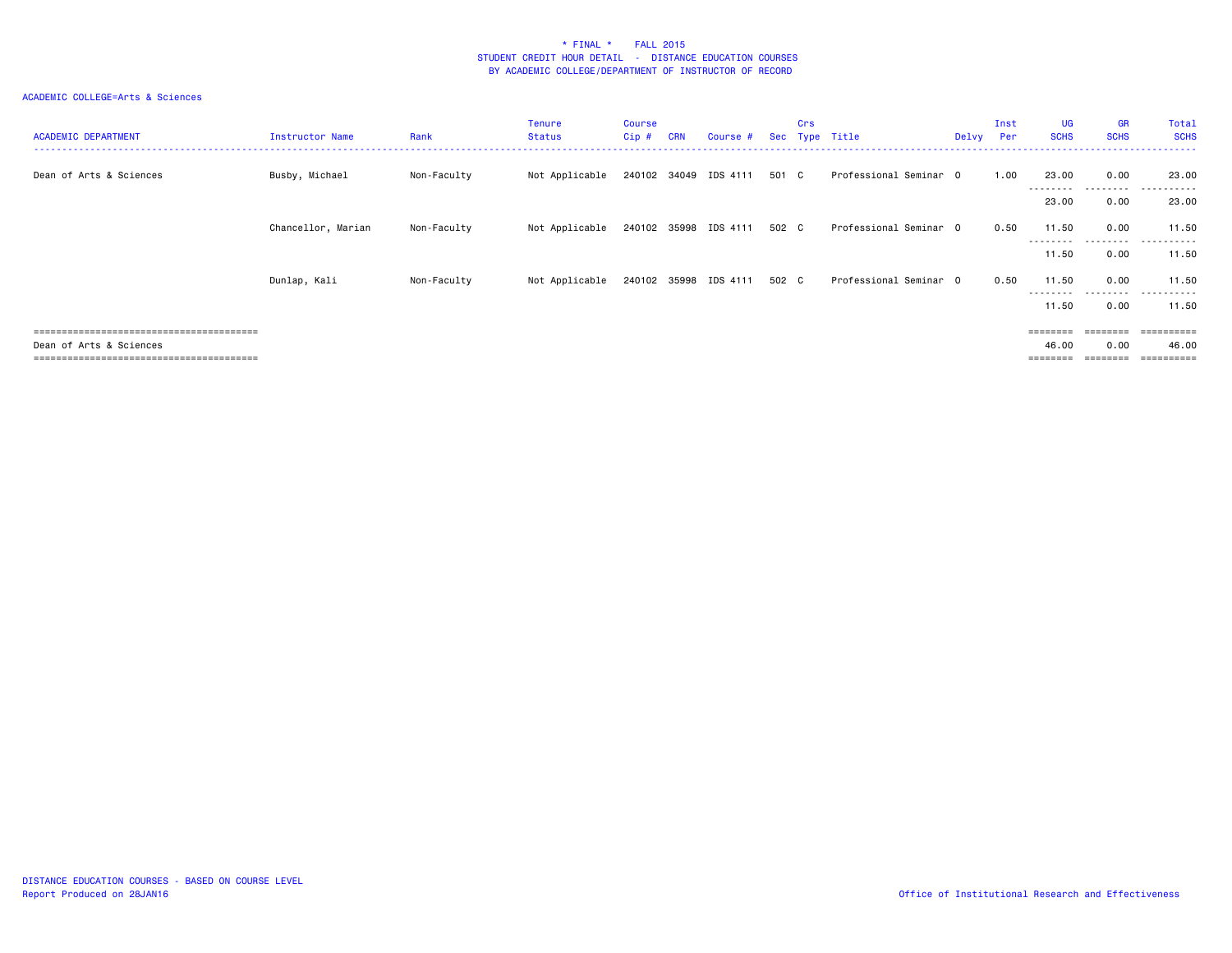| <b>ACADEMIC DEPARTMENT</b> | Instructor Name | Rank     | Tenure<br><b>Status</b> | Course<br>$Cip$ #          | <b>CRN</b> | Course #                                        |                         | Crs | Sec Type Title                                                       |              | Inst<br>Delvy Per    | <b>UG</b><br><b>SCHS</b> | <b>GR</b><br><b>SCHS</b> | Total<br><b>SCHS</b>    |
|----------------------------|-----------------|----------|-------------------------|----------------------------|------------|-------------------------------------------------|-------------------------|-----|----------------------------------------------------------------------|--------------|----------------------|--------------------------|--------------------------|-------------------------|
| English                    | Olson, Peter    | Lecturer | Non-Ten Track           | 231301<br>231303<br>231401 |            | 33978 EN 1103<br>33980 EN 3313<br>33979 EN 2273 | 501 C<br>501 C<br>501 C |     | En Composition I<br>Writing for the Work 0<br>World Literature Bef 0 | $\mathbf{O}$ | 1.00<br>1.00<br>1.00 | 36.00<br>57.00<br>54.00  | 0.00<br>0.00<br>0.00     | 36.00<br>57.00<br>54.00 |
|                            |                 |          |                         |                            |            |                                                 |                         |     |                                                                      |              |                      | --------<br>147.00       | ---------<br>0.00        | .<br>147.00             |
|                            | Redd, James     | Lecturer | Non-Ten Track           | 231401                     | 35917      | EN 2273                                         | 502 C                   |     | World Literature Bef 0                                               |              | 1.00                 | 66.00                    | 0.00                     | 66.00                   |
|                            |                 |          |                         |                            |            |                                                 |                         |     |                                                                      |              |                      | ---------<br>66.00       | ---------<br>0.00        | $- - -$<br>.<br>66.00   |
|                            | Stinson, Emily  | Lecturer | Non-Ten Track           | 130301                     |            | 34070 LSK 6013                                  | 501 C                   |     | Academic Writing for 0                                               |              | 1.00                 | 0.00                     | 18.00                    | 18.00                   |
|                            |                 |          |                         |                            |            |                                                 |                         |     |                                                                      |              |                      | 0.00                     | .<br>18.00               | 18.00                   |
|                            |                 |          |                         |                            |            |                                                 |                         |     |                                                                      |              |                      | ========                 |                          | =========               |
| English                    |                 |          |                         |                            |            |                                                 |                         |     |                                                                      |              |                      | 213.00                   | 18.00                    | 231.00                  |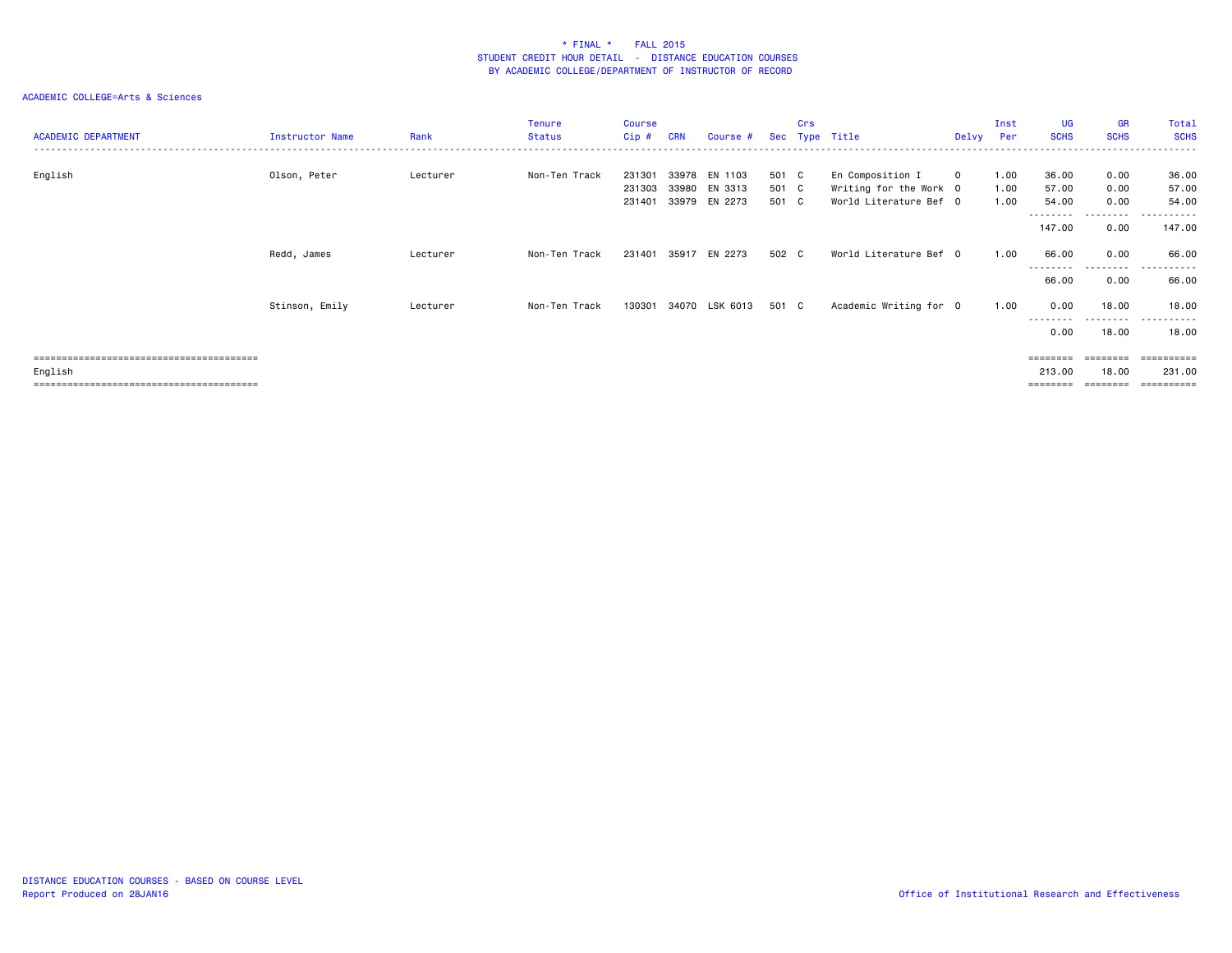| <b>ACADEMIC DEPARTMENT</b> | <b>Instructor Name</b> | Rank                        | <b>Tenure</b><br><b>Status</b> | <b>Course</b><br>Cip# | <b>CRN</b>              | Course #                                     | Sec                     | Crs | Type Title                                                  | Delvy                           | Inst<br>Per          | UG<br><b>SCHS</b>         | <b>GR</b><br><b>SCHS</b>                                                                                                                                             | Total<br><b>SCHS</b><br>$\frac{1}{2} \left( \frac{1}{2} \right) \left( \frac{1}{2} \right) \left( \frac{1}{2} \right) \left( \frac{1}{2} \right)$ |
|----------------------------|------------------------|-----------------------------|--------------------------------|-----------------------|-------------------------|----------------------------------------------|-------------------------|-----|-------------------------------------------------------------|---------------------------------|----------------------|---------------------------|----------------------------------------------------------------------------------------------------------------------------------------------------------------------|---------------------------------------------------------------------------------------------------------------------------------------------------|
| Geosciences                | Baldwin, William       | Lecturer                    | Non-Ten Track                  | 400404                | 34023<br>34024          | GR 4713<br>GR 4713                           | 501 B<br>502 B          |     | Synoptic Met I<br>Synoptic Met I                            | 0<br>0                          | 0.10<br>0.10         | 12.00<br>12.60<br>.       | 0.00<br>0.00                                                                                                                                                         | 12.00<br>12.60<br>$\frac{1}{2}$                                                                                                                   |
|                            |                        |                             |                                |                       |                         |                                              |                         |     |                                                             |                                 |                      | 24.60                     | 0.00                                                                                                                                                                 | 24.60                                                                                                                                             |
|                            | Clary, Renee           | Associate Professor Tenured |                                | 400601                | 34006                   | GG 8123<br>34832 GG 8000                     | 501 C<br>501 D          |     | Geol II: Earth and T 0<br>Research / Thesis                 | $\mathbf 0$                     | 1.00<br>1.00         | 0.00<br>0.00<br>.         | 72.00<br>2.00<br>.                                                                                                                                                   | 72.00<br>2.00<br>.                                                                                                                                |
|                            |                        |                             |                                |                       |                         |                                              |                         |     |                                                             |                                 |                      | 0.00                      | 74.00                                                                                                                                                                | 74.00                                                                                                                                             |
|                            | Cooke, William         | Professor                   | Tenured                        | 450701                |                         | 34032 GR 6333<br>450702 34017 GR 4333        | 501 B<br>501 B          |     | Remote Sensing Phys<br>Remote Sensing Phys 0                | $\overline{0}$                  | 0.10<br>0.10         | 0.00<br>0.60<br>د د د د   | 4.80<br>0.00<br>$\sim$ $\sim$ $\sim$ $\sim$                                                                                                                          | 4.80<br>0.60<br>.                                                                                                                                 |
|                            |                        |                             |                                |                       |                         |                                              |                         |     |                                                             |                                 |                      | 0.60                      | 4.80                                                                                                                                                                 | 5.40                                                                                                                                              |
|                            | Dyer, Jamie            | Associate Professor Tenured |                                | 400401<br>400404      | 34034                   | GR 6943<br>34027 GR 4943                     | 501 C<br>501 C          |     | Tropical Meteorology 0<br>Tropical Meteorology 0            |                                 | 0.10<br>0.10         | 0.00<br>2.10<br>.         | 9.60<br>0.00<br>$\frac{1}{2} \left( \frac{1}{2} \right) \left( \frac{1}{2} \right) \left( \frac{1}{2} \right) \left( \frac{1}{2} \right) \left( \frac{1}{2} \right)$ | 9.60<br>2.10<br>$\begin{array}{cccccccccccccc} \bullet & \bullet & \bullet & \bullet & \bullet & \bullet & \bullet \end{array}$                   |
|                            |                        |                             |                                |                       |                         |                                              |                         |     |                                                             |                                 |                      | 2.10                      | 9.60                                                                                                                                                                 | 11.70                                                                                                                                             |
|                            | Grala, Katarzyna       | Non-Faculty                 | Not Applicable                 |                       |                         | 450701 34032 GR 6333<br>450702 34017 GR 4333 | 501 B<br>501 B          |     | Remote Sensing Phys<br>Remote Sensing Phys                  | $\overline{0}$<br>$\mathbf 0$   | 0.90<br>0.90         | 0.00<br>5.40<br>.         | 43.20<br>0.00<br>$- - - - -$                                                                                                                                         | 43.20<br>5.40<br>.                                                                                                                                |
|                            |                        |                             |                                |                       |                         |                                              |                         |     |                                                             |                                 |                      | 5.40                      | 43.20                                                                                                                                                                | 48.60                                                                                                                                             |
|                            | Haney, Christa         | Instructor                  | Non-Ten Track                  | 400401                | 34020<br>34021          | GR 4633<br>GR 4633<br>35974 GR 4633          | 501 B<br>502 B<br>503 B |     | Statistical Clim<br>Statistical Clim<br>Statistical Clim    | $\mathbf 0$<br>0<br>$\mathbf 0$ | 1.00<br>1.00<br>1.00 | 108.00<br>114.00<br>39.00 | 0.00<br>0.00<br>0.00                                                                                                                                                 | 108.00<br>114.00<br>39.00                                                                                                                         |
|                            |                        |                             |                                | 400601                | 34008<br>34009          | GG 8233<br>GG 8233                           | 501 C<br>502 C          |     | Environmental Geosci 0<br>Environmental Geosci 0            |                                 | 0.90<br>0.90         | 0.00<br>0.00<br>.         | 75.60<br>56.70<br>.                                                                                                                                                  | 75.60<br>56.70<br>.                                                                                                                               |
|                            |                        |                             |                                |                       |                         |                                              |                         |     |                                                             |                                 |                      | 261.00                    | 132.30                                                                                                                                                               | 393.30                                                                                                                                            |
|                            | Mercer, Andrew         | Associate Professor Tenured |                                |                       |                         | 450701 34033 GR 6923                         | 501 C                   |     | Severe Weather                                              | 0                               | 0.10                 | 0.00                      | 7.80                                                                                                                                                                 | 7.80                                                                                                                                              |
|                            |                        |                             |                                |                       |                         |                                              |                         |     |                                                             |                                 |                      | ----<br>0.00              | 7.80                                                                                                                                                                 | 7.80                                                                                                                                              |
|                            | Moe Hoffman, Amy       | Instructor                  | Non-Ten Track                  | 400601                |                         | 34004 GG 1111<br>34005 GG 1113               | 501 L<br>501 C          |     | Earth Science I Lab<br>Survey Earth Sci I                   | $\overline{0}$<br>$\mathbf{o}$  | 1.00<br>1.00         | 28.00<br>84.00            | 0.00<br>0.00                                                                                                                                                         | 28.00<br>84.00                                                                                                                                    |
|                            |                        |                             |                                |                       |                         |                                              |                         |     |                                                             |                                 |                      | .<br>112.00               | $\sim$ $\sim$ $\sim$ $\sim$<br>0.00                                                                                                                                  | .<br>112.00                                                                                                                                       |
|                            | Muir, Jennifer         | Lecturer                    | Non-Ten Track                  |                       |                         | 400601 34831 GG 1113                         | 502 C                   |     | Survey Earth Sci I                                          | $\mathbf 0$                     | 1.00                 | 90.00                     | 0.00                                                                                                                                                                 | 90.00                                                                                                                                             |
|                            |                        |                             |                                |                       |                         |                                              |                         |     |                                                             |                                 |                      | .<br>90.00                | .<br>0.00                                                                                                                                                            | .<br>90.00                                                                                                                                        |
|                            | Nagel, Athena          | Instructor                  | Non-Ten Track                  | 400699<br>450701      | 34010<br>34030<br>34031 | GG 8333<br>GR 6303<br>GR 6303                | 501 C<br>501 B<br>502 B |     | Planetary Science<br>Principles of GIS<br>Principles of GIS | 0<br>0<br>0                     | 0.90<br>0.90<br>0.90 | 0.00<br>0.00<br>0.00      | 81.00<br>45.90<br>40.50                                                                                                                                              | 81.00<br>45.90<br>40.50                                                                                                                           |
|                            |                        |                             |                                | 450702                | 34016                   | 34835 GR 6303<br>GR 4303                     | 503 B<br>501            | B   | Principles of GIS<br>Principles of GIS                      | 0<br>$\Omega$                   | 0.90<br>0.90         | 0.00<br>16.20             | 16.20<br>0.00                                                                                                                                                        | 16.20<br>16.20                                                                                                                                    |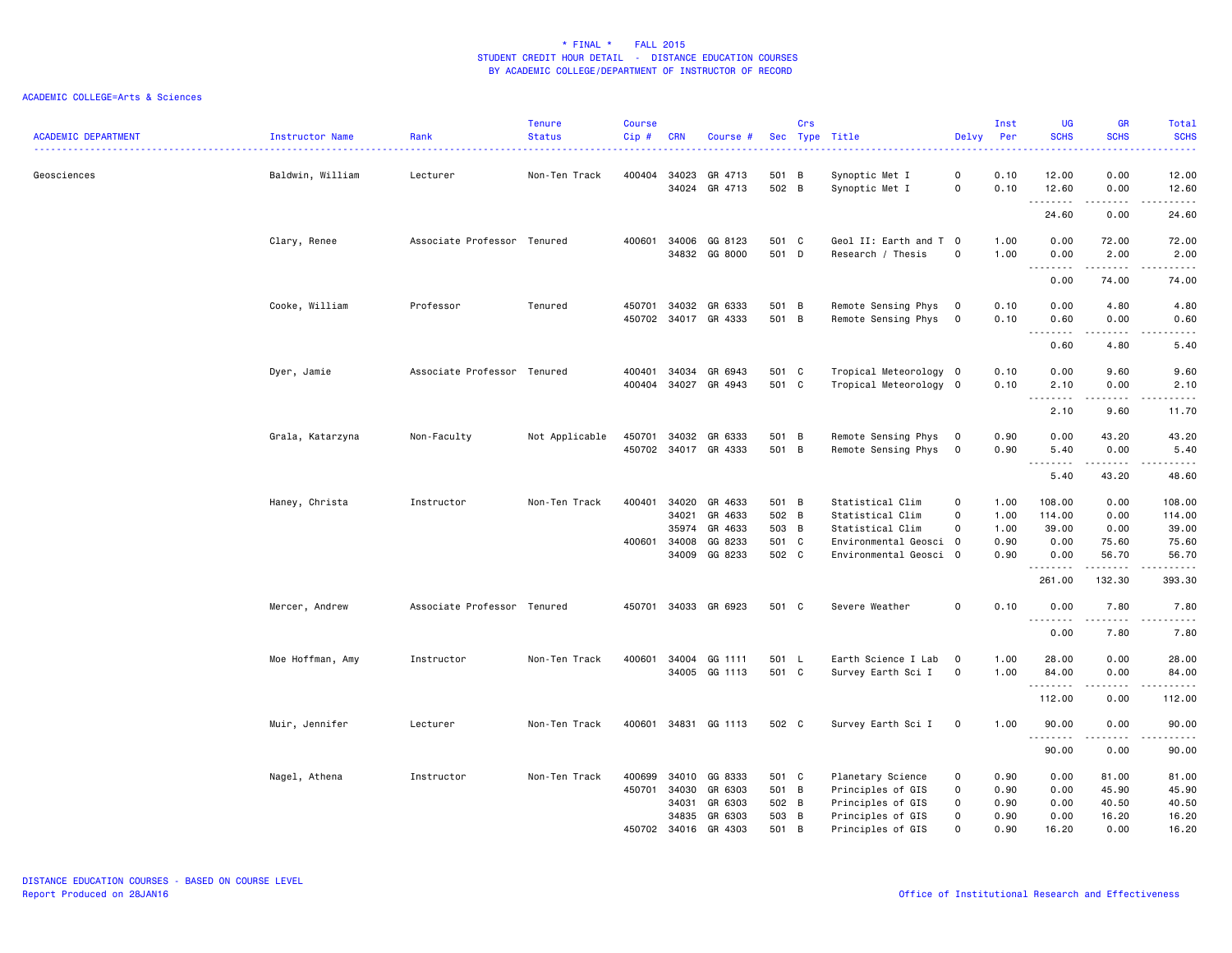| <b>ACADEMIC DEPARTMENT</b> | Instructor Name                                     | Rank              | <b>Tenure</b><br><b>Status</b> | <b>Course</b><br>Cip# | <b>CRN</b> | Course #                       |                | Crs | Sec Type Title                           | Delvy                   | Inst<br>Per  | <b>UG</b><br><b>SCHS</b> | <b>GR</b><br><b>SCHS</b> | Total<br><b>SCHS</b>                                                                                                                                                                      |
|----------------------------|-----------------------------------------------------|-------------------|--------------------------------|-----------------------|------------|--------------------------------|----------------|-----|------------------------------------------|-------------------------|--------------|--------------------------|--------------------------|-------------------------------------------------------------------------------------------------------------------------------------------------------------------------------------------|
|                            |                                                     |                   |                                |                       |            |                                |                |     |                                          |                         |              |                          |                          |                                                                                                                                                                                           |
|                            |                                                     |                   |                                |                       |            |                                |                |     |                                          |                         |              | 16.20                    | 183.60                   | 199.80                                                                                                                                                                                    |
| Geosciences                | Nordstrom, Gregory                                  | Instructor        | Non-Ten Track                  | 450701                |            | 34012 GR 1114<br>34013 GR 1114 | 501 B<br>502 B |     | Physical Geography<br>Physical Geography | 0<br>0                  | 1.00<br>1.00 | 144.00<br>136.00         | 0.00<br>0.00             | 144.00<br>136.00                                                                                                                                                                          |
|                            |                                                     |                   |                                |                       |            |                                |                |     |                                          |                         |              | .<br>280.00              | .<br>0.00                | .<br>280.00                                                                                                                                                                               |
|                            | Radencic, Sarah                                     | Non-Faculty       | Not Applicable                 | 400699                | 34010      | GG 8333                        | 501 C          |     | Planetary Science                        | $\mathbf 0$             | 0.10         | 0.00                     | 9.00                     | 9.00                                                                                                                                                                                      |
|                            |                                                     |                   |                                | 450701                |            | 34014 GR 1123                  | 501 C          |     | Intro World Geog                         | $\mathbf 0$             | 1.00         | 117.00<br>.              | 0.00                     | 117.00                                                                                                                                                                                    |
|                            |                                                     |                   |                                |                       |            |                                |                |     |                                          |                         |              | 117.00                   | 9.00                     | 126.00                                                                                                                                                                                    |
|                            | Rodgers, John                                       | Professor         | Tenured                        | 400601                | 34008      | GG 8233                        | 501 C          |     | Environmental Geosci 0                   |                         | 0.10         | 0.00                     | 8.40                     | 8.40                                                                                                                                                                                      |
|                            |                                                     |                   |                                |                       | 34009      | GG 8233                        | 502 C          |     | Environmental Geosci 0                   |                         | 0.10         | 0.00                     | 6.30                     | 6.30                                                                                                                                                                                      |
|                            |                                                     |                   |                                | 450701                | 34030      | GR 6303                        | 501 B          |     | Principles of GIS                        | $\mathbf 0$             | 0.10         | 0.00                     | 5.10                     | 5.10                                                                                                                                                                                      |
|                            |                                                     |                   |                                |                       | 34031      | GR 6303                        | 502 B          |     | Principles of GIS                        | 0                       | 0.10         | 0.00                     | 4.50                     | 4.50                                                                                                                                                                                      |
|                            |                                                     |                   |                                |                       | 34835      | GR 6303                        | 503 B          |     | Principles of GIS                        | 0                       | 0.10         | 0.00                     | 1.80                     | 1.80                                                                                                                                                                                      |
|                            |                                                     |                   |                                | 450702                |            | 34016 GR 4303                  | 501 B          |     | Principles of GIS                        | 0                       | 0.10         | 1.80<br>.                | 0.00                     | 1.80<br>$- - - -$                                                                                                                                                                         |
|                            |                                                     |                   |                                |                       |            |                                |                |     |                                          |                         |              | 1.80                     | 26.10                    | 27.90                                                                                                                                                                                     |
|                            | Sherman-Morris, Kathlee Associate Professor Tenured |                   |                                |                       |            | 400404 34022 GR 4640           | 501 E          |     | Met Internship                           | $\mathbf 0$             | 1.00         | 7.00                     | 0.00                     | 7.00                                                                                                                                                                                      |
|                            |                                                     |                   |                                |                       | 34023      | GR 4713                        | 501 B          |     | Synoptic Met I                           | $\mathbf 0$             | 0.90         | 108.00                   | 0.00                     | 108.00                                                                                                                                                                                    |
|                            |                                                     |                   |                                |                       | 34024      | GR 4713                        | 502 B          |     | Synoptic Met I                           | $\Omega$                | 0.90         | 113.40                   | 0.00                     | 113.40                                                                                                                                                                                    |
|                            |                                                     |                   |                                |                       | 34036      | GR 8813                        | 501 C          |     | Advanc Hazard & Disa 0                   |                         | 1.00         | 0.00                     | 42.00                    | 42.00                                                                                                                                                                                     |
|                            |                                                     |                   |                                | 400601                | 34035      | GR 8191                        | 501 S          |     | Geoscience Review                        | 0                       | 1.00         | 0.00                     | 3.00                     | 3.00                                                                                                                                                                                      |
|                            |                                                     |                   |                                | 450701                | 34028      | GR 6113                        | 501 C          |     | Met I: Observations                      | 0                       | 0.10         | 0.00                     | 6.90                     | 6.90                                                                                                                                                                                      |
|                            |                                                     |                   |                                |                       | 34029      | GR 6113                        | 502 C          |     | Met I: Observations                      | 0                       | 0.10         | 0.00<br>.                | 4.80<br>.                | 4.80<br>.                                                                                                                                                                                 |
|                            |                                                     |                   |                                |                       |            |                                |                |     |                                          |                         |              | 228.40                   | 56.70                    | 285.10                                                                                                                                                                                    |
|                            | Sparrow, Kent                                       | Lecturer          | Non-Ten Track                  | 450701                |            | 34833 GR 1114                  | 503 B          |     | Physical Geography                       | $\mathbf 0$             | 1.00         | 148.00                   | 0.00                     | 148.00                                                                                                                                                                                    |
|                            |                                                     |                   |                                |                       |            |                                |                |     |                                          |                         |              | .<br>148.00              | .<br>0.00                | <u>.</u><br>148.00                                                                                                                                                                        |
|                            | Thead, Erin                                         | Grad Teach Assist | Not Applicable                 | 400401                | 34034      | GR 6943                        | 501 C          |     | Tropical Meteorology 0                   |                         | 0.90         | 0.00                     | 86.40                    | 86.40                                                                                                                                                                                     |
|                            |                                                     |                   |                                | 400404                | 34027      | GR 4943                        | 501 C          |     | Tropical Meteorology                     | $\overline{\mathbf{0}}$ | 0.90         | 18.90                    | 0.00                     | 18.90                                                                                                                                                                                     |
|                            |                                                     |                   |                                |                       |            | 450701 34033 GR 6923           | 501 C          |     | Severe Weather                           | $\mathbf 0$             | 0.90         | 0.00<br><u>.</u>         | 70.20<br>.               | 70.20<br>.                                                                                                                                                                                |
|                            |                                                     |                   |                                |                       |            |                                |                |     |                                          |                         |              | 18.90                    | 156.60                   | 175.50                                                                                                                                                                                    |
|                            | Threatt, Patrick                                    | Lecturer          | Non-Ten Track                  | 450701                |            | 34015 GR 1123                  | 502 C          |     | Intro World Geog                         | $\mathsf 0$             | 1.00         | 120.00                   | 0.00                     | 120.00                                                                                                                                                                                    |
|                            |                                                     |                   |                                |                       |            | 34834 GR 1123                  | 503 C          |     | Intro World Geog                         | $\circ$                 | 1.00         | 123.00                   | 0.00                     | 123.00                                                                                                                                                                                    |
|                            |                                                     |                   |                                |                       |            |                                |                |     |                                          |                         |              | .<br>243.00              | .<br>0.00                | $\frac{1}{2} \left( \frac{1}{2} \right) \left( \frac{1}{2} \right) \left( \frac{1}{2} \right) \left( \frac{1}{2} \right) \left( \frac{1}{2} \right) \left( \frac{1}{2} \right)$<br>243.00 |
|                            |                                                     |                   |                                |                       |            |                                |                |     |                                          |                         |              |                          |                          |                                                                                                                                                                                           |
|                            | Wallace, Timothy                                    | Instructor        | Non-Ten Track                  | 400404                | 34018      | GR 4623                        | 501 C          |     | Physical Meteorology 0                   |                         | 1.00         | 108.00                   | 0.00                     | 108.00                                                                                                                                                                                    |
|                            |                                                     |                   |                                |                       | 34019      | GR 4623                        | 502 C          |     | Physical Meteorology 0                   |                         | 1.00         | 111.00                   | 0.00                     | 111.00                                                                                                                                                                                    |
|                            |                                                     |                   |                                |                       | 34025      | GR 4913                        | 501 C          |     | Thermodynamic Met                        | 0                       | 1.00         | 108.00                   | 0.00                     | 108.00                                                                                                                                                                                    |
|                            |                                                     |                   |                                |                       |            | 34026 GR 4913                  | 502 C          |     | Thermodynamic Met                        | $\mathbf 0$             | 1.00         | 105.00                   | 0.00                     | 105.00                                                                                                                                                                                    |
|                            |                                                     |                   |                                |                       |            | 35977 GR 4913                  | 503 C          |     | Thermodynamic Met                        | $\Omega$                | 1.00         | 18.00                    | 0.00                     | 18.00                                                                                                                                                                                     |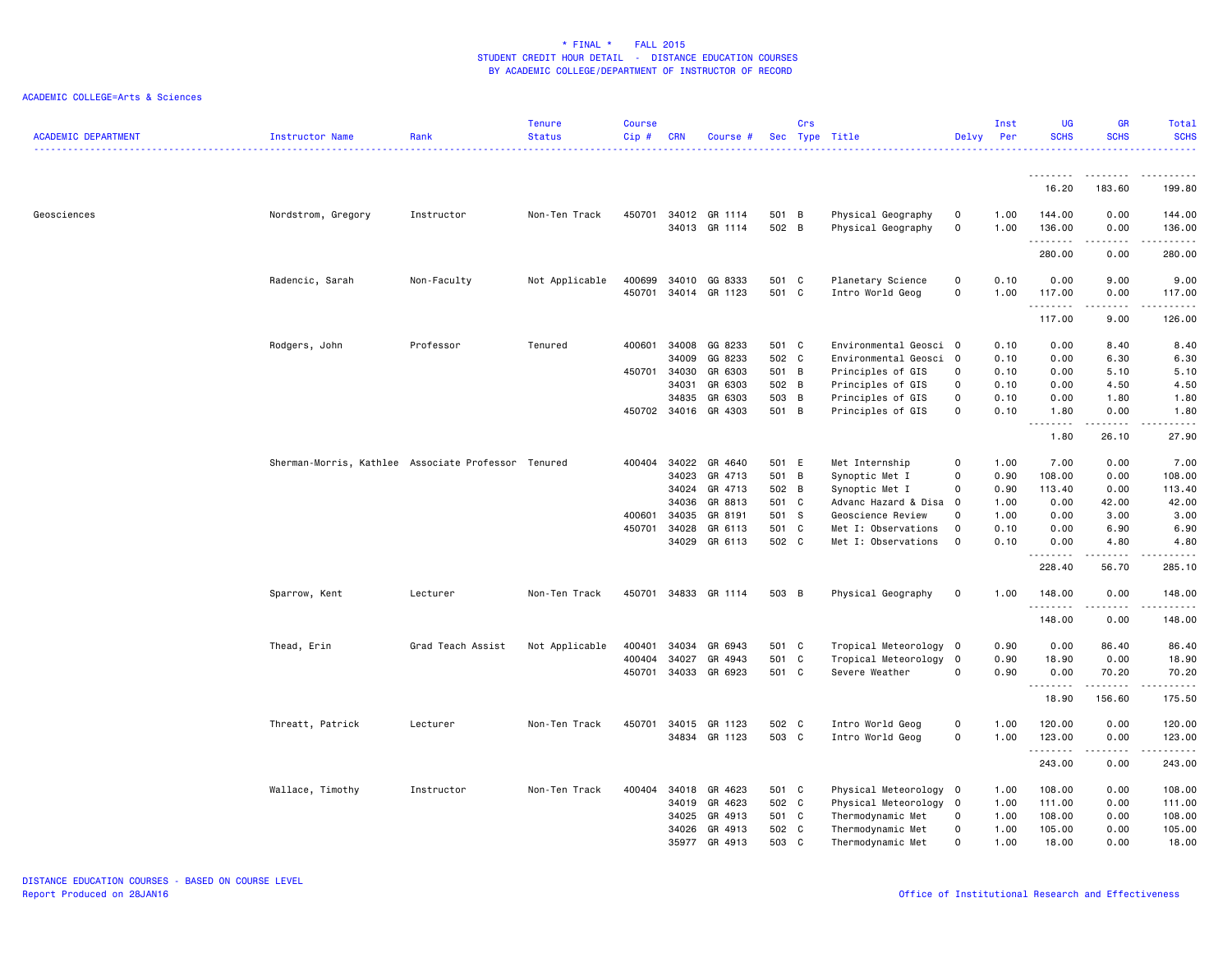| <b>ACADEMIC DEPARTMENT</b> | <b>Instructor Name</b> | Rank     | Tenure<br>Status | <b>Course</b><br>$Cip$ # | <b>CRN</b> | Course #                 |                | Crs | Sec Type Title                             | Delvy                            | Inst<br>Per  | <b>UG</b><br><b>SCHS</b>            | <b>GR</b><br><b>SCHS</b>         | Total<br><b>SCHS</b>                   |
|----------------------------|------------------------|----------|------------------|--------------------------|------------|--------------------------|----------------|-----|--------------------------------------------|----------------------------------|--------------|-------------------------------------|----------------------------------|----------------------------------------|
| Geosciences                | Williams, Christopher  | Lecturer | Non-Ten Track    | 450701                   | 34028      | GR 6113<br>34029 GR 6113 | 501 C<br>502 C |     | Met I: Observations<br>Met I: Observations | $\overline{0}$<br>$\overline{0}$ | 0.90<br>0.90 | 450.00<br>0.00<br>0.00<br>.<br>0.00 | 0.00<br>62.10<br>43.20<br>105.30 | <br>450.00<br>62.10<br>43.20<br>105.30 |
|                            |                        |          |                  |                          |            |                          |                |     |                                            |                                  |              |                                     | $=$ = = = = = = =                | ==========                             |
| Geosciences                |                        |          |                  |                          |            |                          |                |     |                                            |                                  |              | 1999.00                             | 809.00                           | 2808.00                                |
|                            |                        |          |                  |                          |            |                          |                |     |                                            |                                  |              | $=$ = = = = = = =                   |                                  | ==========                             |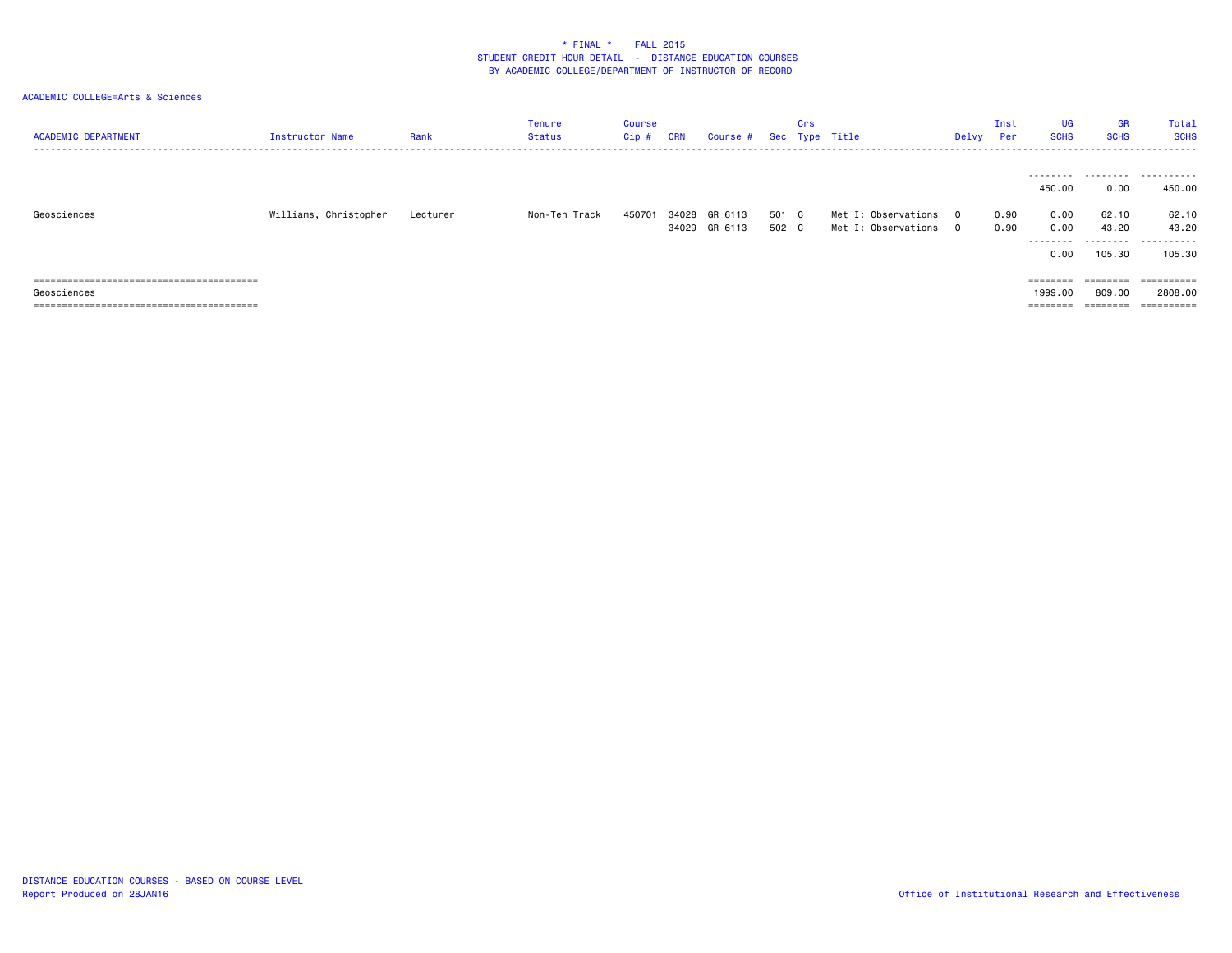| <b>ACADEMIC DEPARTMENT</b> | <b>Instructor Name</b> | Rank              | <b>Tenure</b><br><b>Status</b> | <b>Course</b><br>$Cip$ # | <b>CRN</b> | Course #             | <b>Sec</b> | Crs | Type Title             | Delvy       | Inst<br>Per | <b>UG</b><br><b>SCHS</b> | <b>GR</b><br><b>SCHS</b>                                                                                                                                     | Total<br><b>SCHS</b> |
|----------------------------|------------------------|-------------------|--------------------------------|--------------------------|------------|----------------------|------------|-----|------------------------|-------------|-------------|--------------------------|--------------------------------------------------------------------------------------------------------------------------------------------------------------|----------------------|
|                            |                        |                   | <u>.</u>                       |                          |            |                      |            |     |                        |             |             |                          |                                                                                                                                                              |                      |
| History                    | Hyman, Owen            | Grad Teach Assist | Not Applicable                 | 050114                   |            | 34041 HI 1223        | 501 C      |     | Modern Western World 0 |             | 1.00        | 21.00                    | 0.00                                                                                                                                                         | 21.00                |
|                            |                        |                   |                                | 450801                   |            | 34045 HI 6653        | 501 C      |     | Hist Science & Tech 0  |             | 0.25        | 0.00                     | 1.50                                                                                                                                                         | 1.50                 |
|                            |                        |                   |                                | 540104                   |            | 34044 HI 4653        | 501 C      |     | Hist Science & Tech 0  |             | 1.00        | 27.00                    | 0.00                                                                                                                                                         | 27.00                |
|                            |                        |                   |                                |                          |            |                      |            |     |                        |             |             | ----<br>----<br>48.00    | 1.50                                                                                                                                                         | 49.50                |
|                            | Marcus, Alan           | Professor         | Tenured                        | 450801                   |            | 34045 HI 6653        | 501 C      |     | Hist Science & Tech 0  |             | 0.75        | 0.00                     | 4.50                                                                                                                                                         | 4.50                 |
|                            |                        |                   |                                | 540101                   |            | 35682 HI 8773        | 501 C      |     | Issues in Women's Hi 0 |             | 0.75        | 0.00                     | 6.75                                                                                                                                                         | 6.75                 |
|                            |                        |                   |                                |                          |            |                      |            |     |                        |             |             | . <b>. .</b> .<br>0.00   | . <u>.</u> .<br>11.25                                                                                                                                        | 11.25                |
|                            | Mosley, Kasey          | Grad Teach Assist | Not Applicable                 | 050201                   |            | 34043 HI 4363        | 501 C      |     | African American His 0 |             | 1.00        | 45.00                    | 0.00                                                                                                                                                         | 45.00                |
|                            |                        |                   |                                |                          |            | 540102 34039 HI 1073 | 501 C      |     | Modern U S History     | $\mathbf 0$ | 1.00        | 105.00                   | 0.00                                                                                                                                                         | 105.00               |
|                            |                        |                   |                                |                          |            |                      |            |     |                        |             |             | .<br>150.00              | .<br>0.00                                                                                                                                                    | .<br>150.00          |
|                            | Nelson, Kelli          | Grad Teach Assist | Not Applicable                 | 050114                   |            | 34040 HI 1213        | 501 C      |     | Early Western World 0  |             | 1.00        | 24.00                    | 0.00                                                                                                                                                         | 24.00                |
|                            |                        |                   |                                | 540101                   |            | 35682 HI 8773        | 501 C      |     | Issues in Women's Hi 0 |             | 0.25        | 0.00                     | 2.25                                                                                                                                                         | 2.25                 |
|                            |                        |                   |                                |                          |            |                      |            |     |                        |             |             | --------<br>24.00        | 2.25                                                                                                                                                         | 26.25                |
|                            | Whitney, Justin        | Grad Teach Assist | Not Applicable                 |                          |            | 540102 34038 HI 1063 | 501 C      |     | Early U S History      | $\mathbf 0$ | 1.00        | 111.00                   | 0.00                                                                                                                                                         | 111.00               |
|                            |                        |                   |                                |                          |            | 34042 HI 4313        | 501 C      |     | The New South          | $\mathbf 0$ | 1.00        | 78.00                    | 0.00                                                                                                                                                         | 78.00                |
|                            |                        |                   |                                |                          |            |                      |            |     |                        |             |             | --------<br>189.00       | $\frac{1}{2} \left( \frac{1}{2} \right) \left( \frac{1}{2} \right) \left( \frac{1}{2} \right) \left( \frac{1}{2} \right) \left( \frac{1}{2} \right)$<br>0.00 | <u>.</u><br>189.00   |
|                            |                        |                   |                                |                          |            |                      |            |     |                        |             |             | ========                 |                                                                                                                                                              | ==================   |
| History                    |                        |                   |                                |                          |            |                      |            |     |                        |             |             | 411.00<br>========       | 15.00<br>========                                                                                                                                            | 426.00<br>========== |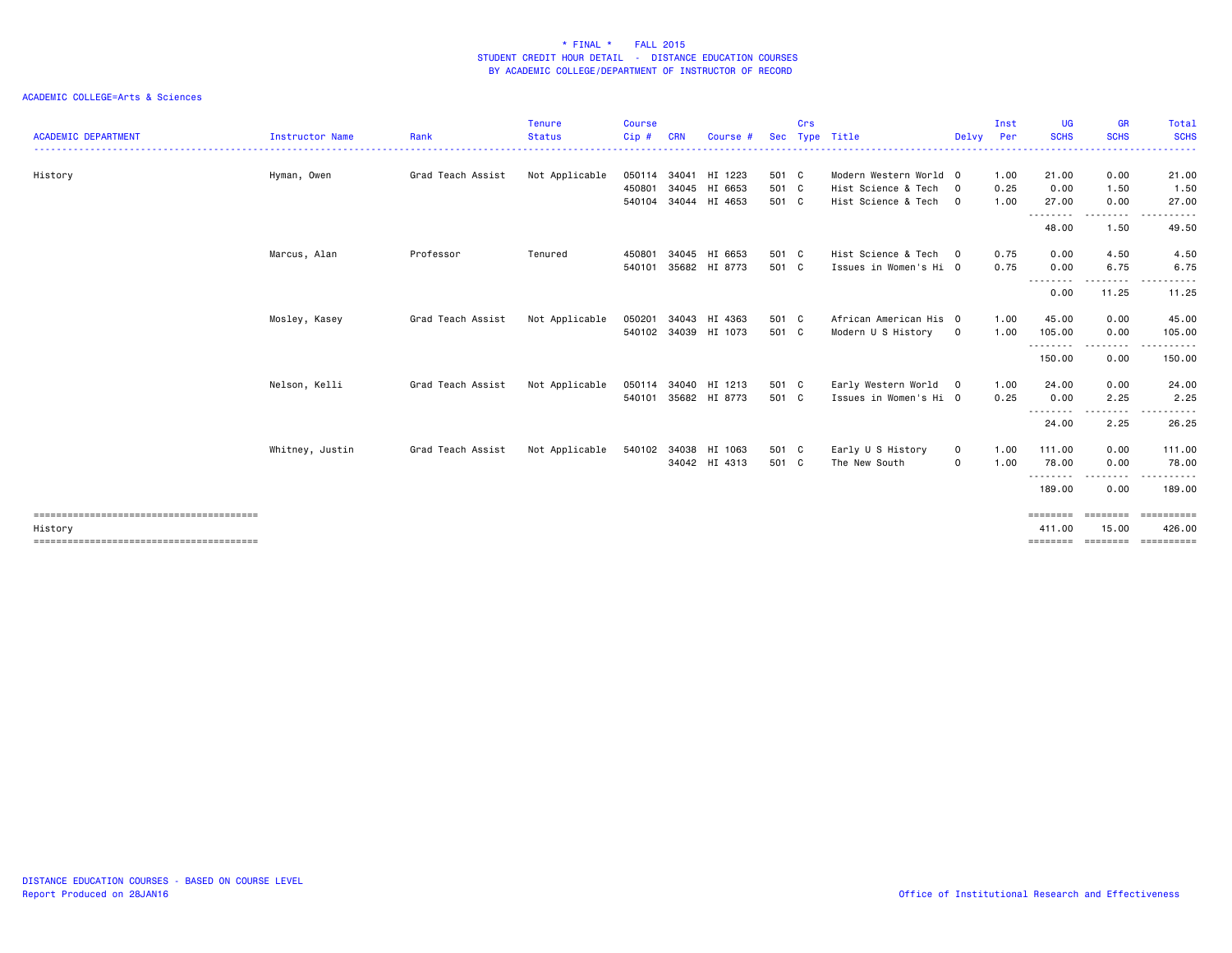| <b>ACADEMIC DEPARTMENT</b> | <b>Instructor Name</b> | Rank                        | <b>Tenure</b><br><b>Status</b> | <b>Course</b><br>Cip# | <b>CRN</b> | Course #                       |                | Crs | Sec Type Title                   | Delvy                | Inst<br>Per  | <b>UG</b><br><b>SCHS</b> | <b>GR</b><br><b>SCHS</b> | Total<br><b>SCHS</b>                                                                                                                                                                     |
|----------------------------|------------------------|-----------------------------|--------------------------------|-----------------------|------------|--------------------------------|----------------|-----|----------------------------------|----------------------|--------------|--------------------------|--------------------------|------------------------------------------------------------------------------------------------------------------------------------------------------------------------------------------|
| Mathematics & Statistics   | Eaton, Jonathan        | Instructor                  | Non-Ten Track                  | 270501                |            | 34078 MA 2113<br>34125 ST 2113 | 501 C<br>501 C |     | Intro to Stats<br>Intro to Stats | $\Omega$<br>$\Omega$ | 1.00<br>1.00 | 60.00<br>12.00           | 0.00<br>0.00             | 60.00<br>12.00                                                                                                                                                                           |
|                            |                        |                             |                                |                       |            |                                |                |     |                                  |                      |              | <u>.</u><br>72.00        | $\frac{1}{2}$<br>0.00    | $\cdots$<br>72.00                                                                                                                                                                        |
|                            | Walters, Kimberly      | Instructor                  | Non-Ten Track                  |                       |            | 270102 34073 MA 1313           | 501 B          |     | College Algebra                  | $\mathbf{O}$         | 1.00         | 81.00<br><u>.</u>        | 0.00<br>. <b>.</b>       | 81.00<br>$\frac{1}{2} \left( \frac{1}{2} \right) \left( \frac{1}{2} \right) \left( \frac{1}{2} \right) \left( \frac{1}{2} \right) \left( \frac{1}{2} \right) \left( \frac{1}{2} \right)$ |
|                            |                        |                             |                                |                       |            |                                |                |     |                                  |                      |              | 81.00                    | 0.00                     | 81.00                                                                                                                                                                                    |
|                            | Woodard, Kelly         | Lecturer                    | Non-Ten Track                  | 270101                |            | 34072 MA 0103                  | 501 B          |     | Intermediate Algebra 0           |                      | 1.00         | 57.00                    | 0.00                     | 57.00                                                                                                                                                                                    |
|                            |                        |                             |                                |                       |            | 34074 MA 1323                  | 501 C          |     | Trigonometry                     | $\Omega$             | 1.00         | 72.00                    | 0.00                     | 72.00                                                                                                                                                                                    |
|                            |                        |                             |                                |                       |            | 34075 MA 1413                  | 501 C          |     | Structure Real Numbe 0           |                      | 1.00         | 78.00                    | 0.00                     | 78.00                                                                                                                                                                                    |
|                            |                        |                             |                                |                       |            | 34076 MA 1423                  | 501 C          |     | Problem Solving Real 0           |                      | 1.00         | 63.00                    | 0.00                     | 63.00                                                                                                                                                                                    |
|                            |                        |                             |                                |                       |            | 34077 MA 1433                  | 501 C          |     | Informal Geom & Meas 0           |                      | 1.00         | 24.00                    | 0.00                     | 24,00                                                                                                                                                                                    |
|                            |                        |                             |                                |                       |            |                                |                |     |                                  |                      |              | .<br>294.00              | .<br>0.00                | 294.00                                                                                                                                                                                   |
|                            | Yarahmadian, Shantia   | Associate Professor Tenured |                                | 270301                |            | 34079 MA 8203                  | 501 C          |     | Appl Math I                      | Ι.                   | 1.00         | 0.00<br>--------         | 21.00<br><u>.</u>        | 21.00<br>.<br>$- - -$                                                                                                                                                                    |
|                            |                        |                             |                                |                       |            |                                |                |     |                                  |                      |              | 0.00                     | 21.00                    | 21.00                                                                                                                                                                                    |
|                            |                        |                             |                                |                       |            |                                |                |     |                                  |                      |              | ========                 | ========                 | ==========                                                                                                                                                                               |
| Mathematics & Statistics   |                        |                             |                                |                       |            |                                |                |     |                                  |                      |              | 447.00                   | 21.00                    | 468,00                                                                                                                                                                                   |
|                            |                        |                             |                                |                       |            |                                |                |     |                                  |                      |              |                          |                          |                                                                                                                                                                                          |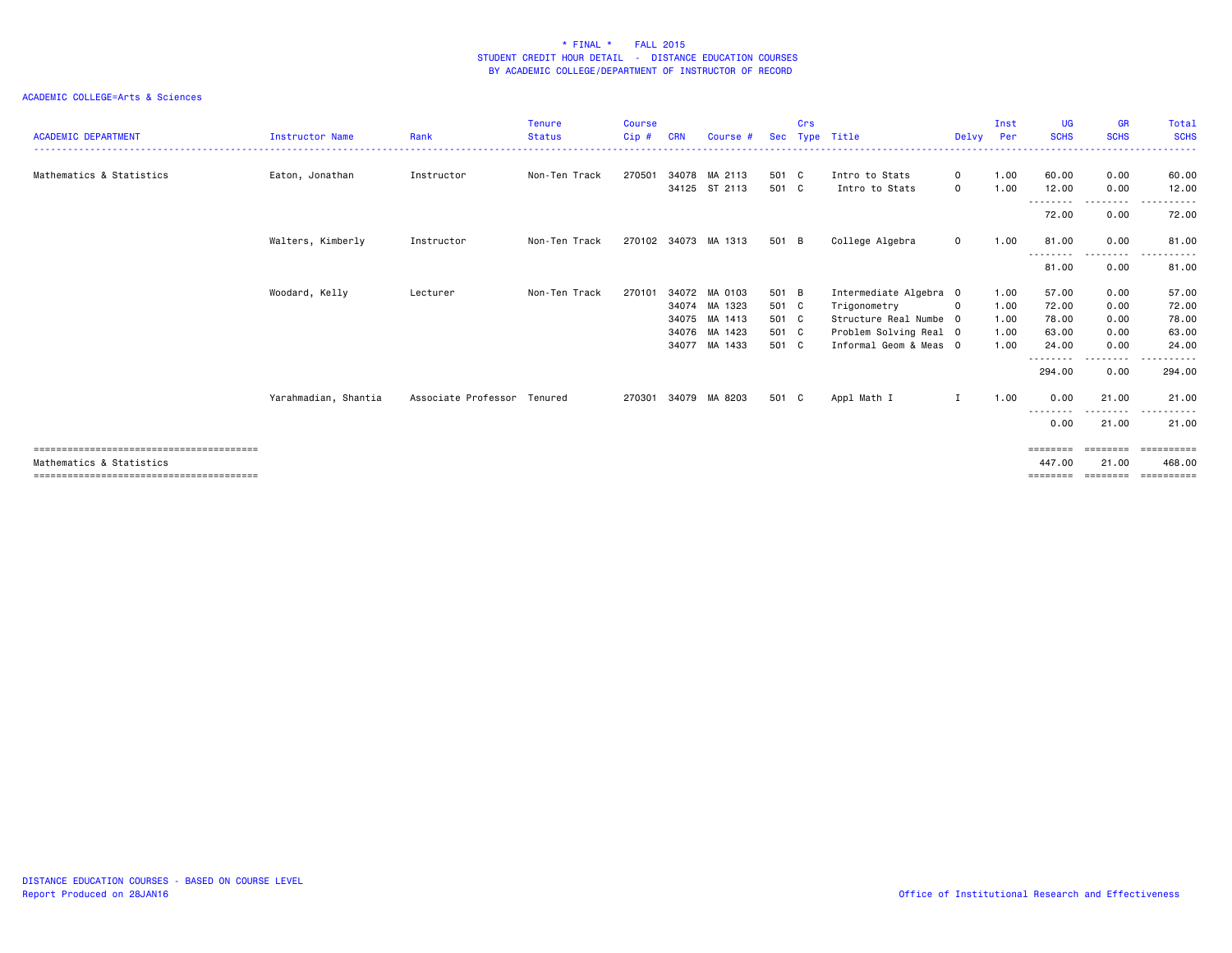| <b>ACADEMIC DEPARTMENT</b> | Instructor Name | Rank     | Tenure<br><b>Status</b> | Course<br>Cip | <b>CRN</b> | Course # Sec Type Title |       | Crs |                     | Delvy | Inst<br>Per | UG<br><b>SCHS</b>             | <b>GR</b><br><b>SCHS</b>     | Total<br><b>SCH</b>               |
|----------------------------|-----------------|----------|-------------------------|---------------|------------|-------------------------|-------|-----|---------------------|-------|-------------|-------------------------------|------------------------------|-----------------------------------|
| Philosophy & Religion      | Roche, Michael  | Lecturer | Non-Ten Track           | 380101        |            | 35095 PHI 1103          | 501 C |     | Intro To Philosophy | 0     | 1.00        | 96.00<br>---------<br>96.00   | 0.00<br>.<br>0.00            | 96.00<br>.<br>96.00               |
| Philosophy & Religion      |                 |          |                         |               |            |                         |       |     |                     |       |             | ========<br>96.00<br>======== | ========<br>0.00<br>======== | ==========<br>96.00<br>========== |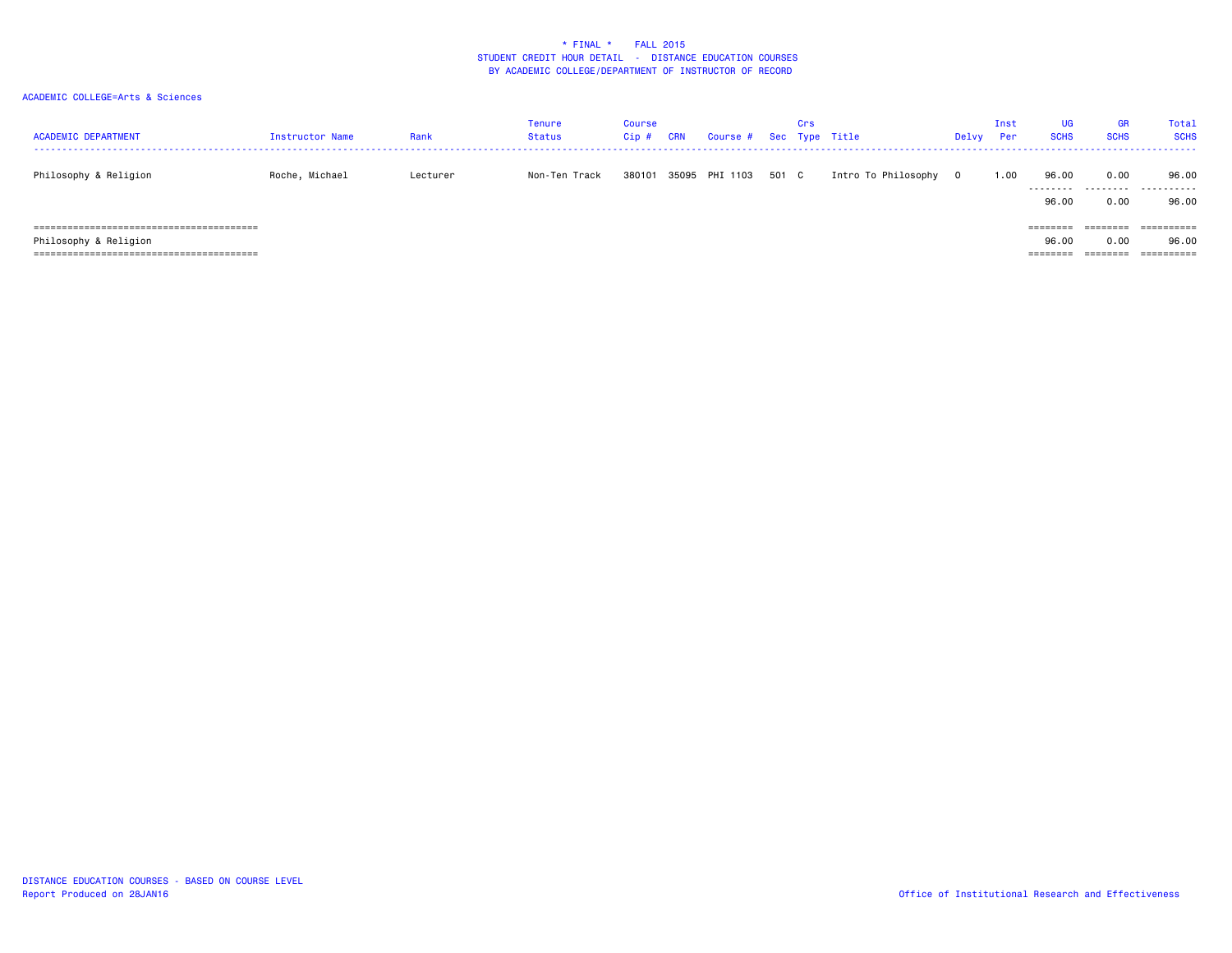| <b>ACADEMIC DEPARTMENT</b> | <b>Instructor Name</b> | Rank        | <b>Tenure</b><br>Status | <b>Course</b><br>$Cip$ # | <b>CRN</b> | Course #             |       | Crs | Sec Type Title         | Delvy | Inst<br>Per | <b>UG</b><br><b>SCHS</b> | <b>GR</b><br><b>SCHS</b> | Total<br><b>SCHS</b> |
|----------------------------|------------------------|-------------|-------------------------|--------------------------|------------|----------------------|-------|-----|------------------------|-------|-------------|--------------------------|--------------------------|----------------------|
| Physics & Astronomy        | Bennett, Christopher   | Non-Faculty | Not Applicable          | 400801                   |            | 34096 PH 1021        | 501 L |     | Physical Science Lab 0 |       | 1.00        | 9.00<br>--------         | 0.00<br>.                | 9.00<br>.            |
|                            |                        |             |                         |                          |            |                      |       |     |                        |       |             | 9.00                     | 0.00                     | 9.00                 |
|                            | Moody, Judith          | Lecturer    | Non-Ten Track           |                          |            | 400801 34097 PH 1023 | 501 C |     | Physical Sci Survey 0  |       | 1.00        | 60.00<br>.               | 0.00<br>.                | 60.00<br>.           |
|                            |                        |             |                         |                          |            |                      |       |     |                        |       |             | 60.00                    | 0.00                     | 60.00                |
|                            |                        |             |                         |                          |            |                      |       |     |                        |       |             |                          | $=$ = = = = = = =        | ==========           |
| Physics & Astronomy        |                        |             |                         |                          |            |                      |       |     |                        |       |             | 69.00                    | 0.00                     | 69.00                |
|                            |                        |             |                         |                          |            |                      |       |     |                        |       |             | ========                 | $=$ = = = = = = =        | ==========           |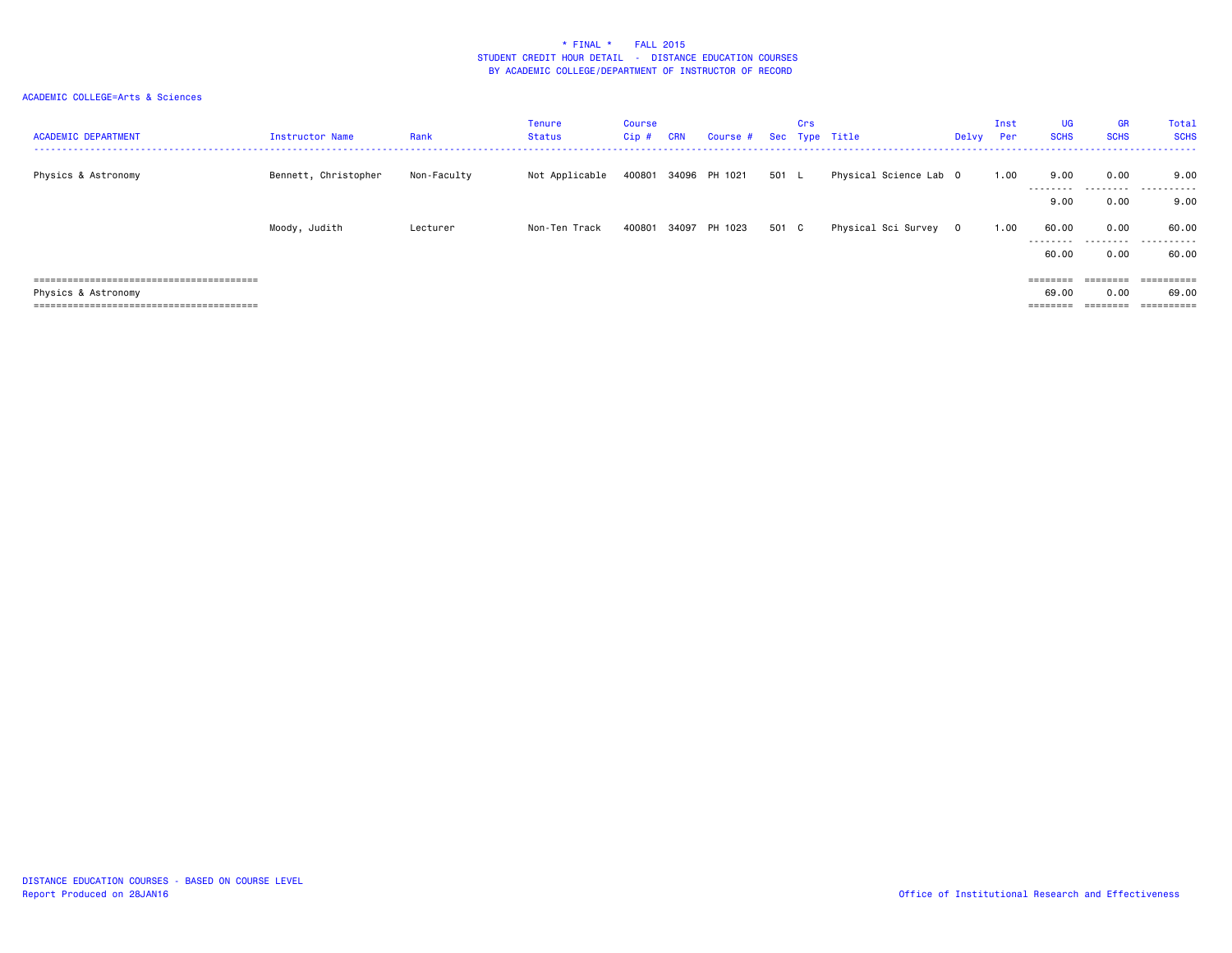| <b>ACADEMIC DEPARTMENT</b>                           | Instructor Name  | Rank                          | <b>Tenure</b><br><b>Status</b> | <b>Course</b><br>$Cip$ # | <b>CRN</b> | Course #       |       | <b>Crs</b> | Sec Type Title      | Delvy Per    | Inst | <b>UG</b><br><b>SCHS</b> | <b>GR</b><br><b>SCHS</b> | Total<br><b>SCHS</b>  |
|------------------------------------------------------|------------------|-------------------------------|--------------------------------|--------------------------|------------|----------------|-------|------------|---------------------|--------------|------|--------------------------|--------------------------|-----------------------|
| Political Science & Public Administratio Fay, Daniel |                  | Assistant Professor Ten Track |                                | 440401                   |            | 34794 PPA 8903 | 501 S |            | Public Policy       | $\mathbf{0}$ | 1.00 | 0.00<br>--------         | 24.00<br>---------       | 24.00<br>.            |
|                                                      |                  |                               |                                |                          |            |                |       |            |                     |              |      | 0.00                     | 24.00                    | 24.00                 |
|                                                      | Wall, Diane      | Lecturer                      | Non-Ten Track                  | 451002 34101             |            | PS 1113        | 501 C |            | American Government | $\Omega$     | 1.00 | 78.00<br>---------       | 0.00<br>.                | 78.00<br>.            |
|                                                      |                  |                               |                                |                          |            |                |       |            |                     |              |      | 78.00                    | 0.00                     | 78.00                 |
|                                                      | Wiseman, William | Lecturer                      | Non-Ten Track                  | 440401                   |            | 34100 PPA 9613 | 501 S |            | Rural Gov Admin I   | F.           | 1.00 | 0.00<br>---------        | 54.00<br>.               | 54.00<br>.            |
|                                                      |                  |                               |                                |                          |            |                |       |            |                     |              |      | 0.00                     | 54.00                    | 54.00                 |
|                                                      |                  |                               |                                |                          |            |                |       |            |                     |              |      |                          | ========                 | =========             |
| Political Science & Public Administratio             |                  |                               |                                |                          |            |                |       |            |                     |              |      | 78.00                    | 78.00                    | 156,00                |
|                                                      |                  |                               |                                |                          |            |                |       |            |                     |              |      | ========                 |                          | $=$ = = = = = = = = = |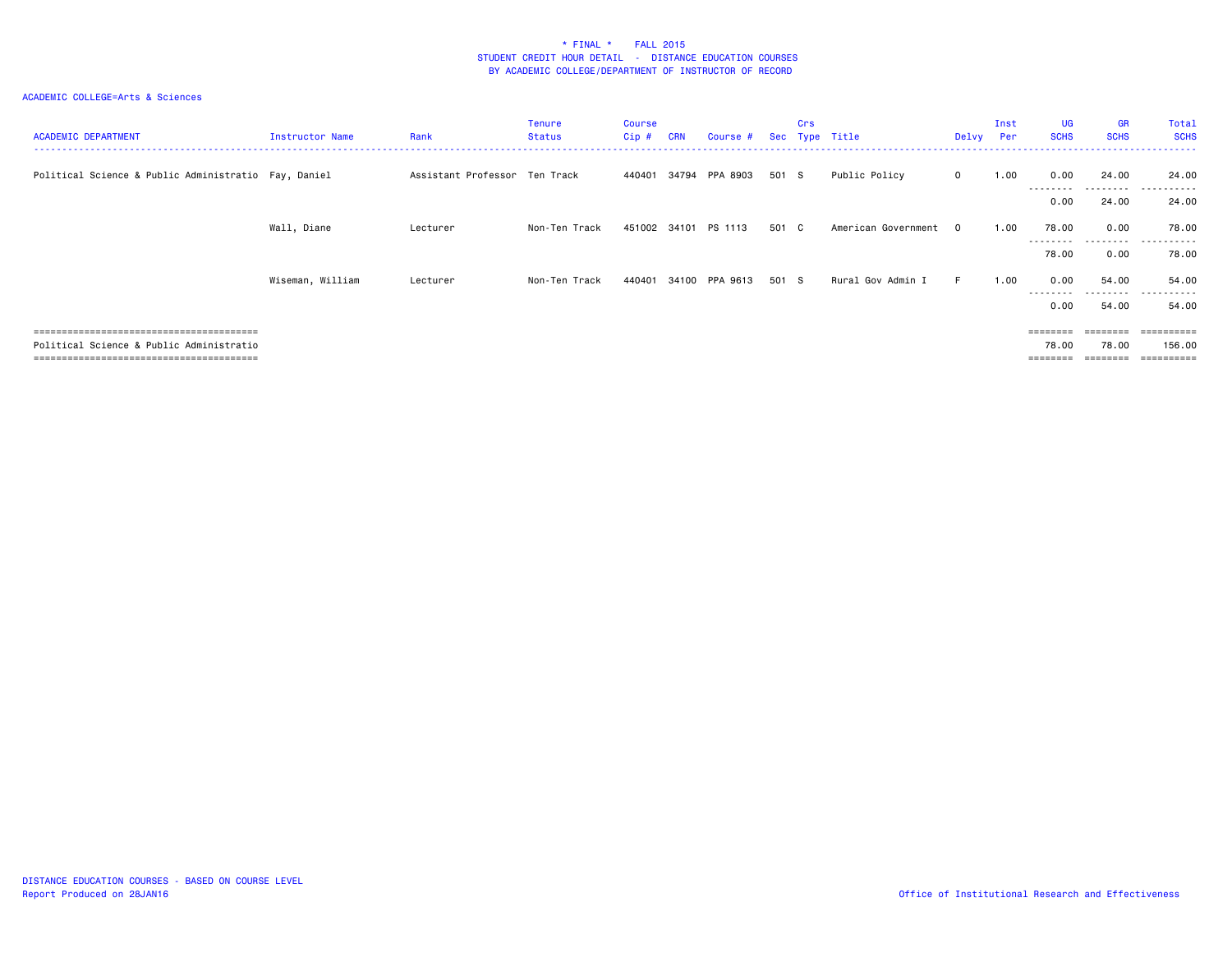| <b>ACADEMIC DEPARTMENT</b> | <b>Instructor Name</b> | Rank                              | Tenure<br><b>Status</b> | <b>Course</b><br>Cip# | <b>CRN</b> | Course #              | Sec   | Crs<br>Type | Title                  | Delvy        | Inst<br>Per | <b>UG</b><br><b>SCHS</b> | <b>GR</b><br><b>SCHS</b> | Total<br><b>SCHS</b>      |
|----------------------------|------------------------|-----------------------------------|-------------------------|-----------------------|------------|-----------------------|-------|-------------|------------------------|--------------|-------------|--------------------------|--------------------------|---------------------------|
| Psychology                 | Campbell, Kristen      | Lecturer                          | Non-Ten Track           |                       |            | 420101 34104 PSY 3213 | 501 C |             | Psych Of Ab Behavior 0 |              | 1.00        | 81.00                    | 0.00<br>--------         | 81.00<br>------           |
|                            |                        |                                   |                         |                       |            |                       |       |             |                        |              |             | 81.00                    | 0.00                     | 81.00                     |
|                            | Garrison, Teena        | Research Assist Pro Non-Ten Track |                         |                       |            | 143501 34693 IE 8143  | 501 C |             | Applied Ergo Methods 0 |              | 1.00        | 0.00                     | 27.00                    | 27.00                     |
|                            |                        |                                   |                         |                       |            |                       |       |             |                        |              |             | .<br>0.00                | --------<br>27.00        | .<br>27.00                |
|                            | Gresham, Courtney      | Non-Faculty                       | Not Applicable          |                       |            | 422707 34106 PSY 4353 | 501 C |             | Psychology and the L 0 |              | 1.00        | 93.00                    | 0.00                     | 93.00                     |
|                            |                        |                                   |                         |                       |            |                       |       |             |                        |              |             | --------<br>93.00        | .<br>0.00                | -------<br>$  -$<br>93.00 |
|                            | Valentine, Michael     | Instructor                        | Non-Ten Track           |                       |            | 422803 34105 PSY 4223 | 501 C |             | Drug Use And Abuse     | $\mathbf{0}$ | 1.00        | 90.00                    | 0.00                     | 90.00                     |
|                            |                        |                                   |                         |                       |            |                       |       |             |                        |              |             | ---------<br>90.00       | .<br>0.00                | .<br>90.00                |
| Psychology                 |                        |                                   |                         |                       |            |                       |       |             |                        |              |             | ========<br>264.00       | ========<br>27.00        | ==========<br>291.00      |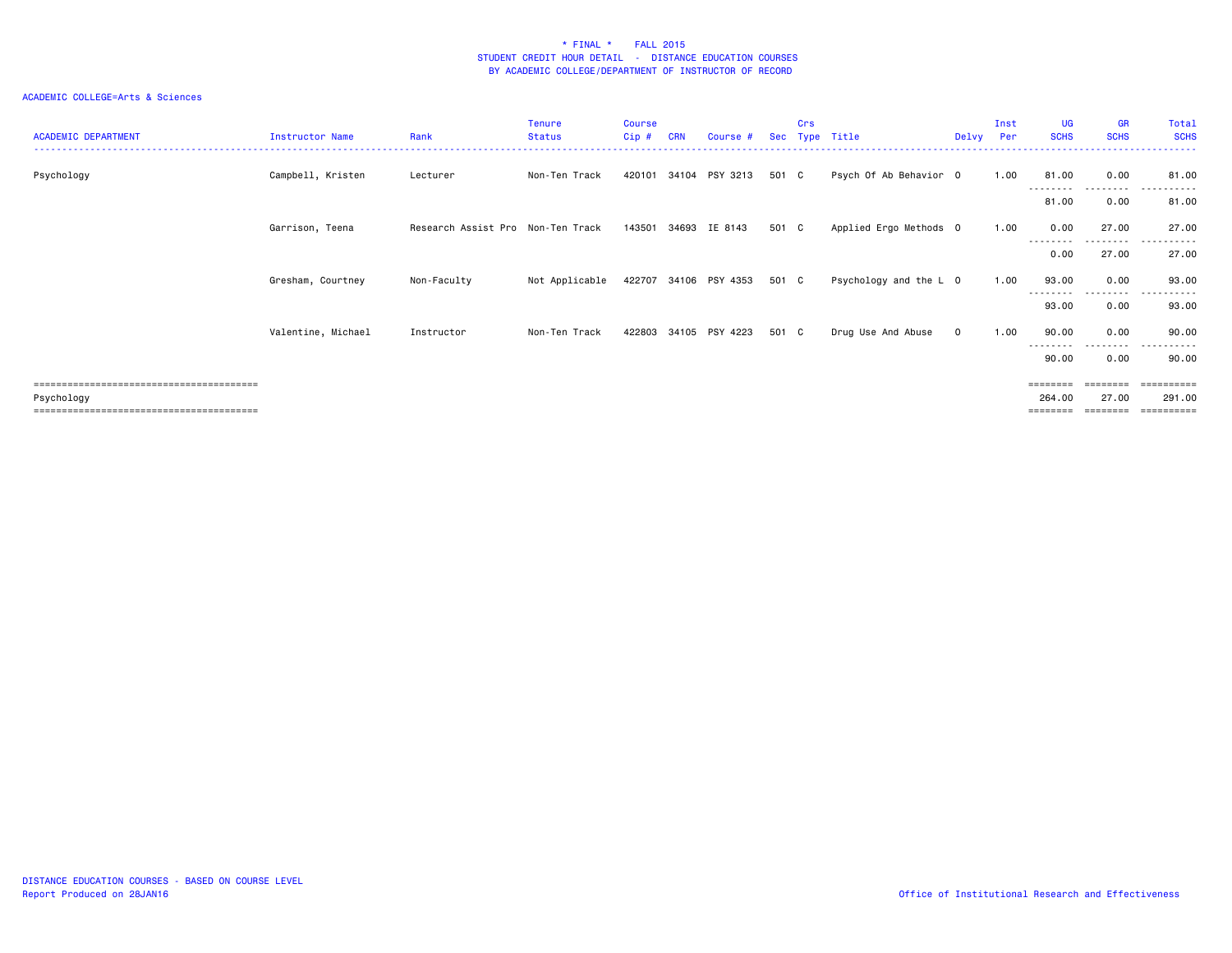| 0.00<br>Sociology<br>Cheek, Jennifer<br>Grad Teach Assist<br>Not Applicable<br>451101 34120 S0 1203<br>501 C<br>Marriage & Family<br>0<br>1.00<br>63.00<br>--------<br>--------<br>63.00<br>0.00<br>Knowles, Veronica<br>Non-Ten Track<br>440701 34126 SW 3003<br>501 C<br>Populations at-risk 0<br>1.00<br>63.00<br>0.00<br>Lecturer<br>.<br>.<br>63.00<br>0.00 | Total<br><b>SCHS</b><br>. |
|------------------------------------------------------------------------------------------------------------------------------------------------------------------------------------------------------------------------------------------------------------------------------------------------------------------------------------------------------------------|---------------------------|
|                                                                                                                                                                                                                                                                                                                                                                  | 63.00                     |
|                                                                                                                                                                                                                                                                                                                                                                  | ------<br>63.00           |
|                                                                                                                                                                                                                                                                                                                                                                  | 63.00                     |
|                                                                                                                                                                                                                                                                                                                                                                  | 63.00                     |
| McKee, Colleen<br>Non-Faculty<br>Not Applicable<br>450201 34122 SO 4173<br>501 C<br>Environment-Society<br>1.00<br>60.00<br>0.00<br>$\overline{0}$                                                                                                                                                                                                               | 60.00                     |
| --------<br>$\frac{1}{2} \left( \frac{1}{2} \right) \left( \frac{1}{2} \right) \left( \frac{1}{2} \right) \left( \frac{1}{2} \right) \left( \frac{1}{2} \right) \left( \frac{1}{2} \right)$<br>60.00<br>0.00                                                                                                                                                     | .<br>60.00                |
| Sparks, Jessica<br>33916 CRM 1003<br>Lecturer<br>Non-Ten Track<br>450401<br>501 C<br>Crime & Justice in A 0<br>1.00<br>36.00<br>0.00<br>35070 CRM 4233<br>501 C<br>Juvenile Delinquency 0<br>57.00<br>0.00<br>1.00                                                                                                                                               | 36.00<br>57.00            |
| 34119 SO 1003<br>501 C<br>Intro To Sociology<br>451101<br>1.00<br>93.00<br>0.00                                                                                                                                                                                                                                                                                  | 93.00                     |
| $\mathbf{O}$<br>34123 SO 4233<br>501 C<br>57.00<br>0.00                                                                                                                                                                                                                                                                                                          | 57.00                     |
| Juvenile Delinquency 0<br>1.00                                                                                                                                                                                                                                                                                                                                   |                           |
| 34124 SO 4333<br>501 C<br>Sociology Of Sports<br>1.00<br>99.00<br>0.00<br>$\overline{\mathbf{0}}$<br><u>.</u>                                                                                                                                                                                                                                                    | 99.00                     |
| 342.00<br>0.00                                                                                                                                                                                                                                                                                                                                                   | 342.00                    |
| Deviant Behavior<br>$\mathbf 0$<br>1.00<br>84.00<br>0.00<br>Vasquez, Lauren<br>Non-Ten Track<br>451101<br>34121<br>SO 3313<br>501 C<br>Lecturer<br>---------<br>.                                                                                                                                                                                                | 84.00<br>. <b>.</b> .     |
| 84.00<br>0.00                                                                                                                                                                                                                                                                                                                                                    | 84.00                     |
| Hum Beh Soc Envir II 0<br>30.00<br>0.00<br>Whetstone, Tamara<br>Non-Ten Track<br>440701<br>34127 SW 3023<br>501 C<br>1.00<br>Lecturer<br>.                                                                                                                                                                                                                       | 30.00                     |
| 0.00<br>30.00                                                                                                                                                                                                                                                                                                                                                    | 30.00                     |
| 501 C<br>S W Services in Scho 0<br>57.00<br>0.00<br>Young, Sarah<br>Non-Ten Track<br>440701<br>34900<br>SW 4643<br>1.00<br>Lecturer<br>.<br>$\frac{1}{2} \left( \frac{1}{2} \right) \left( \frac{1}{2} \right) \left( \frac{1}{2} \right) \left( \frac{1}{2} \right) \left( \frac{1}{2} \right)$                                                                 | 57.00<br>.                |
| 57.00<br>0.00                                                                                                                                                                                                                                                                                                                                                    | 57.00                     |
| --------------------------------------<br>========<br><b>EDEDEED</b>                                                                                                                                                                                                                                                                                             | -----------               |
| Sociology<br>699.00<br>0.00<br>===============================                                                                                                                                                                                                                                                                                                   | 699.00                    |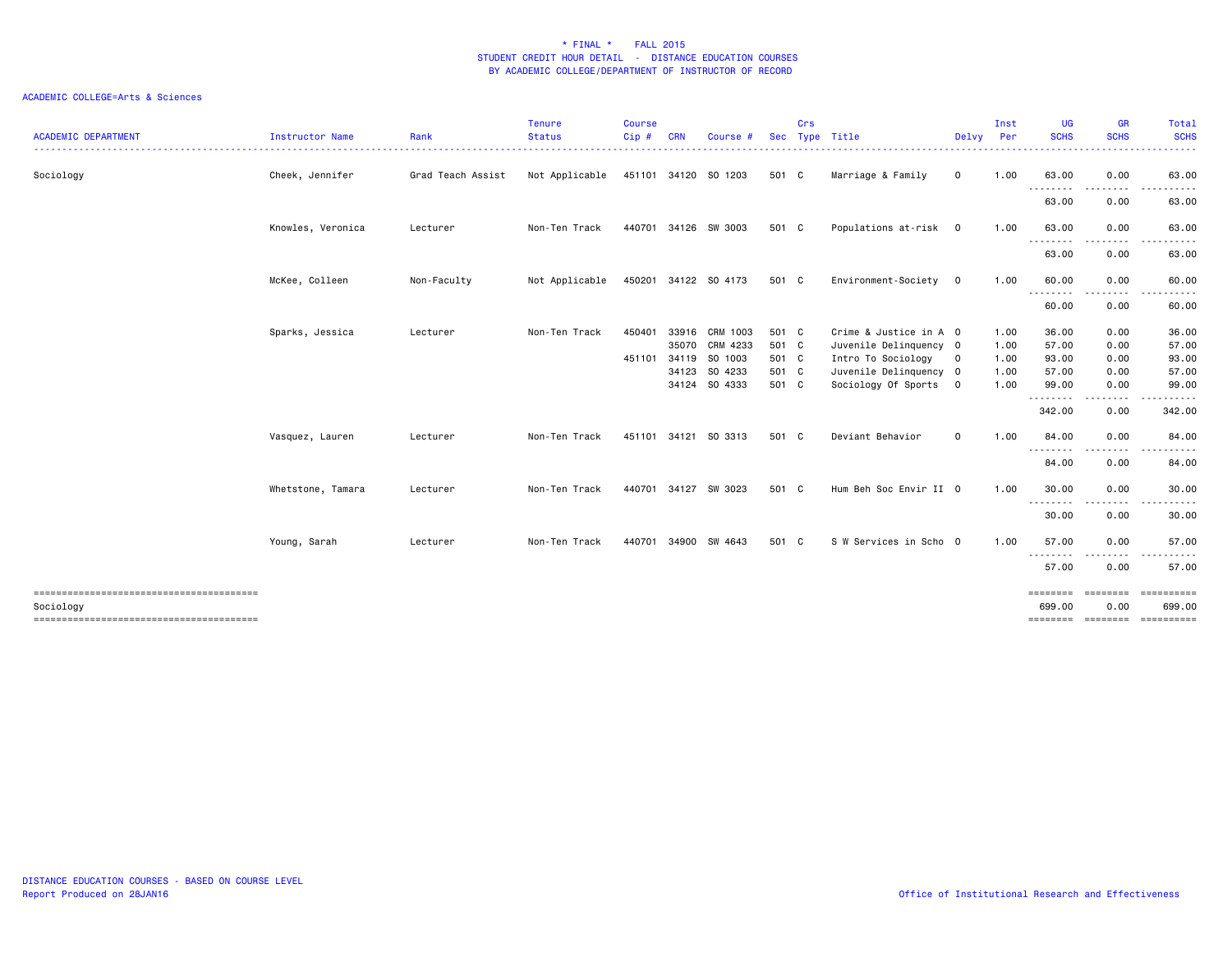#### ACADEMIC COLLEGE=Business

| <b>ACADEMIC DEPARTMENT</b> | <b>Instructor Name</b> | Rank                          | <b>Tenure</b><br><b>Status</b><br>. | <b>Course</b><br>Cip# | <b>CRN</b> | Course #       | <b>Sec</b> | Crs | Type Title             | Delvy Per    | Inst | <b>UG</b><br><b>SCHS</b>            | <b>GR</b><br><b>SCHS</b>                 | <b>Total</b><br><b>SCHS</b><br>------ |
|----------------------------|------------------------|-------------------------------|-------------------------------------|-----------------------|------------|----------------|------------|-----|------------------------|--------------|------|-------------------------------------|------------------------------------------|---------------------------------------|
| Finance & Economics        | He, Wei                | Instructor                    | Non-Ten Track                       | 520801                | 33984      | FIN 3113       | 506 C      |     | Financial Systems      | $\mathbf 0$  | 1.00 | 60.00                               | 0.00                                     | 60.00                                 |
|                            |                        |                               |                                     |                       |            |                |            |     |                        |              |      | ---------<br>60.00                  | --------<br>0.00                         | ------<br>60.00                       |
|                            | Henry, Thomas          | Lecturer                      | Non-Ten Track                       | 450601                |            | 33919 EC 2113  | 504 C      |     | Prin Of Macroecon      | $\mathbf{O}$ | 1.00 | 33.00                               | 0.00                                     | 33.00                                 |
|                            |                        |                               |                                     |                       |            |                |            |     |                        |              |      | ---------<br>33.00                  | 0.00                                     | 33.00                                 |
|                            | Metz, Tammi            | Instructor                    | Non-Ten Track                       | 520801                |            | 34729 FIN 2003 | 506 C      |     | Personal Money Mgt     | 0            | 1.00 | 108.00                              | 0.00                                     | 108.00                                |
|                            |                        |                               |                                     | 520804                | 34730      | INS 2003       | 506 C      |     | Personal Money Manag 0 |              | 1.00 | 21.00                               | 0.00                                     | 21.00                                 |
|                            |                        |                               |                                     |                       |            | 34731 INS 3503 | 506 C      |     | Employee Benefits      | $\mathbf{o}$ | 1.00 | 144.00                              | 0.00                                     | 144.00                                |
|                            |                        |                               |                                     | 521701                | 34065      | INS 3103       | 506 C      |     | Prin Of Insurance      | $\mathbf 0$  | 1.00 | 120.00                              | 0.00                                     | 120.00                                |
|                            |                        |                               |                                     |                       |            | 34066 INS 3303 | 506 C      |     | Life Insurance         | $\mathbf 0$  | 1.00 | 123.00<br>---------                 | 0.00<br>.                                | 123.00                                |
|                            |                        |                               |                                     |                       |            |                |            |     |                        |              |      | 516.00                              | 0.00                                     | 516.00                                |
|                            | Roskelley, Kenneth     | Associate Professor Tenured   |                                     | 520801                |            | 36039 FIN 3123 | 504 C      |     | Financial Management 0 |              | 1.00 | 51.00                               | 0.00                                     | 51.00                                 |
|                            |                        |                               |                                     |                       |            |                |            |     |                        |              |      | . <b>. .</b> .<br>$\cdots$<br>51.00 | 0.00                                     | 51.00                                 |
|                            | Spurlin, William       | Assistant Professor Ten Track |                                     | 520601                |            | 33920 EC 8103  | 501 C      |     | Econ for Managers      | $\mathbf 0$  | 1.00 | 0.00                                | 66.00                                    | 66.00                                 |
|                            |                        |                               |                                     |                       |            |                |            |     |                        |              |      | --------<br>0.00                    | 66.00                                    | 66.00                                 |
| Finance & Economics        |                        |                               |                                     |                       |            |                |            |     |                        |              |      | ========<br>660,00<br>========      | ===================<br>66.00<br>======== | 726.00<br>==========                  |
|                            |                        |                               |                                     |                       |            |                |            |     |                        |              |      |                                     |                                          |                                       |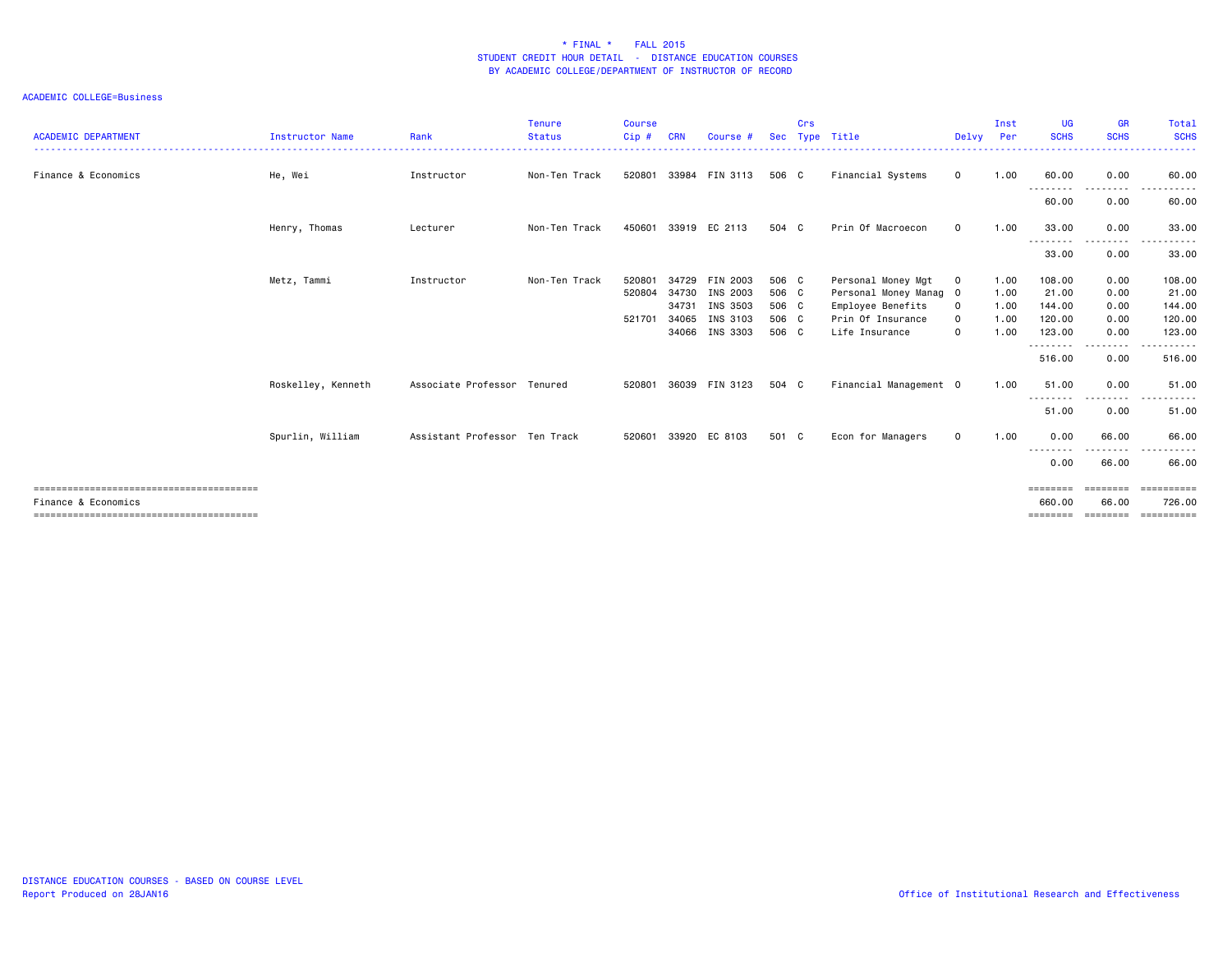#### ACADEMIC COLLEGE=Business

| <b>ACADEMIC DEPARTMENT</b>       | <b>Instructor Name</b> | Rank                        | <b>Tenure</b><br><b>Status</b><br>----------------- | Course<br>Cip# | <b>CRN</b> | Course #              | <b>Sec</b> | Crs | Type Title<br>----------------------- | Delvv       | Inst<br>Per | <b>UG</b><br><b>SCHS</b>  | <b>GR</b><br><b>SCHS</b> | Total<br><b>SCHS</b><br>------     |
|----------------------------------|------------------------|-----------------------------|-----------------------------------------------------|----------------|------------|-----------------------|------------|-----|---------------------------------------|-------------|-------------|---------------------------|--------------------------|------------------------------------|
| Management & Information Systems | Marett, Lawrence       | Associate Professor Tenured |                                                     | 521201         | 33881      | BIS 8613              | 501 C      |     | MIS Administration                    | $\mathbf 0$ | 1.00        | 0.00<br>--------          | 36.00<br>------          | 36.00<br>------                    |
|                                  |                        |                             |                                                     |                |            |                       |            |     |                                       |             |             | 0.00                      | 36.00                    | 36.00                              |
|                                  | Otondo, Robert         | Associate Professor Tenured |                                                     |                |            | 521201 33880 BIS 8513 | 501 C      |     | Bus Telecommunicatio 0                |             | 1.00        | 0.00<br><u>.</u>          | 24.00<br>---------       | 24.00<br>.<br>$\sim$ $\sim$ $\sim$ |
|                                  |                        |                             |                                                     |                |            |                       |            |     |                                       |             |             | 0.00                      | 24.00                    | 24.00                              |
|                                  | Randle, Vikki          | Associate Professor Tenured |                                                     | 520201         | 34086      | MGT 8123              | 501 C      |     | Strategic Bus Consul 0                |             | 1.00        | 0.00<br>--------          | 108.00<br>. <sub>.</sub> | 108.00<br>.                        |
|                                  |                        |                             |                                                     |                |            |                       |            |     |                                       |             |             | 0.00                      | 108.00                   | 108,00                             |
|                                  | Templeton, Gary        | Associate Professor Tenured |                                                     |                |            | 521201 35071 BIS 8113 | 511 C      |     | Mgt Info Tech & Sys 0                 |             | 1.00        | 0.00<br>---------         | 102.00<br>---------      | 102.00<br>.                        |
|                                  |                        |                             |                                                     |                |            |                       |            |     |                                       |             |             | 0.00                      | 102.00                   | 102.00                             |
|                                  | Vardaman, James        | Associate Professor Tenured |                                                     | 520201         | 34727      | MGT 8113              | 501 C      |     | Leadership Skills                     | $\mathbf 0$ | 1.00        | 0.00<br>--------          | 66.00<br>---------       | 66.00<br>------<br>.               |
|                                  |                        |                             |                                                     |                |            |                       |            |     |                                       |             |             | 0.00                      | 66.00                    | 66.00                              |
|                                  | Warkentin, Merrill     | Professor                   | Tenured                                             |                |            | 521201 33879 BIS 8213 | 501 C      |     | Adv Sys Anal & Des                    | $\mathbf 0$ | 1.00        | 0.00<br>--------          | 18.00<br>.               | 18.00<br>.                         |
|                                  |                        |                             |                                                     |                |            |                       |            |     |                                       |             |             | 0.00                      | 18.00                    | 18.00                              |
|                                  |                        |                             |                                                     |                |            |                       |            |     |                                       |             |             | $=$ = = = = = = =         | ---------                | ==========                         |
| Management & Information Systems |                        |                             |                                                     |                |            |                       |            |     |                                       |             |             | 0.00<br>$=$ = = = = = = = | 354,00<br>========       | 354.00<br><b>CONSIDERED</b>        |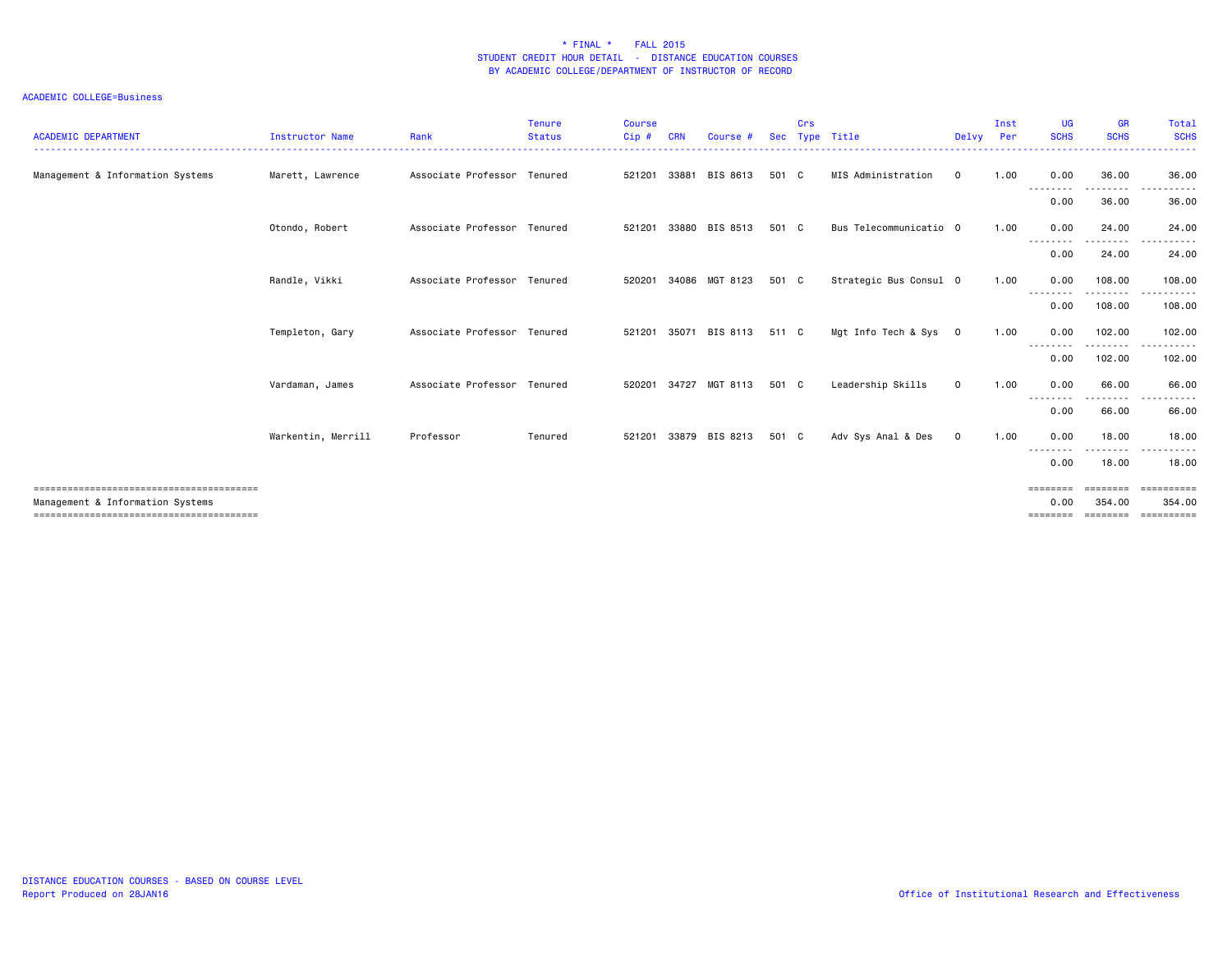### ACADEMIC COLLEGE=Business

| <b>ACADEMIC DEPARTMENT</b>                             | <b>Instructor Name</b> | Rank                          | Tenure<br><b>Status</b> | <b>Course</b><br>Cip# | <b>CRN</b> | Course #                   |                | Crs | Sec Type Title                                   | Delvy                  | Inst<br>Per  | <b>UG</b><br><b>SCHS</b>       | <b>GR</b><br><b>SCHS</b>       | Total<br><b>SCHS</b><br>.                                                                                                |
|--------------------------------------------------------|------------------------|-------------------------------|-------------------------|-----------------------|------------|----------------------------|----------------|-----|--------------------------------------------------|------------------------|--------------|--------------------------------|--------------------------------|--------------------------------------------------------------------------------------------------------------------------|
| Marketing, Quantitative Analysis & Busin Collier, Joel |                        | Associate Professor Tenured   |                         | 521401                | 34088      | MKT 8153                   | 521 C          |     | Strategic Marketing                              | $\mathbf 0$            | 1.00         | 0.00                           | 99.00                          | 99.00                                                                                                                    |
|                                                        |                        |                               |                         |                       |            |                            |                |     |                                                  |                        |              | --------<br>0.00               | ---------<br>99.00             | $\cdots$<br>. <b>.</b><br>99.00                                                                                          |
|                                                        | Esmark, Carol          | Assistant Professor Ten Track |                         |                       |            | 521302 33885 BQA 8233      | 501 C          |     | Quant Analysis & Bus 0                           |                        | 1.00         | 0.00                           | 54.00                          | 54.00                                                                                                                    |
|                                                        |                        |                               |                         |                       |            |                            |                |     |                                                  |                        |              | --------<br>0.00               | ---------<br>54.00             | ------<br>.<br>54.00                                                                                                     |
|                                                        | Goree, Michael         | Instructor                    | Non-Ten Track           | 300000                | 34139      | TKT 4403<br>34147 TKT 6403 | 501 C<br>501 C |     | Campus Transition fo 0<br>Campus Transition fo 0 |                        | 1.00<br>1.00 | 24.00<br>0.00                  | 0.00<br>30.00                  | 24.00<br>30.00                                                                                                           |
|                                                        |                        |                               |                         |                       |            |                            |                |     |                                                  |                        |              | - - - - - - - -<br>24.00       | .<br>30.00                     | $\begin{array}{cccccccccccccc} \bullet & \bullet & \bullet & \bullet & \bullet & \bullet & \bullet \end{array}$<br>54.00 |
|                                                        | Krallman, Alexandra    | Grad Teach Assist             | Not Applicable          | 521401                | 34087      | MKT 3013                   | 504 C          |     | Principles Of Mkt                                | $\mathbf 0$            | 1.00         | 108.00                         | 0.00                           | 108,00                                                                                                                   |
|                                                        |                        |                               |                         |                       |            |                            |                |     |                                                  |                        |              | ---------<br>108.00            | .<br>0.00                      | ------<br>108.00                                                                                                         |
|                                                        | Mallette, Stephanie    | Instructor                    | Non-Ten Track           | 220199<br>220205      | 34726      | BL 8113<br>35074 BL 6243   | 521 C<br>511 C |     | Law Ethics Disp Res<br>Entrepreneur Law          | $\mathbf 0$<br>$\circ$ | 1.00<br>1.00 | 0.00<br>0.00<br>--------       | 78.00<br>51.00<br>.            | 78.00<br>51.00<br>-------<br>$  -$                                                                                       |
|                                                        |                        |                               |                         |                       |            |                            |                |     |                                                  |                        |              | 0.00                           | 129.00                         | 129.00                                                                                                                   |
| Marketing, Quantitative Analysis & Busin               |                        |                               |                         |                       |            |                            |                |     |                                                  |                        |              | ========<br>132,00<br>======== | ========<br>312,00<br>======== | ==========<br>444.00<br>==========                                                                                       |

DISTANCE EDUCATION COURSES - BASED ON COURSE LEVEL Report Produced on 28JAN16 Office of Institutional Research and Effectiveness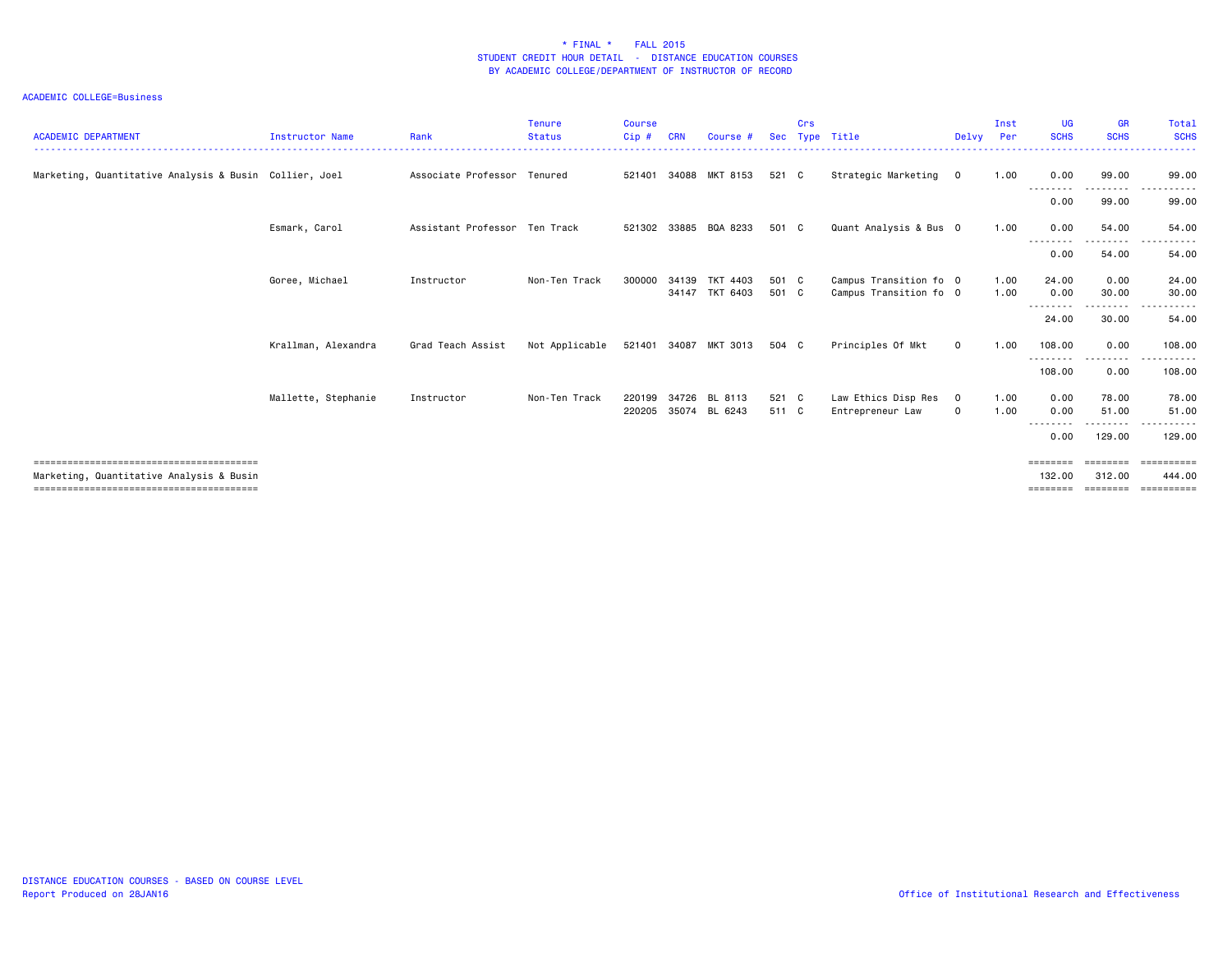#### ACADEMIC COLLEGE=Business

| <b>ACADEMIC DEPARTMENT</b> | <b>Instructor Name</b> | Rank                        | <b>Tenure</b><br>Status | <b>Course</b><br>Cip# | <b>CRN</b> | Course #                    | Crs | Sec Type Title         | Delvy | Inst<br>Per | <b>UG</b><br><b>SCHS</b>                                         | <b>GR</b><br><b>SCHS</b> | Total<br><b>SCHS</b> |
|----------------------------|------------------------|-----------------------------|-------------------------|-----------------------|------------|-----------------------------|-----|------------------------|-------|-------------|------------------------------------------------------------------|--------------------------|----------------------|
| School of Accountancy      | Addy, Noel             | Associate Professor Tenured |                         |                       |            | 520301 34271 ACC 8213 511 C |     | Fin & Acc Report Ana 0 |       | 1.00        | 0.00<br>---------                                                | 57.00                    | 57.00<br>            |
|                            |                        |                             |                         |                       |            |                             |     |                        |       |             | 0.00                                                             | 57.00                    | 57.00                |
|                            | Gardner, Virginia      | Non-Faculty                 | Not Applicable          |                       |            | 520301 33862 ACC 2203 501 C |     | Survey of Accounting 0 |       | 1.00        | 81.00<br>---------                                               | 0.00                     | 81.00<br>.           |
|                            |                        |                             |                         |                       |            |                             |     |                        |       |             | 81.00                                                            | 0.00                     | 81.00                |
|                            |                        |                             |                         |                       |            |                             |     |                        |       |             |                                                                  | ========                 | ==========           |
| School of Accountancy      |                        |                             |                         |                       |            |                             |     |                        |       |             | 81.00                                                            | 57.00                    | 138,00               |
|                            |                        |                             |                         |                       |            |                             |     |                        |       |             | $\qquad \qquad \equiv \equiv \equiv \equiv \equiv \equiv \equiv$ | ========                 | ==========           |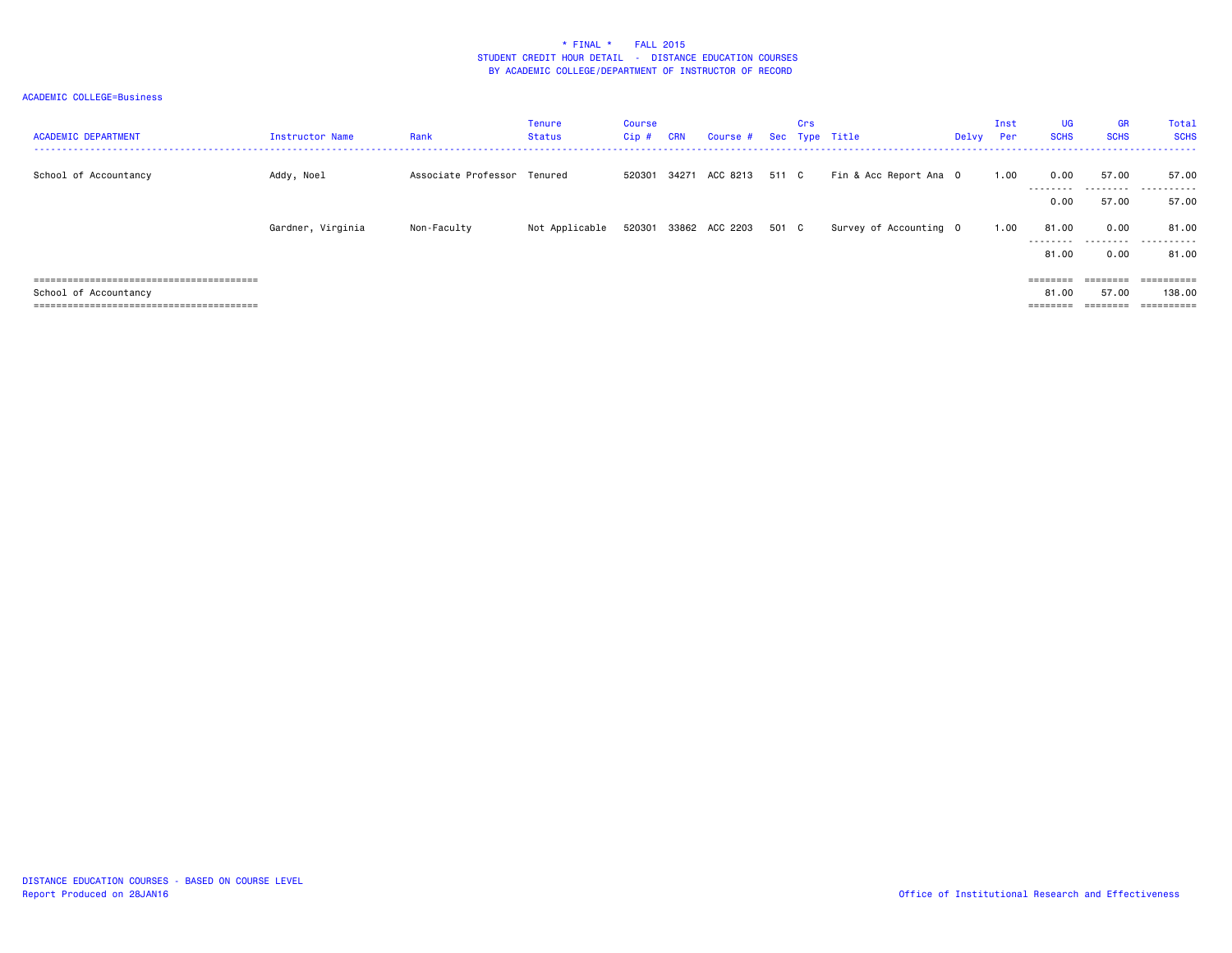| <b>Course</b><br><b>CRN</b><br>$Cip$ #<br>Course #<br><b>Sec</b> | Title                                 | UG<br>Inst<br><b>SCHS</b><br>Per                         | <b>GR</b><br>Total<br><b>SCHS</b><br><b>SCHS</b> |
|------------------------------------------------------------------|---------------------------------------|----------------------------------------------------------|--------------------------------------------------|
| MGT 3213<br>520201<br>34083                                      | Org Communications<br>$\mathbf 0$     | 1.00<br>111.00                                           | 0.00<br>111.00                                   |
|                                                                  |                                       | --------                                                 | .<br>-------<br>0.00<br>111.00                   |
| 36400 CCL 9000<br>130407                                         | Diss./Dissertation R 0                | 0.00<br>1.00                                             | 1.00<br>1.00                                     |
|                                                                  |                                       | ---------                                                | ---------<br>.<br>1.00<br>1.00                   |
| 33983 EPY 8473<br>130604                                         | Mid Level Assessment 0                | 0.00<br>1.00                                             | 36.00<br>36.00                                   |
|                                                                  |                                       |                                                          | . <b>.</b><br>36.00<br>36.00                     |
| EPY 6214<br>130603<br>33981                                      | Ed & Psy Statistics<br>$\overline{0}$ | 0.00<br>1.00                                             | 96.00<br>96.00                                   |
| 33982 EPY 8214                                                   | Adv Ed & Psy Stat<br>$\mathbf 0$      | 0.00<br>1.00<br>--------                                 | 60.00<br>60.00<br>---------<br>.                 |
|                                                                  |                                       | 0.00                                                     | 156.00<br>156.00                                 |
|                                                                  |                                       | ========                                                 | =======                                          |
|                                                                  |                                       | 111.00                                                   | 193,00<br>304.00<br>=========                    |
|                                                                  |                                       | Crs<br>Type<br>506 C<br>505 D<br>501 C<br>501 B<br>501 B | Delvy<br>111.00<br>0.00<br>0.00<br>========      |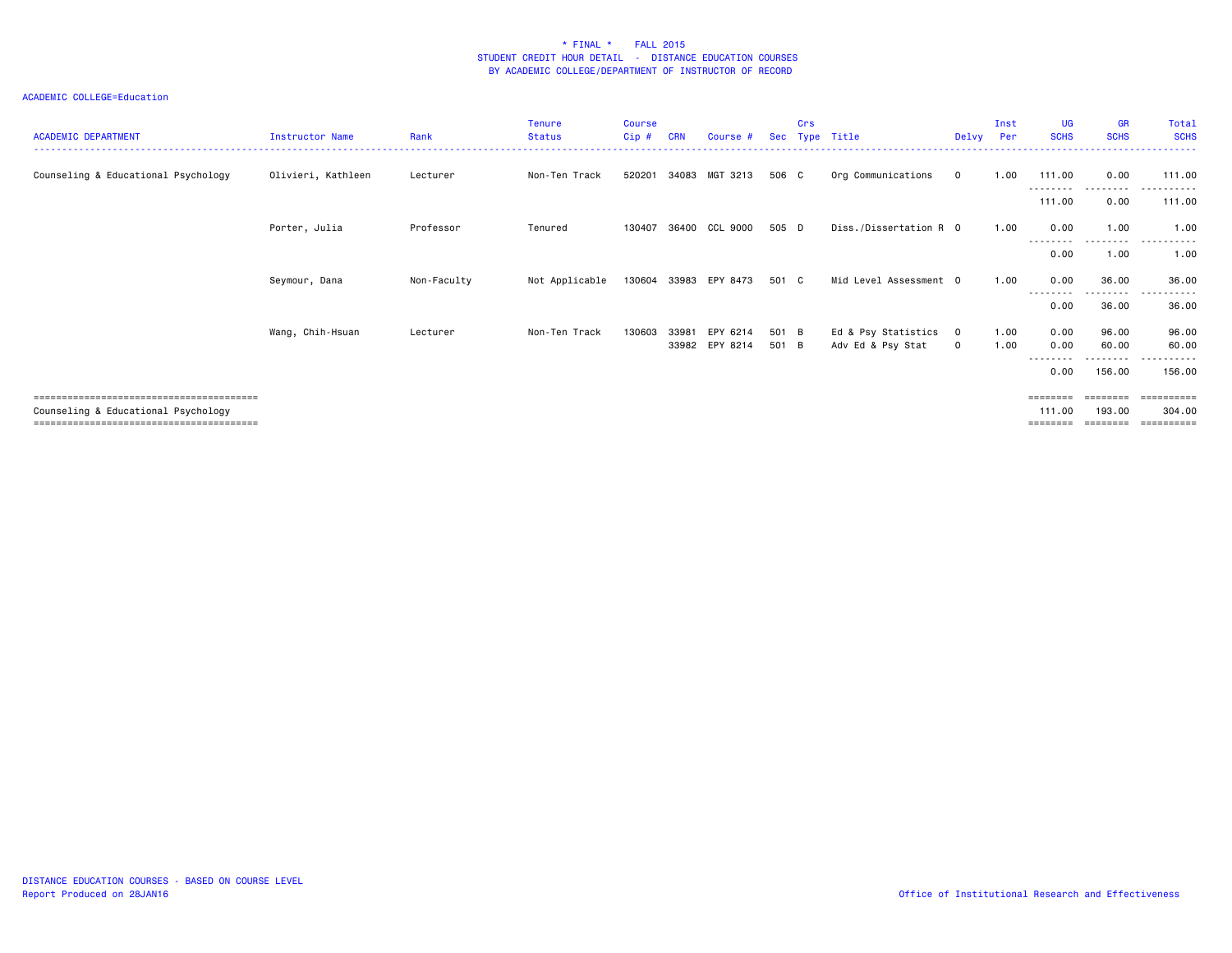| <b>ACADEMIC DEPARTMENT</b>                               | Instructor Name    | Rank                          | <b>Tenure</b><br><b>Status</b> | <b>Course</b><br>Cip# | <b>CRN</b> | Course #                          |              | Crs | Sec Type Title                               | Delvy Per                  | Inst         | <b>UG</b><br><b>SCHS</b> | <b>GR</b><br><b>SCHS</b>     | Total<br><b>SCHS</b>                                                                                                                                          |
|----------------------------------------------------------|--------------------|-------------------------------|--------------------------------|-----------------------|------------|-----------------------------------|--------------|-----|----------------------------------------------|----------------------------|--------------|--------------------------|------------------------------|---------------------------------------------------------------------------------------------------------------------------------------------------------------|
| Curriculum, Instruction & Special Educat Alley, Kathleen |                    | Assistant Professor Ten Track |                                | 131203                |            | 34828 RDG 8123                    | 501 C        |     | Sup MidSch Lit Learn 0                       |                            | 0.49         | 0.00<br>.                | 19.11<br>.                   | 19.11<br>.                                                                                                                                                    |
|                                                          |                    |                               |                                |                       |            |                                   |              |     |                                              |                            |              | 0.00                     | 19.11                        | 19.11                                                                                                                                                         |
|                                                          | Bombly, Sarah      | Lecturer                      | Non-Ten Track                  |                       |            | 131203 34117 RDG 8133             | 501 C        |     | Mid Level Content Li 0                       |                            | 1.00         | 0.00                     | 33.00                        | 33.00<br>.                                                                                                                                                    |
|                                                          |                    |                               |                                |                       |            |                                   |              |     |                                              |                            |              | 0.00                     | 33.00                        | 33.00                                                                                                                                                         |
|                                                          | Brasher, Chelsi    | Instructor                    | Non-Ten Track                  |                       |            | 131311 33938 EDE 4123             | 502 B        |     | Teach Elem/Mid Level 0                       |                            | 1.00         | 27.00                    | 0.00<br>.                    | 27.00<br>.                                                                                                                                                    |
|                                                          |                    |                               |                                |                       |            |                                   |              |     |                                              |                            |              | 27.00                    | 0.00                         | 27.00                                                                                                                                                         |
|                                                          | Brenner, Devon     | Professor                     | Tenured                        | 131001                |            | 33966 EDS 8896                    | 501 H        |     | Dimensions of Learni F                       |                            | 1.00         | 0.00<br>.                | 12.00                        | 12.00<br>$\frac{1}{2} \left( \frac{1}{2} \right) \left( \frac{1}{2} \right) \left( \frac{1}{2} \right) \left( \frac{1}{2} \right) \left( \frac{1}{2} \right)$ |
|                                                          |                    |                               |                                |                       |            |                                   |              |     |                                              |                            |              | 0.00                     | 12.00                        | 12.00                                                                                                                                                         |
|                                                          | Brown, Karen       | Instructor                    | Non-Ten Track                  | 131203                | 34111      | RDG 3413<br>34113 RDG 3423        | 501<br>501 C | C   | Middle Lvl Lit I<br>Middle Lvl Lit II        | $\mathbf 0$<br>$\mathsf 0$ | 1.00<br>1.00 | 21.00<br>21.00           | 0.00<br>0.00                 | 21.00<br>21.00                                                                                                                                                |
|                                                          |                    |                               |                                |                       |            |                                   |              |     |                                              |                            |              | .<br>42.00               | .<br>0.00                    | .<br>42.00                                                                                                                                                    |
|                                                          | Craven, Penny      | Assistant Professor Ten Track |                                |                       |            | 131001 36299 EDX 6813             | 502 C        |     | Intro Assmt Spec Ed 0                        |                            | 1.00         | 0.00                     | 9.00                         | 9.00                                                                                                                                                          |
|                                                          |                    |                               |                                |                       |            |                                   |              |     |                                              |                            |              | 0.00                     | 9.00                         | 9.00                                                                                                                                                          |
|                                                          | Dycus, Brooke      | Lecturer                      | Non-Ten Track                  | 131305                |            | 34115 RDG 4133                    | 501 C        |     | Integrat Lang Art In 0                       |                            | 1.00         | 42.00                    | 0.00                         | 42.00                                                                                                                                                         |
|                                                          |                    |                               |                                |                       |            | 34116 RDG 4133                    | 502 B        |     | Integrat Lang Art In 0                       |                            | 1.00         | 21.00<br>.               | 0.00<br>$\sim$ $\sim$ $\sim$ | 21.00<br>$\sim$ $\sim$ $\sim$ $\sim$ $\sim$                                                                                                                   |
|                                                          |                    |                               |                                |                       |            |                                   |              |     |                                              |                            |              | 63.00                    | 0.00                         | 63.00                                                                                                                                                         |
|                                                          | Henderson, Shannon | Lecturer                      | Non-Ten Track                  |                       |            | 131203 34828 RDG 8123             | 501 C        |     | Sup MidSch Lit Learn 0                       |                            | 0.51         | 0.00<br><u>.</u>         | 19.89<br>$- - - - -$         | 19.89<br>.                                                                                                                                                    |
|                                                          |                    |                               |                                |                       |            |                                   |              |     |                                              |                            |              | 0.00                     | 19.89                        | 19.89                                                                                                                                                         |
|                                                          | Holley, Kenne      | Lecturer                      | Non-Ten Track                  | 131203                |            | 33931 EDE 3223                    | 501 C        |     | Middle Level Educati 0                       |                            | 1.00         | 30.00<br>.               | 0.00<br>.                    | 30.00<br>.                                                                                                                                                    |
|                                                          |                    |                               |                                |                       |            |                                   |              |     |                                              |                            |              | 30.00                    | 0.00                         | 30.00                                                                                                                                                         |
|                                                          | Hollis, Anitra     | Lecturer                      | Non-Ten Track                  | 131318                | 33939      | EDE 4143                          | 501 C        |     | Teach Elem/Mid Lvl S 0                       |                            | 1.00         | 48.00                    | 0.00                         | 48.00                                                                                                                                                         |
|                                                          |                    |                               |                                |                       |            | 33940 EDE 4143                    | 502 B        |     | Teach Elem/Mid Lvl S 0                       |                            | 1.00         | 15.00<br>--------        | 0.00<br>.                    | 15.00<br>.                                                                                                                                                    |
|                                                          |                    |                               |                                |                       |            |                                   |              |     |                                              |                            |              | 63.00                    | 0.00                         | 63.00                                                                                                                                                         |
|                                                          | Hopper, Peggy      | Associate Professor Tenured   |                                | 131205                | 33963      | EDS 8623<br>131315 34118 RDG 8653 | 501<br>501 C | C   | Effective Instructio 0<br>Teach Read Sec Sch | $\mathbf 0$                | 1.00<br>1.00 | 0.00<br>0.00             | 42.00<br>33.00               | 42.00<br>33.00                                                                                                                                                |
|                                                          |                    |                               |                                |                       |            |                                   |              |     |                                              |                            |              | <b>.</b><br>0.00         | .<br>75.00                   | .<br>75.00                                                                                                                                                    |
|                                                          | Huffman, Suzanne   | Lecturer                      | Non-Ten Track                  | 131001                | 33969      | EDX 4873                          | 501 S        |     | Prof Sem In Sp Ed                            | $\mathbf 0$                | 1.00         | 9.00                     | 0.00                         | 9.00                                                                                                                                                          |
|                                                          |                    |                               |                                | 422814                | 33967      | EDX 3213                          | 501 C        |     | Indiv Inst Except Ch 0                       |                            | 1.00         | 45.00                    | 0.00                         | 45.00                                                                                                                                                         |
|                                                          |                    |                               |                                |                       | 33968      | EDX 3213                          | 502 C        |     | Indiv Inst Except Ch 0                       |                            | 1.00         | 36.00                    | 0.00                         | 36.00                                                                                                                                                         |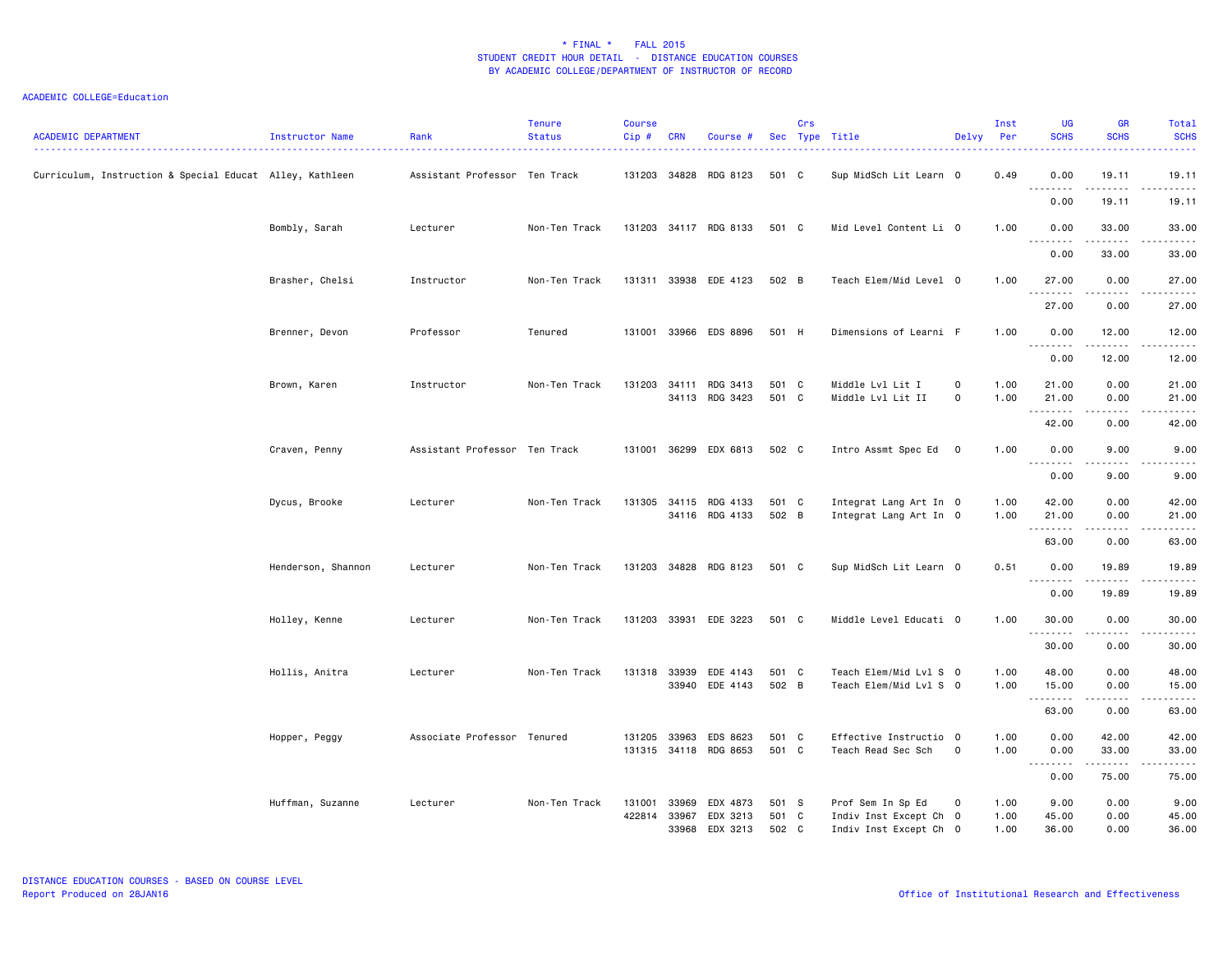| <b>ACADEMIC DEPARTMENT</b>                                 | Instructor Name     | Rank                          | <b>Tenure</b><br><b>Status</b> | <b>Course</b><br>$Cip$ # | <b>CRN</b> | Course #                                |              | Crs            | Sec Type Title                                   | Delvy          | Inst<br>Per  | <b>UG</b><br><b>SCHS</b> | <b>GR</b><br><b>SCHS</b>                                                                                                                                                                 | Total<br><b>SCHS</b> |
|------------------------------------------------------------|---------------------|-------------------------------|--------------------------------|--------------------------|------------|-----------------------------------------|--------------|----------------|--------------------------------------------------|----------------|--------------|--------------------------|------------------------------------------------------------------------------------------------------------------------------------------------------------------------------------------|----------------------|
|                                                            |                     |                               |                                |                          |            |                                         |              |                |                                                  |                |              | .                        | -----                                                                                                                                                                                    |                      |
|                                                            |                     |                               |                                |                          |            |                                         |              |                |                                                  |                |              | 90.00                    | 0.00                                                                                                                                                                                     | 90.00                |
| Curriculum, Instruction & Special Educat Javorsky, Kristin |                     | Assistant Professor Ten Track |                                |                          |            | 131315 34107 RDG 3113<br>34109 RDG 3123 | 501<br>501   | C<br>C         | Early Literacy Instr 0<br>Early Lit Instruct I 0 |                | 1.00<br>1.00 | 57.00<br>57.00<br>.      | 0.00<br>0.00<br>.                                                                                                                                                                        | 57.00<br>57.00<br>.  |
|                                                            |                     |                               |                                |                          |            |                                         |              |                |                                                  |                |              | 114.00                   | 0.00                                                                                                                                                                                     | 114.00               |
|                                                            | McDaniel, Christina | Non-Faculty                   | Not Applicable                 | 131316                   | 33935      | EDE 4113<br>33936 EDE 4113              | 501<br>502 B | C              | Teach Elem/Mid Level 0<br>Teach Elem/Mid Level 0 |                | 1.00<br>1.00 | 51.00<br>18.00           | 0.00<br>0.00                                                                                                                                                                             | 51.00<br>18.00       |
|                                                            |                     |                               |                                |                          |            |                                         |              |                |                                                  |                |              | .<br>69.00               | 0.00                                                                                                                                                                                     | 69.00                |
|                                                            | McGinnis, Brecken   | Instructor                    | Non-Ten Track                  | 131001                   | 33975      | 33974 EDX 8173<br>EDX 8173              | 501<br>502 C | C              | Sp Ed In Reg Classrm 0<br>Sp Ed In Reg Classrm 0 |                | 1.00<br>1.00 | 0.00<br>0.00             | 42.00<br>24.00                                                                                                                                                                           | 42.00<br>24.00       |
|                                                            |                     |                               |                                |                          |            | 33976 EDX 8173                          | 503 C        |                | Sp Ed In Reg Classrm 0                           |                | 1.00         | 0.00<br>.                | 9.00                                                                                                                                                                                     | 9.00                 |
|                                                            |                     |                               |                                |                          |            |                                         |              |                |                                                  |                |              | 0.00                     | 75.00                                                                                                                                                                                    | 75.00                |
|                                                            | McKissick, Bethany  | Assistant Professor Ten Track |                                | 131001                   |            | 36019 EDX 6173                          | 501 C        |                | Intro Contingency Ma 0                           |                | 1.00         | 0.00<br>.                | 36.00<br>$\frac{1}{2} \left( \frac{1}{2} \right) \left( \frac{1}{2} \right) \left( \frac{1}{2} \right) \left( \frac{1}{2} \right) \left( \frac{1}{2} \right) \left( \frac{1}{2} \right)$ | 36.00                |
|                                                            |                     |                               |                                |                          |            |                                         |              |                |                                                  |                |              | 0.00                     | 36.00                                                                                                                                                                                    | 36.00                |
|                                                            | Miller, Nicole      | Assistant Professor Ten Track |                                | 131202                   | 36740      | EDE 7000                                | 501          | I              | Directed Indiv Study 0                           |                | 1.00         | 0.00                     | 1.00                                                                                                                                                                                     | 1.00                 |
|                                                            |                     |                               |                                | 131203                   | 33945      | EDE 8143                                | 501          | H              | Middle Level Intersh 0                           |                | 1.00         | 0.00                     | 3.00                                                                                                                                                                                     | 3.00                 |
|                                                            |                     |                               |                                |                          |            | 33946 EDE 8153                          | 501 C        |                | Prof Roles Mid Lev E 0                           |                | 1.00         | 0.00<br><u>.</u>         | 42.00                                                                                                                                                                                    | 42.00                |
|                                                            |                     |                               |                                |                          |            |                                         |              |                |                                                  |                |              | 0.00                     | 46.00                                                                                                                                                                                    | 46.00                |
|                                                            | Moser, Kelly        | Assistant Professor Ten Track |                                | 131205 36017             |            | EDS 8113                                | 501          | C <sub>c</sub> | Class Management in                              | $\overline{0}$ | 1.00         | 0.00                     | 12.00                                                                                                                                                                                    | 12.00                |
|                                                            |                     |                               |                                |                          |            | 36025 EDS 8153                          | 501 C        |                | Prof Roles of Sec Ed 0                           |                | 1.00         | 0.00<br>.                | 36.00<br>.                                                                                                                                                                               | 36.00<br>.           |
|                                                            |                     |                               |                                |                          |            |                                         |              |                |                                                  |                |              | 0.00                     | 48.00                                                                                                                                                                                    | 48.00                |
|                                                            | Mulkana, Angela     | Lecturer                      | Non-Ten Track                  | 131202                   | 35627      | EDE 3343                                | 501          | $\mathbf{C}$   | Teach Adoles Lit                                 | 0              | 1.00         | 42.00                    | 0.00                                                                                                                                                                                     | 42.00                |
|                                                            |                     |                               |                                | 131203 33947             |            | EDE 8153                                | 502 C        |                | Prof Roles Mid Lev E 0                           |                | 1.00         | 0.00                     | 39.00                                                                                                                                                                                    | 39.00                |
|                                                            |                     |                               |                                |                          |            | 35356 RDG 8113                          | 501 C        |                | Mid Level Literacy I 0                           |                | 1.00         | 0.00<br>.                | 45.00<br>.                                                                                                                                                                               | 45.00<br><u>.</u>    |
|                                                            |                     |                               |                                |                          |            |                                         |              |                |                                                  |                |              | 42.00                    | 84.00                                                                                                                                                                                    | 126.00               |
|                                                            | Platt, Jennifer     | Lecturer                      | Non-Ten Track                  |                          |            | 131202 33941 EDE 4883                   | 501 C        |                | Manag Elem/Mid Lvl C 0                           |                | 1.00         | 69.00<br>.               | 0.00<br><u>.</u>                                                                                                                                                                         | 69.00<br>.           |
|                                                            |                     |                               |                                |                          |            |                                         |              |                |                                                  |                |              | 69.00                    | 0.00                                                                                                                                                                                     | 69.00                |
|                                                            | Shea, Donna         | Non-Faculty                   | Not Applicable                 | 131001                   | 33965      | EDS 8886                                | 501 H        |                | Dimensions of Learni 0                           |                | 1.00         | 0.00                     | 180.00                                                                                                                                                                                   | 180.00               |
|                                                            |                     |                               |                                |                          | 33970      | EDX 4886                                | 501          | - F            | Teach Internship in                              | $\overline{0}$ | 1.00         | 18.00                    | 0.00                                                                                                                                                                                     | 18.00                |
|                                                            |                     |                               |                                |                          | 33971      | EDX 4896                                | 501          | - F            | Teach Internship in                              | $\mathbf{0}$   | 1.00         | 18.00                    | 0.00                                                                                                                                                                                     | 18.00                |
|                                                            |                     |                               |                                |                          | 36021      | EDX 8233                                | 501          | H              | Special Education In 0                           |                | 1.00         | 0.00                     | 33.00                                                                                                                                                                                    | 33.00                |
|                                                            |                     |                               |                                |                          | 36164      | EDS 8883                                | 501          | H              | Secondary Internship 0                           |                | 1.00         | 0.00                     | 30.00                                                                                                                                                                                    | 30.00                |
|                                                            |                     |                               |                                | 131202 33942             |            | EDE 4886                                | 501          | E.             | Elem.Mid Lvl Interns F                           |                | 1.00         | 150.00                   | 0.00                                                                                                                                                                                     | 150.00               |
|                                                            |                     |                               |                                |                          | 33943      | EDE 4896                                | 501          | E              | Elem/Mid Levl Intern F                           |                | 1.00         | 150.00                   | 0.00                                                                                                                                                                                     | 150.00               |
|                                                            |                     |                               |                                | 131203 33944             |            | EDE 8133                                | 501          | H              | Mid Level Intership                              | $\mathbf{O}$   | 1.00         | 0.00                     | 48.00                                                                                                                                                                                    | 48.00                |
|                                                            |                     |                               |                                |                          | 36005      | EDE 8133                                | 502 H        |                | Mid Level Intership                              | $\mathbf 0$    | 1.00         | 0.00                     | 27.00                                                                                                                                                                                    | 27.00                |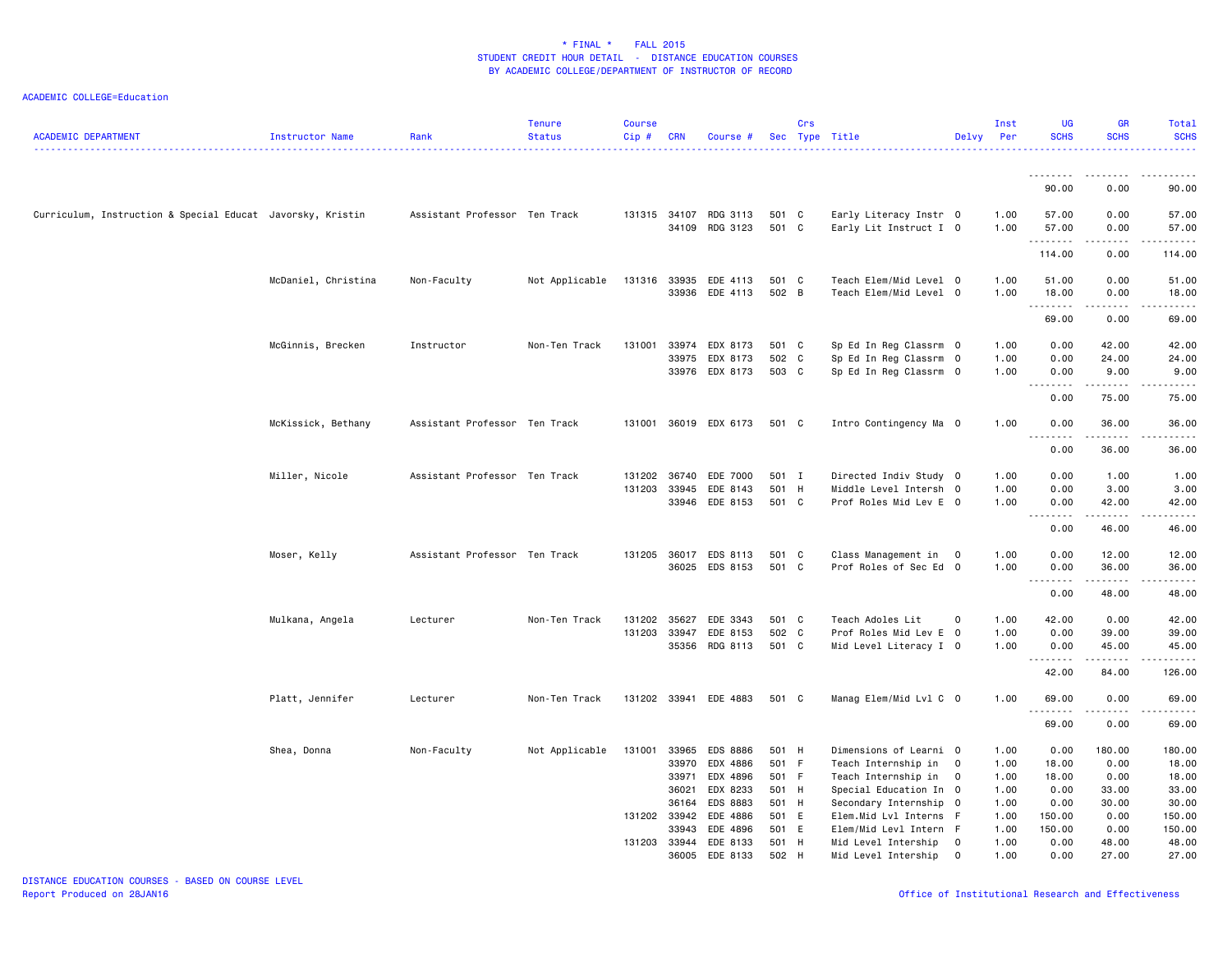| <b>ACADEMIC DEPARTMENT</b>                           | Instructor Name  | Rank        | <b>Tenure</b><br><b>Status</b> | <b>Course</b><br>Cip # | <b>CRN</b>              | Course #                        | <b>Sec</b>              | Crs<br>Type | Title                                                              | Delvv       | Inst<br>Per          | <b>UG</b><br><b>SCHS</b>    | <b>GR</b><br><b>SCHS</b>    | Total<br><b>SCHS</b>    |
|------------------------------------------------------|------------------|-------------|--------------------------------|------------------------|-------------------------|---------------------------------|-------------------------|-------------|--------------------------------------------------------------------|-------------|----------------------|-----------------------------|-----------------------------|-------------------------|
| Curriculum, Instruction & Special Educat Shea, Donna |                  | Non-Faculty | Not Applicable                 | 131205<br>131314       | 33952<br>33953<br>34094 | EDS 4886<br>EDS 4896<br>PE 4886 | 501 F<br>501 F<br>501 F |             | Teach Intern in Sec 0<br>Teach Intern in Sec<br>Teach Intern in PE | $\Omega$    | 1.00<br>1.00<br>1.00 | 24.00<br>24.00<br>24.00     | 0.00<br>0.00<br>0.00        | 24.00<br>24.00<br>24.00 |
|                                                      |                  |             |                                |                        |                         | 34095 PE 4896                   | 501 F                   |             | Teach Intern in PE                                                 | F           | 1.00                 | 18.00<br>--------<br>426.00 | 0.00<br>---------<br>318.00 | 18.00<br>.<br>744.00    |
|                                                      | Vines, Courtney  | Instructor  | Non-Ten Track                  |                        |                         | 131202 33929 EDE 3123           | 501 C                   |             | Early Childhood Ed                                                 | $\mathbf 0$ | 1.00                 | 57.00<br>---------          | 0.00<br>---------           | 57.00                   |
|                                                      |                  |             |                                |                        |                         |                                 |                         |             |                                                                    |             |                      | 57.00                       | 0.00                        | 57.00                   |
|                                                      | Virden, Jennifer | Lecturer    | Non-Ten Track                  | 131311                 | 33933                   | EDE 3523<br>33937 EDE 4123      | 501 C<br>501 C          |             | Found EL/ML Math Edu 0<br>Teach Elem/Mid Level 0                   |             | 1.00<br>1.00         | 24.00<br>45.00              | 0.00<br>0.00                | 24.00<br>45.00<br>.     |
|                                                      |                  |             |                                |                        |                         |                                 |                         |             |                                                                    |             |                      | ---------<br>69.00          | .<br>0.00                   | 69.00                   |
| Curriculum, Instruction & Special Educat             |                  |             |                                |                        |                         |                                 |                         |             |                                                                    |             |                      | ========<br>1161.00         | ========<br>775.00          | ==========<br>1936.00   |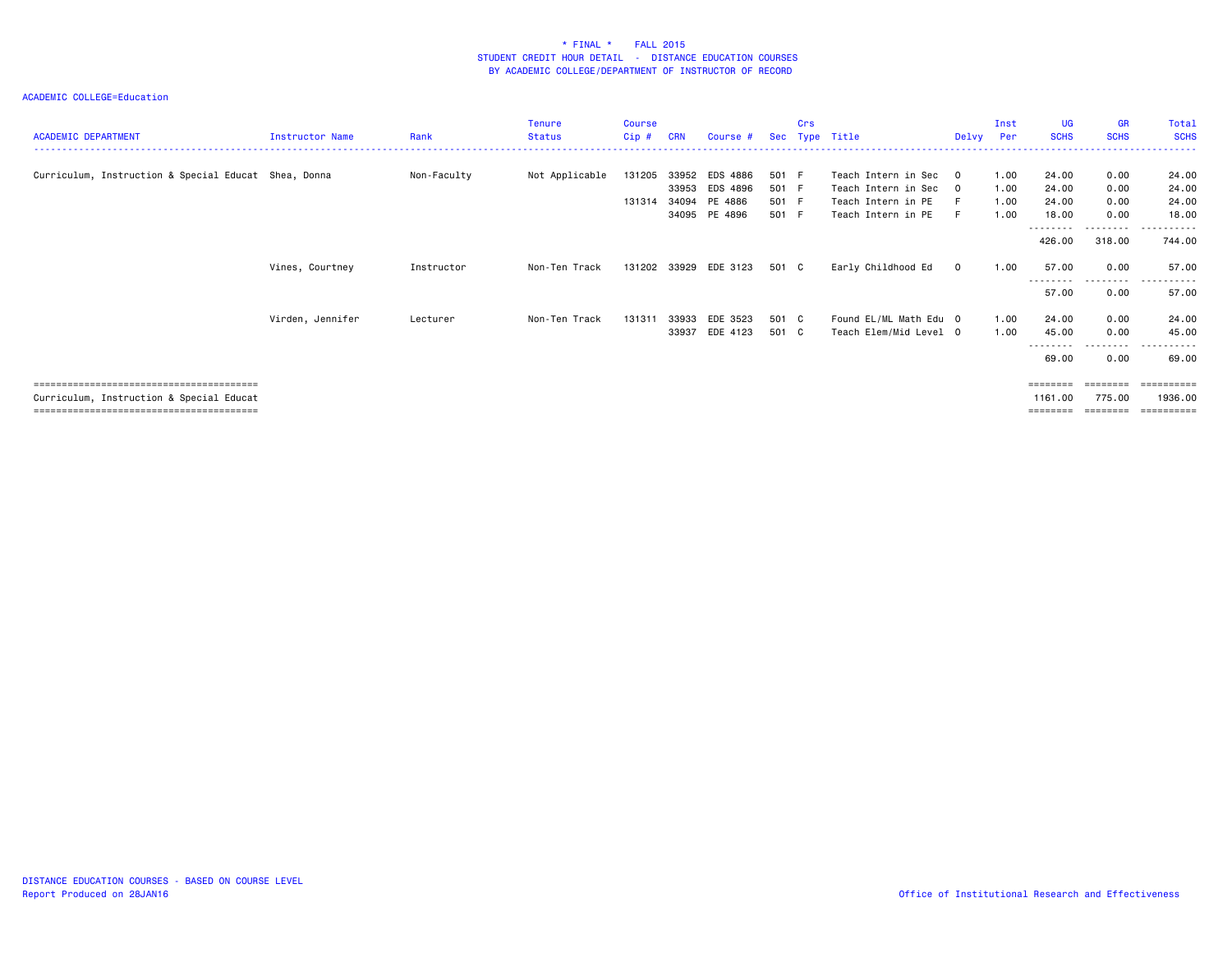| <b>ACADEMIC DEPARTMENT</b>                            | Instructor Name   | Rank                          | <b>Tenure</b><br><b>Status</b> | <b>Course</b><br>Cip# | <b>CRN</b> | Course #                          | Sec            | Crs | Type Title                                       | Delvy                      | Inst<br><b>Per</b> | <b>UG</b><br><b>SCHS</b>                                                                                                                                                                                                                                                                                                                                                                                                                                                                       | <b>GR</b><br><b>SCHS</b> | Total<br><b>SCHS</b> |
|-------------------------------------------------------|-------------------|-------------------------------|--------------------------------|-----------------------|------------|-----------------------------------|----------------|-----|--------------------------------------------------|----------------------------|--------------------|------------------------------------------------------------------------------------------------------------------------------------------------------------------------------------------------------------------------------------------------------------------------------------------------------------------------------------------------------------------------------------------------------------------------------------------------------------------------------------------------|--------------------------|----------------------|
| Instructional Systems & Workforce Develo Adams, James |                   | Associate Professor Tenured   |                                |                       | 35073      | 131310 35072 TKT 4493<br>TKT 6493 | 501 C<br>501   | C   | Meth Tchn Career Pat 0<br>Meth Tchn Career Pat 0 |                            | 1.00<br>1.00       | 12.00<br>0.00                                                                                                                                                                                                                                                                                                                                                                                                                                                                                  | 0.00<br>9.00             | 12.00<br>9.00        |
|                                                       |                   |                               |                                | 131399 34807          |            | TKT 4263<br>34808 TKT 6263        | 501 C<br>501 C |     | Diverse Wrk & Ed Env 0<br>Diverse Wrk & Ed Env 0 |                            | 1.00<br>1.00       | 9.00<br>0.00                                                                                                                                                                                                                                                                                                                                                                                                                                                                                   | 0.00<br>45.00            | 9.00<br>45.00        |
|                                                       |                   |                               |                                |                       |            |                                   |                |     |                                                  |                            |                    |                                                                                                                                                                                                                                                                                                                                                                                                                                                                                                | .                        | .                    |
|                                                       |                   |                               |                                |                       |            |                                   |                |     |                                                  |                            |                    | 21.00                                                                                                                                                                                                                                                                                                                                                                                                                                                                                          | 54.00                    | 75.00                |
|                                                       | Baham, Jeremy     | Non-Faculty                   | Not Applicable                 | 300000                | 34140      | TKT 4413<br>34148 TKT 6413        | 501 C<br>501 C |     | Veterans Benefits &<br>Veterans'Benefits &       | $\mathbf 0$<br>$\mathbf 0$ | 1.00<br>1.00       | 27.00                                                                                                                                                                                                                                                                                                                                                                                                                                                                                          | 0.00                     | 27.00<br>27.00       |
|                                                       |                   |                               |                                |                       |            |                                   |                |     |                                                  |                            |                    | 0.00                                                                                                                                                                                                                                                                                                                                                                                                                                                                                           | 27.00<br>-----           |                      |
|                                                       |                   |                               |                                |                       |            |                                   |                |     |                                                  |                            |                    | 27.00                                                                                                                                                                                                                                                                                                                                                                                                                                                                                          | 27.00                    | 54.00                |
|                                                       | Ballard, Iva      | Instructor                    | Non-Ten Track                  | 521302 33886          |            | BQA 8443                          | 501 C          |     | Stat Analy Bus Dec                               | $\mathbf 0$                | 1.00               | 0.00                                                                                                                                                                                                                                                                                                                                                                                                                                                                                           | 90.00                    | 90.00                |
|                                                       |                   |                               |                                |                       |            |                                   |                |     |                                                  |                            |                    | .<br>0.00                                                                                                                                                                                                                                                                                                                                                                                                                                                                                      | .<br>90.00               | .<br>90.00           |
|                                                       | Bass, Amy         | Lecturer                      | Non-Ten Track                  | 130301                | 34069      | LSK 2010                          | 501 C          |     | Praxis: Acad Core En 0                           |                            | 1.00               | 20.00                                                                                                                                                                                                                                                                                                                                                                                                                                                                                          | 0.00                     | 20.00                |
|                                                       |                   |                               |                                |                       |            | 131315 34068 LSK 1023             | 501 C          |     | Col Read/Study Skill 0                           |                            | 1.00               | 75.00                                                                                                                                                                                                                                                                                                                                                                                                                                                                                          | 0.00                     | 75.00                |
|                                                       |                   |                               |                                |                       |            |                                   |                |     |                                                  |                            |                    | .<br>95.00                                                                                                                                                                                                                                                                                                                                                                                                                                                                                     | .<br>0.00                | المتمامين<br>95.00   |
|                                                       | Cornelious, Linda | Professor                     | Tenured                        |                       |            | 131309 34137 TKT 3003             | 501 E          |     | Practicum in Tech Tc 0                           |                            | 1.00               | 3.00                                                                                                                                                                                                                                                                                                                                                                                                                                                                                           | 0.00                     | 3.00                 |
|                                                       |                   |                               |                                |                       |            |                                   |                |     |                                                  |                            |                    | 3.00                                                                                                                                                                                                                                                                                                                                                                                                                                                                                           | 0.00                     | 3.00                 |
|                                                       |                   |                               |                                |                       |            |                                   |                |     |                                                  |                            |                    |                                                                                                                                                                                                                                                                                                                                                                                                                                                                                                |                          |                      |
|                                                       | Crawford, Amie    | Grad Teach Assist             | Not Applicable                 |                       |            | 110301 34134 TKT 1273             | 501 C          |     | Computer Application 0                           |                            | 1.00               | 111.00<br>.                                                                                                                                                                                                                                                                                                                                                                                                                                                                                    | 0.00<br>.                | 111.00<br><b>.</b>   |
|                                                       |                   |                               |                                |                       |            |                                   |                |     |                                                  |                            |                    | 111.00                                                                                                                                                                                                                                                                                                                                                                                                                                                                                         | 0.00                     | 111.00               |
|                                                       | Huang, Kun        | Assistant Professor Ten Track |                                | 110301                | 34129      | TKB 4283                          | 501 B          |     | Advanced Office Syst 0                           |                            | 1.00               | 78.00                                                                                                                                                                                                                                                                                                                                                                                                                                                                                          | 0.00                     | 78.00                |
|                                                       |                   |                               |                                |                       | 34131      | TKB 6283                          | 501 B          |     | Advanced Office Syst 0                           |                            | 1.00               | 0.00                                                                                                                                                                                                                                                                                                                                                                                                                                                                                           | 3.00                     | 3.00                 |
|                                                       |                   |                               |                                |                       | 34141      | TKT 4713                          | 501 C          |     | Authoring for Instr 0                            |                            | 1.00               | 48.00                                                                                                                                                                                                                                                                                                                                                                                                                                                                                          | 0.00                     | 48.00                |
|                                                       |                   |                               |                                |                       | 34149      | TKT 6713                          | 501 C          |     | Authoring for Instr                              | $\overline{0}$             | 1.00               | 0.00<br>.                                                                                                                                                                                                                                                                                                                                                                                                                                                                                      | 18.00                    | 18.00                |
|                                                       |                   |                               |                                |                       |            |                                   |                |     |                                                  |                            |                    | 126.00                                                                                                                                                                                                                                                                                                                                                                                                                                                                                         | 21.00                    | 147.00               |
|                                                       | Keel, Vicki       | Instructor                    | Non-Ten Track                  | 110301                | 34806      | TKT 1273                          | 502 C          |     | Computer Application 0                           |                            | 1.00               | 114.00                                                                                                                                                                                                                                                                                                                                                                                                                                                                                         | 0.00                     | 114.00               |
|                                                       |                   |                               |                                |                       |            | 131303 36404 TKB 4000             | 501 I          |     | Directed Indiv Study 0                           |                            | 1.00               | 3.00<br>$\begin{array}{cccccccccccccc} \multicolumn{2}{c}{} & \multicolumn{2}{c}{} & \multicolumn{2}{c}{} & \multicolumn{2}{c}{} & \multicolumn{2}{c}{} & \multicolumn{2}{c}{} & \multicolumn{2}{c}{} & \multicolumn{2}{c}{} & \multicolumn{2}{c}{} & \multicolumn{2}{c}{} & \multicolumn{2}{c}{} & \multicolumn{2}{c}{} & \multicolumn{2}{c}{} & \multicolumn{2}{c}{} & \multicolumn{2}{c}{} & \multicolumn{2}{c}{} & \multicolumn{2}{c}{} & \multicolumn{2}{c}{} & \multicolumn{2}{c}{} & \$ | 0.00<br>.                | 3.00<br>.            |
|                                                       |                   |                               |                                |                       |            |                                   |                |     |                                                  |                            |                    | 117.00                                                                                                                                                                                                                                                                                                                                                                                                                                                                                         | 0.00                     | 117.00               |
|                                                       | Lee, Sang Joon    | Assistant Professor Ten Track |                                |                       |            | 110801 34130 TKB 4583             | 501 B          |     | Graphics and Web Des 0                           |                            | 1.00               | 75.00<br>.                                                                                                                                                                                                                                                                                                                                                                                                                                                                                     | 0.00                     | 75.00                |
|                                                       |                   |                               |                                |                       |            |                                   |                |     |                                                  |                            |                    | 75.00                                                                                                                                                                                                                                                                                                                                                                                                                                                                                          | 0.00                     | 75.00                |
|                                                       | Okojie, Mabel     | Professor                     | Tenured                        |                       |            | 131309 34809 TKT 8243             | 501 C          |     | Resch Probl in ISWD 0                            |                            | 1.00               | 0.00                                                                                                                                                                                                                                                                                                                                                                                                                                                                                           | 21.00                    | 21.00                |
|                                                       |                   |                               |                                |                       |            |                                   |                |     |                                                  |                            |                    | .<br>0.00                                                                                                                                                                                                                                                                                                                                                                                                                                                                                      | $- - - - -$<br>21.00     | .<br>21.00           |
|                                                       |                   |                               |                                |                       |            |                                   |                |     |                                                  |                            |                    |                                                                                                                                                                                                                                                                                                                                                                                                                                                                                                |                          |                      |
|                                                       | Olinzock, Anthony | Professor                     | Tenured                        | 110301                |            | 34142 TKT 4753<br>34150 TKT 6753  | 501 C<br>501 C |     | Media for Present In 0<br>Media for Present In 0 |                            | 1.00<br>1.00       | 72.00<br>0.00                                                                                                                                                                                                                                                                                                                                                                                                                                                                                  | 0.00<br>33.00            | 72.00<br>33.00       |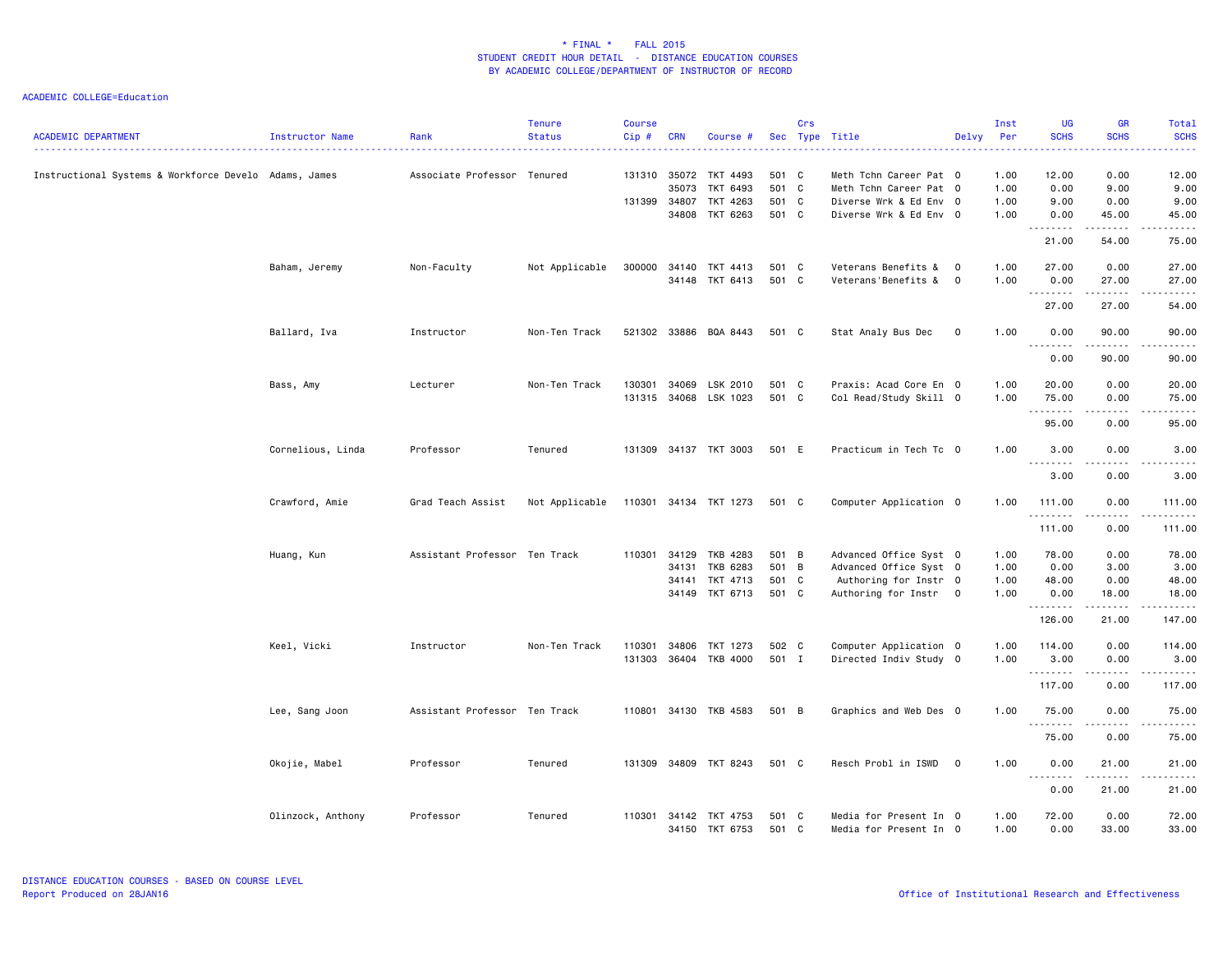| <b>ACADEMIC DEPARTMENT</b>                                    | <b>Instructor Name</b> | Rank                          | Tenure<br>Status | <b>Course</b><br>Cip# | CRN | Course #                                | Sec            | Crs | Type Title                                      | Delvy | Inst<br>Per  | <b>UG</b><br><b>SCHS</b>                         | <b>GR</b><br><b>SCHS</b>                                                                      | Total<br><b>SCHS</b>        |
|---------------------------------------------------------------|------------------------|-------------------------------|------------------|-----------------------|-----|-----------------------------------------|----------------|-----|-------------------------------------------------|-------|--------------|--------------------------------------------------|-----------------------------------------------------------------------------------------------|-----------------------------|
|                                                               |                        |                               |                  |                       |     |                                         |                |     |                                                 |       |              | 72.00                                            | 33.00                                                                                         | <br>105.00                  |
| Instructional Systems & Workforce Develo Scott-Bracey, Pamela |                        | Assistant Professor Ten Track |                  |                       |     | 131303 34138 TKT 4213<br>34146 TKT 6213 | 501 C<br>501 C |     | Methods of Teaching 0<br>Meth Tchn Business S O |       | 1.00<br>1.00 | 9.00<br>0.00<br>---------<br>9.00                | 0.00<br>21.00<br>.<br>21.00                                                                   | 9.00<br>21.00<br>.<br>30.00 |
| Instructional Systems & Workforce Develo                      |                        |                               |                  |                       |     |                                         |                |     |                                                 |       |              | $=$ = = = = = = =<br>656.00<br>$=$ = = = = = = = | ========<br>267.00<br>$\qquad \qquad \equiv \equiv \equiv \equiv \equiv \equiv \equiv \equiv$ | ==========<br>923.00        |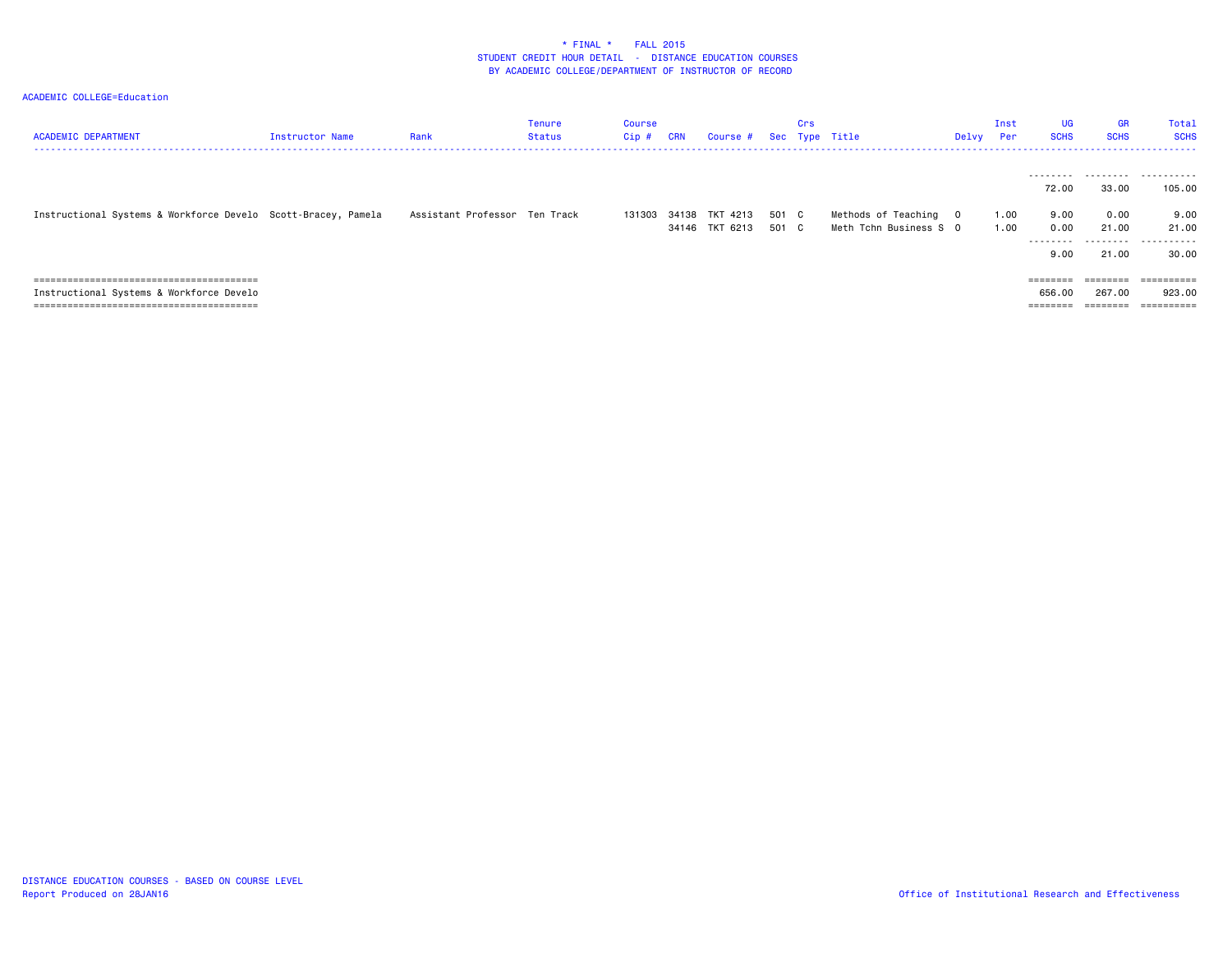| <b>ACADEMIC DEPARTMENT</b> | Instructor Name | Rank       | <b>Tenure</b><br><b>Status</b> | <b>Course</b><br>Cip # | CRN | Course # Sec Type Title |       | Crs |                       | Delvy | Inst<br>Per | UG<br><b>SCHS</b> | GR<br><b>SCHS</b> | <b>Total</b><br><b>SCHS</b>      |
|----------------------------|-----------------|------------|--------------------------------|------------------------|-----|-------------------------|-------|-----|-----------------------|-------|-------------|-------------------|-------------------|----------------------------------|
| Kinesiology                | Rye, David      | Instructor | Non-Ten Track                  |                        |     | 131314 34093 PE 4873    | 501 C |     | Prof Sem In Physica F |       | 1.00        | 9.00<br>9.00      | 0.00<br>0.00      | 9.00<br><br>9.00                 |
| Kinesiology                |                 |            |                                |                        |     |                         |       |     |                       |       |             | 9.00<br>========  | ========<br>0.00  | ==========<br>9.00<br>========== |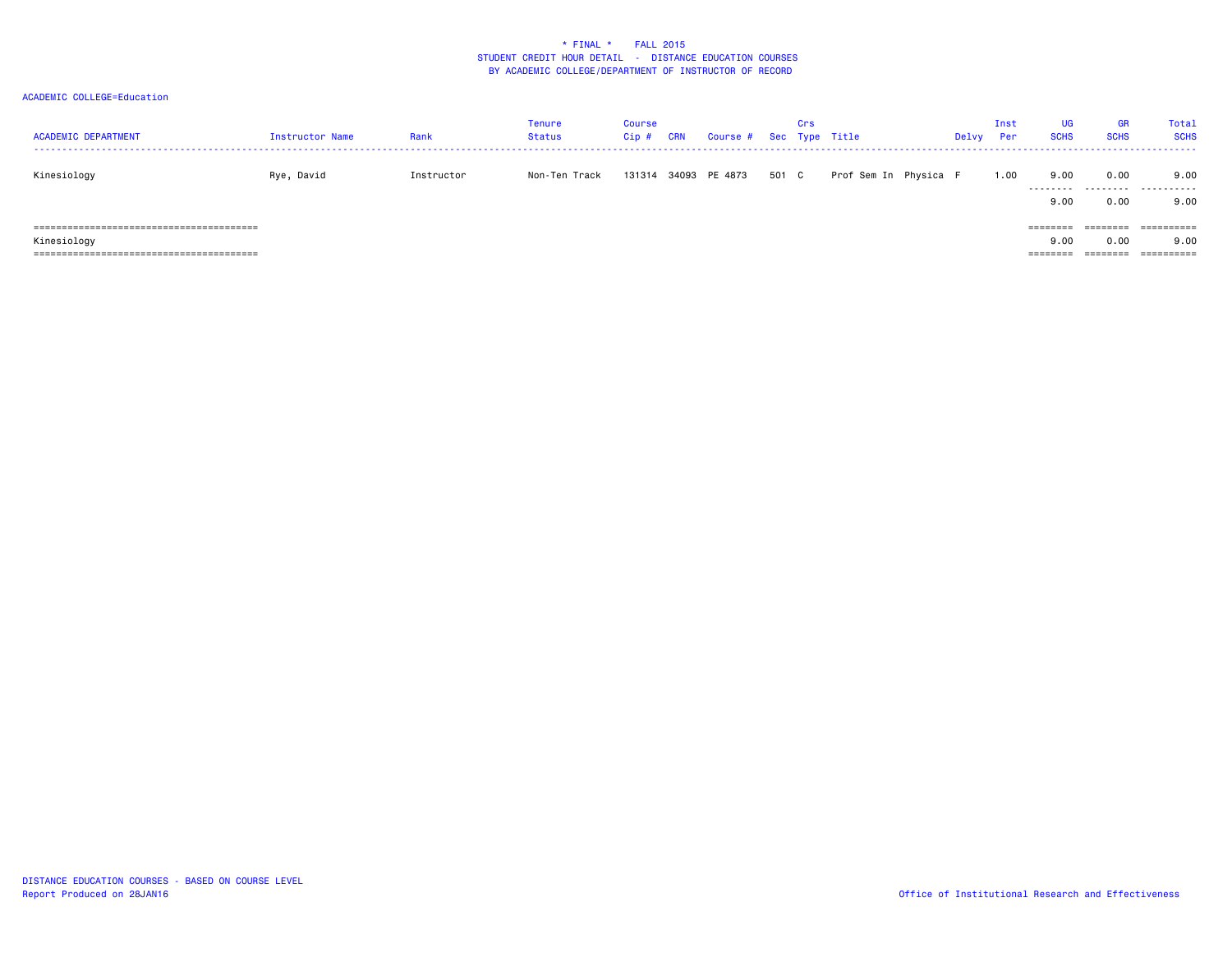| <b>ACADEMIC DEPARTMENT</b> | Instructor Name   | Rank                               | Tenure<br><b>Status</b> | <b>Course</b><br>Cip# | <b>CRN</b>   | Course #              |       | Crs | Sec Type Title         | Delvy                    | Inst<br>Per | <b>UG</b><br><b>SCHS</b>                             | <b>GR</b><br><b>SCHS</b> | Total<br><b>SCHS</b> |
|----------------------------|-------------------|------------------------------------|-------------------------|-----------------------|--------------|-----------------------|-------|-----|------------------------|--------------------------|-------------|------------------------------------------------------|--------------------------|----------------------|
| Leadership and Foundations | Coats, Linda      | Professor                          | Tenured                 | 130401                | 33927        | EDA 8190              | 501 S |     | Wkshp Ed Adm & Super F |                          | 1.00        | 0.00                                                 | 3.00                     | 3.00                 |
|                            |                   |                                    |                         | 130407                | 33887        | CCL 8113              | 502 C |     | Comm Col Hist/Philos 0 |                          | 1.00        | 0.00                                                 | 42.00                    | 42.00                |
|                            |                   |                                    |                         |                       | 33890        | CCL 8213              | 501 E |     | Intern In Comm Colle 0 |                          | 1.00        | 0.00                                                 | 6.00                     | 6.00                 |
|                            |                   |                                    |                         |                       | 35817        | CCL 9000              | 504 D |     | Diss./Dissertation R 0 |                          | 1.00        | 0.00                                                 | 9.00                     | 9.00                 |
|                            |                   |                                    |                         |                       |              | 36576 CCL 8113        | 501 C |     | Comm Col Hist/Philos 0 |                          | 1.00        | 0.00<br>$\sim$ $\sim$ $\sim$<br>$\sim$ $\sim$ $\sim$ | 27.00                    | 27.00                |
|                            |                   |                                    |                         |                       |              |                       |       |     |                        |                          |             | 0.00                                                 | 87.00                    | 87.00                |
|                            | Davis, James      | Associate Professor Tenured        |                         |                       |              | 130407 36440 CCL 9000 | 506 D |     | Diss./Dissertation R 0 |                          | 1.00        | 0.00                                                 | 6.00                     | 6.00                 |
|                            |                   |                                    |                         |                       |              |                       |       |     |                        |                          |             | 0.00                                                 | 6.00                     | 6.00                 |
|                            | Fincher, Mark     | Assistant Professor Ten Track      |                         |                       |              | 130407 33895 CCL 8333 | 501 C |     | Comm Col Admin         | F                        | 1.00        | 0.00                                                 | 24.00                    | 24.00                |
|                            |                   |                                    |                         |                       |              | 36442 CCL 9000        | 507 D |     | Diss./Dissertation R 0 |                          | 1.00        | 0.00                                                 | 3.00                     | 3.00                 |
|                            |                   |                                    |                         |                       |              |                       |       |     |                        |                          |             | .                                                    |                          |                      |
|                            |                   |                                    |                         |                       |              |                       |       |     |                        |                          |             | 0.00                                                 | 27.00                    | 27.00                |
|                            | Hailey, Leigh     | Clinical Assist Pro Non-Ten Track  |                         | 130401                | 36297        | EDL 8513              | 501 H |     | Leadership Intern I 0  |                          | 1.00        | 0.00                                                 | 18.00                    | 18.00                |
|                            |                   |                                    |                         |                       |              | 36298 EDL 8523        | 501 C |     | Educ-Diverse Learner 0 |                          | 1.00        | 0.00<br>.                                            | 33.00<br>د د د د د       | 33.00                |
|                            |                   |                                    |                         |                       |              |                       |       |     |                        |                          |             | 0.00                                                 | 51.00                    | 51.00                |
|                            | King, Stephanie   | Associate Professor Tenured        |                         |                       | 130407 33889 | CCL 8173              | 501 C |     | Comm College Teachin 0 |                          | 1.00        | 0.00                                                 | 45.00                    | 45.00                |
|                            |                   |                                    |                         |                       | 33894        | CCL 8313              | 501 C |     | Comm Coll Instrl Ass 0 |                          | 1.00        | 0.00                                                 | 18.00                    | 18.00                |
|                            |                   |                                    |                         |                       |              | 35028 CCL 9000        | 502 D |     | Diss./Dissertation R 0 |                          | 1.00        | 0.00<br>-----<br>$\sim$ $\sim$ $\sim$                | 95.00<br>.               | 95.00<br>.           |
|                            |                   |                                    |                         |                       |              |                       |       |     |                        |                          |             | 0.00                                                 | 158.00                   | 158.00               |
|                            | McGregor, Shane   | Grad Research Assis Not Applicable |                         |                       |              | 130101 36236 EDS 8103 | 501 C |     | Adv Meth in Mid/Sec    | $\overline{\phantom{0}}$ | 1.00        | 0.00                                                 | 45.00                    | 45.00                |
|                            |                   |                                    |                         |                       |              |                       |       |     |                        |                          |             | . <b>.</b><br>0.00                                   | 45.00                    | 45.00                |
|                            | Prince, Debra     | Associate Professor Tenured        |                         |                       |              | 130601 33950 EDF 8363 | 501 C |     | Func & Met Res In Ed 0 |                          | 1.00        | 0.00                                                 | 72.00                    | 72.00                |
|                            |                   |                                    |                         |                       |              |                       |       |     |                        |                          |             | $\omega \neq \omega$<br>.<br>0.00                    | 72.00                    | 72.00                |
|                            | Stumpf, Arthur    | Associate Professor Tenured        |                         |                       | 130407 33893 | CCL 8283              | 501 C |     | Leadership Comm Coll F |                          | 1.00        | 0.00                                                 | 27.00                    | 27.00                |
|                            |                   |                                    |                         |                       | 33896        | CCL 9913              | 501 S |     | Dissertation Seminar 0 |                          | 1.00        | 0.00                                                 | 24.00                    | 24.00                |
|                            |                   |                                    |                         |                       |              | 35176 CCL 9000        | 503 D |     | Diss./Dissertation R 0 |                          | 1.00        | 0.00                                                 | 27.00                    | 27.00                |
|                            |                   |                                    |                         |                       |              |                       |       |     |                        |                          |             | 0.00                                                 | $- - - - -$<br>78.00     | 78.00                |
|                            | Williams, Frankie | Lecturer                           | Non-Ten Track           | 130407                |              | 36578 CCL 8113        | 503 C |     | Comm Col Hist/Philos 0 |                          | 1.00        | 0.00                                                 | 24.00                    | 24.00                |
|                            |                   |                                    |                         |                       |              |                       |       |     |                        |                          |             | $\sim$ $\sim$ $\sim$<br>0.00                         | 24.00                    | 24.00                |
|                            |                   |                                    |                         |                       |              |                       |       |     |                        |                          |             | ========                                             | ========                 | ==========           |
| Leadership and Foundations |                   |                                    |                         |                       |              |                       |       |     |                        |                          |             | 0.00                                                 | 548.00                   | 548.00               |
|                            |                   |                                    |                         |                       |              |                       |       |     |                        |                          |             | ========                                             | ========                 | - ==========         |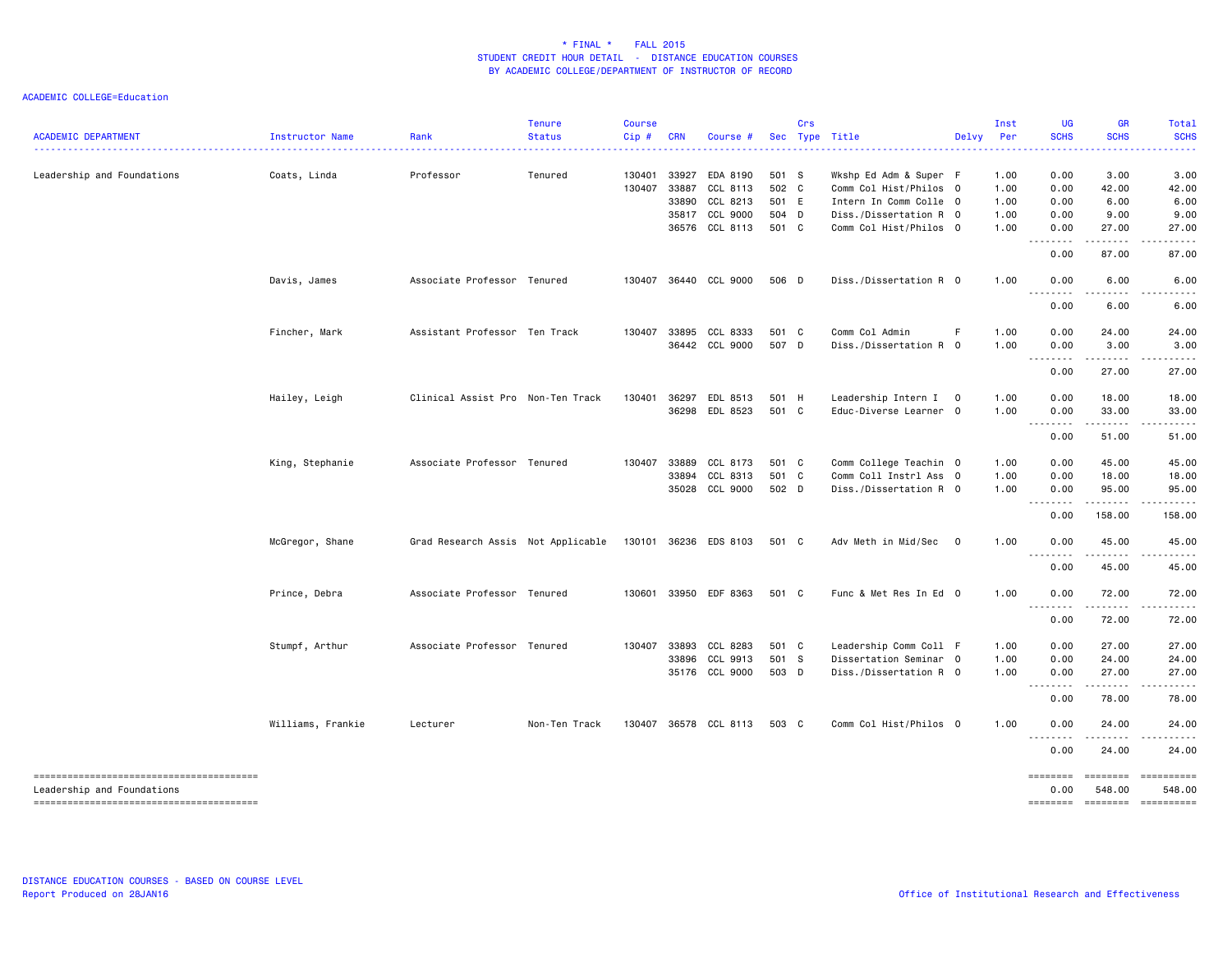| <b>ACADEMIC DEPARTMENT</b> | Instructor Name   | Rank      | <b>Tenure</b><br><b>Status</b> | <b>Course</b><br>Cip# | CRN   | Course #                   | <b>Sec</b>     | Crs | Type Title                               | Delvy   | Inst<br>Per  | <b>UG</b><br><b>SCHS</b>       | <b>GR</b><br><b>SCHS</b> | Total<br><b>SCHS</b> |
|----------------------------|-------------------|-----------|--------------------------------|-----------------------|-------|----------------------------|----------------|-----|------------------------------------------|---------|--------------|--------------------------------|--------------------------|----------------------|
| Music                      | Brown, Michael R. | Professor | Tenured                        |                       |       | 131312 34090 MU 1123       | 501 C          |     | American Music App.                      | $\circ$ | 1.00         | 54.00                          | 0.00                     | 54.00                |
|                            |                   |           |                                |                       |       |                            |                |     |                                          |         |              | .<br>54.00                     | -------<br>0.00          | 54.00                |
|                            | Kopetz, Barry     | Professor | Tenured                        |                       |       | 500902 36170 MU 1133       | 501 C          |     | The History of Rock 0                    |         | 1.00         | 30.00<br>---------             | 0.00<br>---------        | 30.00<br>.           |
|                            |                   |           |                                |                       |       |                            |                |     |                                          |         |              | 30.00                          | 0.00                     | 30.00                |
|                            | Kopetz, Catherine | Lecturer  | Non-Ten Track                  | 131312                | 34091 | MUE 4886<br>34092 MUE 4896 | 501 F<br>501 F |     | Stu Teach Music Ed<br>Stu Teach Music Ed | F.      | 1.00<br>1.00 | 18.00<br>18.00<br>.            | 0.00<br>0.00<br>-------- | 18.00<br>18.00       |
|                            |                   |           |                                |                       |       |                            |                |     |                                          |         |              | 36.00                          | 0.00                     | 36.00                |
|                            | Patilla, Carol    | Lecturer  | Non-Ten Track                  |                       |       | 500901 34089 MU 1113       | 501 C          |     | His & Apprec Of Musi O                   |         | 1.00         | 54.00<br>--------              | 0.00<br>.                | 54.00<br>.           |
|                            |                   |           |                                |                       |       |                            |                |     |                                          |         |              | 54.00                          | 0.00                     | 54.00                |
| Music                      |                   |           |                                |                       |       |                            |                |     |                                          |         |              | ========<br>174.00<br>-------- | 0.00                     | 174.00<br>========== |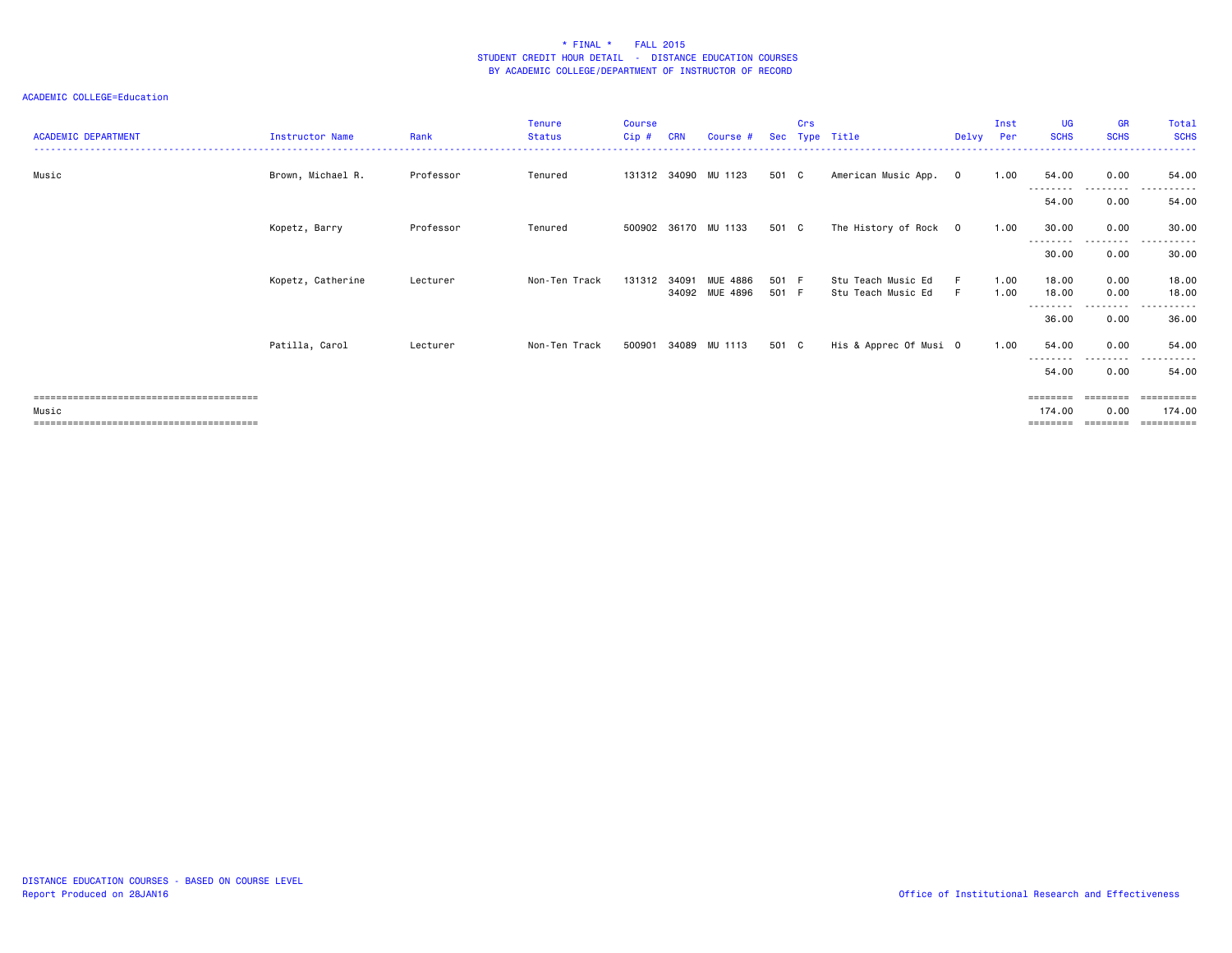| <b>ACADEMIC DEPARTMENT</b> | <b>Instructor Name</b> | Rank                          | <b>Tenure</b><br><b>Status</b> | <b>Course</b><br>Cip# | CRN                     | Course #                         |                         | Crs | Sec Type Title                                           | Delvy                         | Inst<br>Per          | <b>UG</b><br><b>SCHS</b> | <b>GR</b><br><b>SCHS</b> | Total<br><b>SCHS</b>                                                                                                                                                   |
|----------------------------|------------------------|-------------------------------|--------------------------------|-----------------------|-------------------------|----------------------------------|-------------------------|-----|----------------------------------------------------------|-------------------------------|----------------------|--------------------------|--------------------------|------------------------------------------------------------------------------------------------------------------------------------------------------------------------|
| Aerospace Engineering      | Janus, Jonathan        | Associate Professor Tenured   |                                | 140201                | 33870<br>34961<br>34964 | ASE 8413<br>ASE 8000<br>ASE 9000 | 501 C<br>501 D<br>501 D |     | Comput Fluid Dyn I<br>Research / Thesis<br>Research/Diss | Ι.<br>$\Omega$<br>$\mathbf 0$ | 1.00<br>1.00<br>1.00 | 0.00<br>0.00<br>0.00     | 3.00<br>1.00<br>3.00     | 3.00<br>1.00<br>3.00                                                                                                                                                   |
|                            |                        |                               |                                |                       |                         |                                  |                         |     |                                                          |                               |                      | ---------<br>0.00        | . <b>.</b><br>7.00       | $   -$<br>$\frac{1}{2} \left( \frac{1}{2} \right) \left( \frac{1}{2} \right) \left( \frac{1}{2} \right) \left( \frac{1}{2} \right) \left( \frac{1}{2} \right)$<br>7.00 |
|                            | Newman, James          | Professor                     | Tenured                        | 141101                | 36238                   | EM 8213                          | 501 C                   |     | Fracture Mechanics                                       | $\Omega$                      | 1.00                 | 0.00<br>--------         | 3.00<br>.                | 3.00<br>.                                                                                                                                                              |
|                            |                        |                               |                                |                       |                         |                                  |                         |     |                                                          |                               |                      | 0.00                     | 3.00                     | 3.00                                                                                                                                                                   |
|                            | Sescu, Adrian          | Assistant Professor Ten Track |                                | 140201                | 34966                   | ASE 9000                         | 503 D                   |     | Research/Diss                                            | $\mathbf 0$                   | 1.00                 | 0.00<br>---------        | 6.00<br>.                | 6.00<br>-----<br>$  -$                                                                                                                                                 |
|                            |                        |                               |                                |                       |                         |                                  |                         |     |                                                          |                               |                      | 0.00                     | 6.00                     | 6.00                                                                                                                                                                   |
|                            | Thompson, David        | Professor                     | Tenured                        | 140201                | 34965                   | ASE 9000                         | 502 D                   |     | Research/Diss                                            | $\mathbf 0$                   | 1.00                 | 0.00<br>.                | 4.00<br>.                | 4.00<br>$\sim$ $\sim$ $\sim$<br>$\frac{1}{2}$                                                                                                                          |
|                            |                        |                               |                                |                       |                         |                                  |                         |     |                                                          |                               |                      | 0.00                     | 4.00                     | 4.00                                                                                                                                                                   |
|                            | Walker, Calvin         | Instructor                    | Non-Ten Track                  | 140201                | 34689                   | ASE 6153                         | 501 C                   |     | Advanced Performance 0                                   |                               | 1.00                 | 0.00                     | 3.00                     | 3.00                                                                                                                                                                   |
|                            |                        |                               |                                |                       |                         |                                  |                         |     |                                                          |                               |                      | --------<br>0.00         | $\frac{1}{2}$<br>3.00    | -----<br>3.00                                                                                                                                                          |
| Aerospace Engineering      |                        |                               |                                |                       |                         |                                  |                         |     |                                                          |                               |                      | ========<br>0.00         | ========<br>23.00        | <b>ESSESSESS</b><br>23.00                                                                                                                                              |
|                            |                        |                               |                                |                       |                         |                                  |                         |     |                                                          |                               |                      |                          | ========                 | ==========                                                                                                                                                             |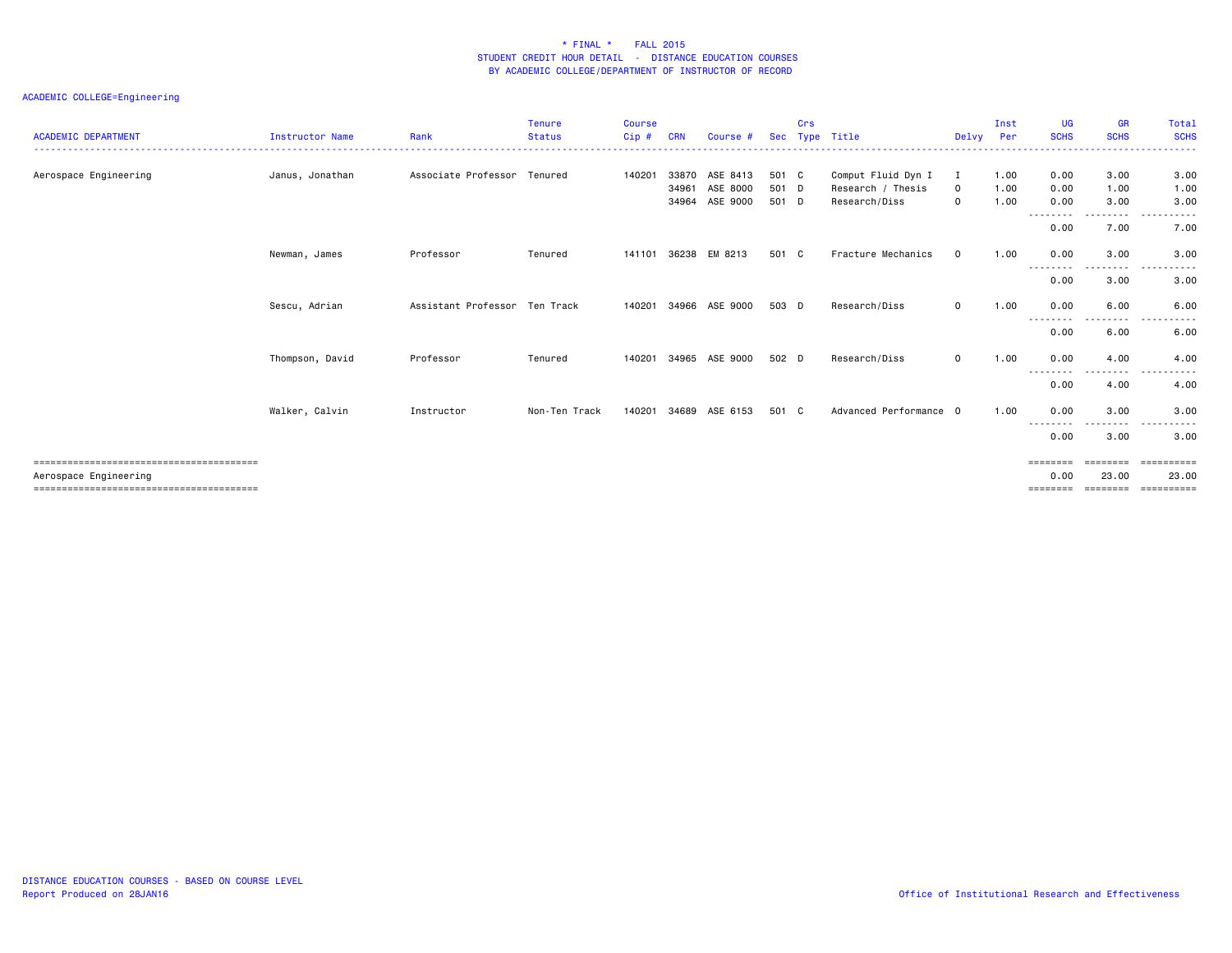| <b>ACADEMIC DEPARTMENT</b>        | Instructor Name     | Rank                              | <b>Tenure</b><br><b>Status</b> | <b>Course</b><br>Cip# | <b>CRN</b>     | Course #                 |                | Crs          | Sec Type Title                              | Delvy            | Inst<br>Per  | UG<br><b>SCHS</b>              | GR<br><b>SCHS</b>                                                                                                                                            | <b>Total</b><br><b>SCHS</b> |
|-----------------------------------|---------------------|-----------------------------------|--------------------------------|-----------------------|----------------|--------------------------|----------------|--------------|---------------------------------------------|------------------|--------------|--------------------------------|--------------------------------------------------------------------------------------------------------------------------------------------------------------|-----------------------------|
| Civil & Environmental Engineering | Freyne, Seamus      | Assistant Professor Ten Track     |                                | 140801                | 34722<br>34982 | CE 6973<br>CE 8000       | 501 C<br>502 D |              | Concrete Structures<br>Research / Thesis    | $\mathbf 0$<br>0 | 1.00<br>1.00 | 0.00<br>0.00                   | 42.00<br>3.00                                                                                                                                                | 42.00<br>3.00               |
|                                   |                     |                                   |                                |                       | 34993          | CE 9000                  | 502 D          |              | Research / Diss                             | 0                | 1.00         | 0.00<br>.                      | 11.00<br>-----                                                                                                                                               | 11.00                       |
|                                   |                     |                                   |                                |                       |                |                          |                |              |                                             |                  |              | 0.00                           | 56.00                                                                                                                                                        | 56.00                       |
|                                   | Gude, Veera         | Assistant Professor Ten Track     |                                | 140801                | 34983          | CE 8000<br>36522 CE 7000 | 503 D<br>503 I |              | Research / Thesis<br>Directed Indiv Study 0 | 0                | 1.00<br>1.00 | 0.00<br>0.00                   | 3.00<br>3.00                                                                                                                                                 | 3.00<br>3.00                |
|                                   |                     |                                   |                                |                       |                |                          |                |              |                                             |                  |              | $\omega$ is a $\omega$<br>0.00 | 6.00                                                                                                                                                         | 6.00                        |
|                                   | Gullett, Philip     | Associate Professor Tenured       |                                | 140801                | 34721          | CE 6923                  | 501 C          |              | Structural Dynamics                         | $\mathbf 0$      | 1.00         | 0.00                           | 42.00                                                                                                                                                        | 42.00                       |
|                                   |                     |                                   |                                |                       | 34984          | CE 8000                  | 504 D          |              | Research / Thesis                           | 0                | 1.00         | 0.00                           | 4.00                                                                                                                                                         | 4.00                        |
|                                   |                     |                                   |                                |                       | 34995          | CE 9000                  | 504 D          |              | Research / Diss                             | 0                | 1.00         | 0.00                           | 2.00                                                                                                                                                         | 2.00                        |
|                                   |                     |                                   |                                |                       | 36765          | CE 7000                  | 506 I          |              | Directed Indiv Study                        | $\overline{0}$   | 1.00         | 0.00<br>$  -$<br>.             | 3.00                                                                                                                                                         | 3.00                        |
|                                   |                     |                                   |                                |                       |                |                          |                |              |                                             |                  |              | 0.00                           | 51.00                                                                                                                                                        | 51.00                       |
|                                   | Howard, Isaac       | Associate Professor Tenured       |                                |                       |                | 140801 34706 CE 6103     | 501 C          |              | Pavement Mat & Des                          | $\mathsf 0$      | 1.00         | 0.00                           | 15.00                                                                                                                                                        | 15.00                       |
|                                   |                     |                                   |                                |                       | 34996          | CE 9000                  | 505 D          |              | Research / Diss                             | 0                | 1.00         | 0.00<br>.                      | 3.00                                                                                                                                                         | 3.00                        |
|                                   |                     |                                   |                                |                       |                |                          |                |              |                                             |                  |              | 0.00                           | 18.00                                                                                                                                                        | 18.00                       |
|                                   | Howington, Stacy    | Lecturer                          | Non-Ten Track                  |                       |                | 140805 34724 CE 8563     | 501 C          |              | Groundwater Res Eval 0                      |                  | 1.00         | 0.00                           | 18.00                                                                                                                                                        | 18.00                       |
|                                   |                     |                                   |                                |                       |                |                          |                |              |                                             |                  |              | .<br>0.00                      | 18.00                                                                                                                                                        | 18.00                       |
|                                   | Martin, James L.    | Professor                         | Tenured                        | 140801                | 34988          | CE 8000                  | 508 D          |              | Research / Thesis                           | 0                | 1.00         | 0.00                           | 3.00                                                                                                                                                         | 3.00                        |
|                                   |                     |                                   |                                |                       | 34999          | CE 9000                  | 508 D          |              | Research / Diss                             | 0                | 1.00         | 0.00                           | 3.00                                                                                                                                                         | 3.00                        |
|                                   |                     |                                   |                                |                       | 140805 34719   | CE 6533                  | 501 C          |              | Comp Water Res                              | 0                | 1.00         | 0.00                           | 9.00                                                                                                                                                         | 9.00                        |
|                                   |                     |                                   |                                |                       |                |                          |                |              |                                             |                  |              | .<br>0.00                      | .<br>15.00                                                                                                                                                   | $\frac{1}{2}$<br>15.00      |
|                                   |                     |                                   |                                |                       |                |                          |                |              |                                             |                  |              |                                |                                                                                                                                                              |                             |
|                                   | Ramirez Avila, John | Research Assist Pro Non-Ten Track |                                | 140801                |                | 34717 CE 6523            | 501 C          |              | Open Chan Hydraul                           | 0                | 1.00         | 0.00                           | 12.00                                                                                                                                                        | 12.00                       |
|                                   |                     |                                   |                                |                       | 34720          | CE 6583                  | 501            | $\mathbf{C}$ | Stream Reconnaissanc 0                      |                  | 1.00         | 0.00                           | 39.00                                                                                                                                                        | 39.00                       |
|                                   |                     |                                   |                                |                       |                | 36239 CE 7000            | 502 I          |              | Directed Indiv Study 0                      |                  | 1.00         | 0.00<br>.                      | 3.00<br>$\frac{1}{2} \left( \frac{1}{2} \right) \left( \frac{1}{2} \right) \left( \frac{1}{2} \right) \left( \frac{1}{2} \right) \left( \frac{1}{2} \right)$ | 3.00<br>.                   |
|                                   |                     |                                   |                                |                       |                |                          |                |              |                                             |                  |              | 0.00                           | 54.00                                                                                                                                                        | 54.00                       |
|                                   | Smith, Matthew      | Lecturer                          | Non-Ten Track                  | 140801                |                | 33903 CE 8683            | 501 C          |              | Finite Element Analy 0                      |                  | 1.00         | 0.00<br>.                      | 9.00<br>.                                                                                                                                                    | 9.00                        |
|                                   |                     |                                   |                                |                       |                |                          |                |              |                                             |                  |              | 0.00                           | 9.00                                                                                                                                                         | 9.00                        |
|                                   | Truax, Dennis       | Professor                         | Tenured                        | 140801                | 35001          | CE 9000                  | 501            | D            | Research / Diss                             | 0                | 1.00         | 0.00                           | 3.00                                                                                                                                                         | 3.00                        |
|                                   |                     |                                   |                                |                       |                |                          |                |              |                                             |                  |              | <u>.</u><br>0.00               | 3.00                                                                                                                                                         | 3.00                        |
|                                   | Vahedifard, Farshid | Assistant Professor Ten Track     |                                |                       |                | 140801 34990 CE 8000     | 511 D          |              | Research / Thesis                           | 0                | 1.00         | 0.00                           | 3.00                                                                                                                                                         | 3.00                        |
|                                   |                     |                                   |                                |                       |                |                          |                |              |                                             |                  |              | $- - -$                        |                                                                                                                                                              |                             |
|                                   |                     |                                   |                                |                       |                |                          |                |              |                                             |                  |              | 0.00                           | 3.00                                                                                                                                                         | 3.00                        |
|                                   | White, Thomas       | Professor                         | Tenured                        | 140801                | 34991          | CE 8000                  | 512 D          |              | Research / Thesis                           | $\Omega$         | 1.00         | 0.00                           | 2.00                                                                                                                                                         | 2.00                        |
|                                   |                     |                                   |                                |                       |                | 35003 CE 9000            | 512 D          |              | Research / Diss                             | 0                | 1.00         | 0.00                           | 3.00                                                                                                                                                         | 3.00                        |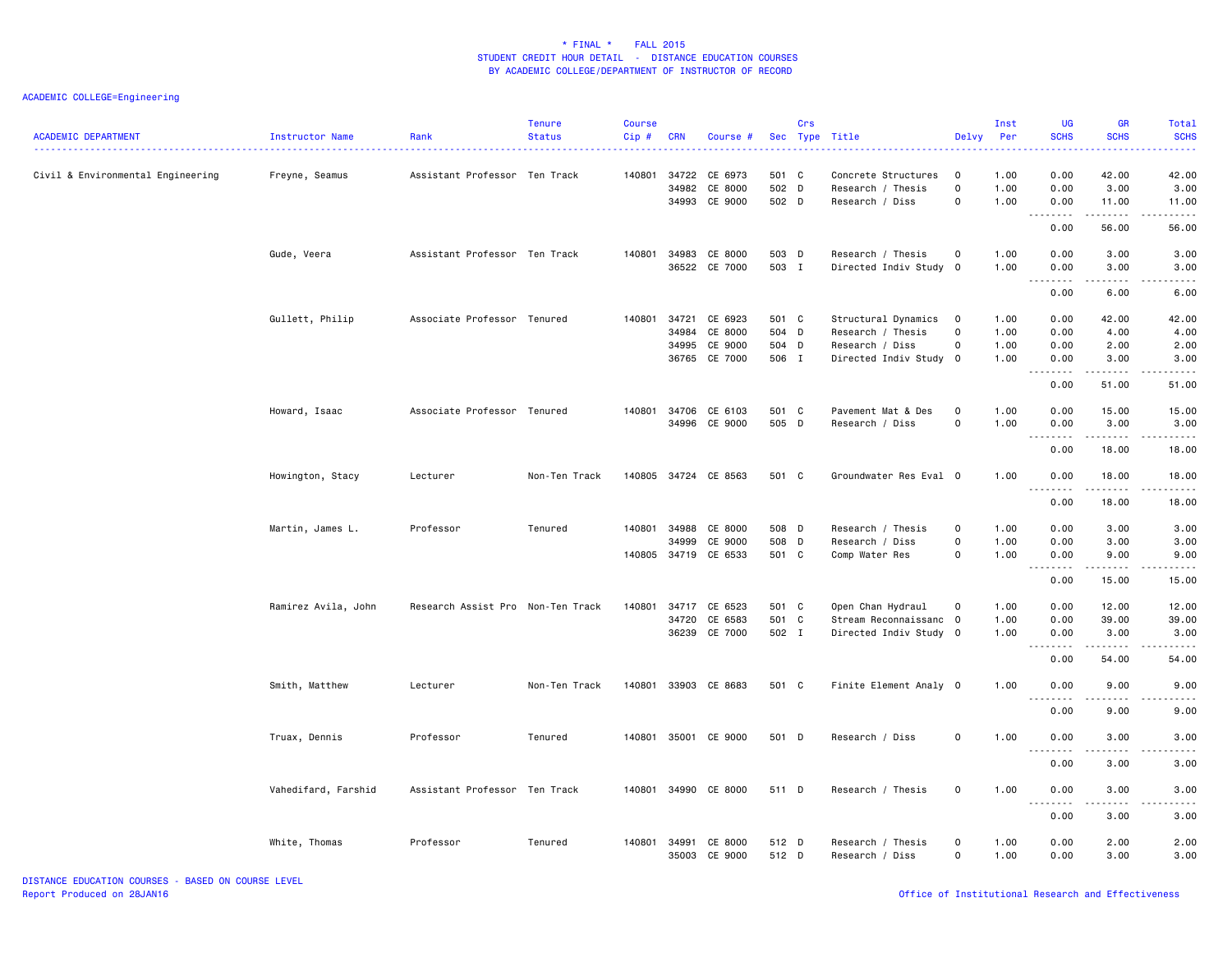| <b>ACADEMIC DEPARTMENT</b>        | <b>Instructor Name</b> | Rank                        | Tenure<br><b>Status</b> | Course<br>Cip# | <b>CRN</b> | Course #                       |                | Crs | Sec Type Title                        | Delvy                     | Inst<br>Per  | <b>UG</b><br><b>SCHS</b>              | <b>GR</b><br><b>SCHS</b>                | Total<br><b>SCHS</b><br>. <b>.</b> |
|-----------------------------------|------------------------|-----------------------------|-------------------------|----------------|------------|--------------------------------|----------------|-----|---------------------------------------|---------------------------|--------------|---------------------------------------|-----------------------------------------|------------------------------------|
| Civil & Environmental Engineering | White, Thomas          | Professor                   | Tenured                 | 140801         |            | 36749 CE 7000                  | 505 I          |     | Directed Indiv Study 0                |                           | 1.00         | 0.00<br>.                             | 3.00<br>.                               | 3,00<br>.                          |
|                                   | Zhang, Li              | Associate Professor Tenured |                         | 140801         |            | 34715 CE 6133<br>35004 CE 9000 | 501 C<br>513 D |     | Geom. Design. Hwys<br>Research / Diss | $^{\circ}$<br>$\mathbf 0$ | 1.00<br>1.00 | 0.00<br>0.00<br>0.00                  | 8.00<br>3.00<br>5.00                    | 8.00<br>3.00<br>5.00               |
|                                   |                        |                             |                         |                |            |                                |                |     |                                       |                           |              | ---------<br>0.00                     | 8.00                                    | .<br>8,00                          |
| Civil & Environmental Engineering |                        |                             |                         |                |            |                                |                |     |                                       |                           |              | $=$ = = = = = = =<br>0.00<br>======== | $=$ = = = = = = =<br>249.00<br>======== | ==========<br>249.00<br>========== |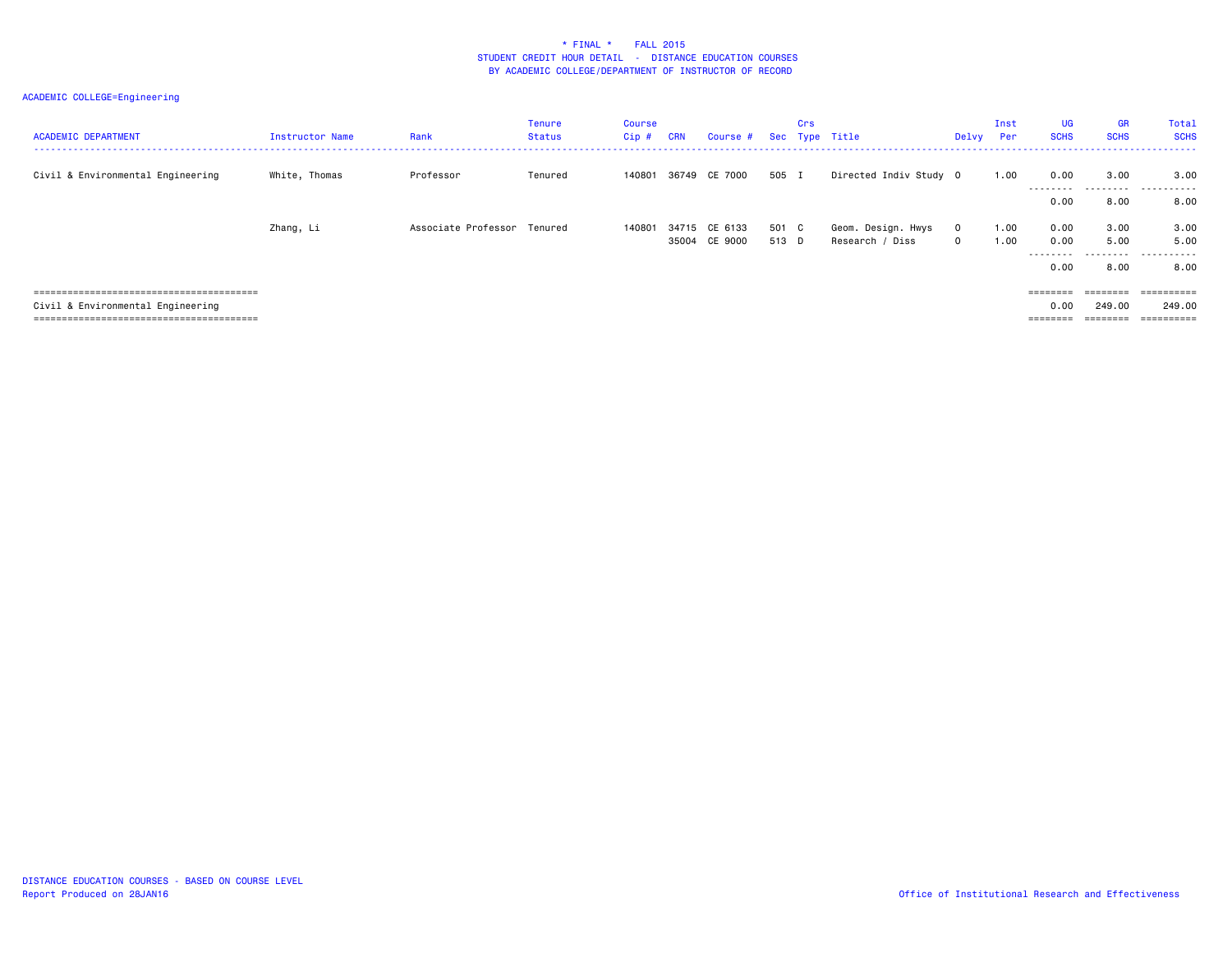| <b>ACADEMIC DEPARTMENT</b>           | Instructor Name        | Rank                          | <b>Tenure</b><br>Status | Course<br>$Cip$ # | <b>CRN</b> | Course #       |       | Crs | Sec Type Title    | Delvy    | Inst<br>Per         | <b>UG</b><br><b>SCHS</b> | <b>GR</b><br><b>SCHS</b> | Total<br><b>SCHS</b> |
|--------------------------------------|------------------------|-------------------------------|-------------------------|-------------------|------------|----------------|-------|-----|-------------------|----------|---------------------|--------------------------|--------------------------|----------------------|
| Computer Science & Engineering       | Archibald, Christopher | Assistant Professor Ten Track |                         | 110101            | 36412      | CSE 6633       | 501 C |     | Artificial Intell | $\Omega$ | 1.00                | 0.00<br>.                | 3.00                     | 3.00                 |
|                                      |                        |                               |                         |                   |            |                |       |     |                   |          |                     | 0.00                     | 3.00                     | 3.00                 |
|                                      | Dampier, David         | Non-Faculty                   | Tenured                 | 110101            |            | 35955 CSE 8000 | 501 D |     | Research /Thesis  | $\Omega$ | 1.00                | 0.00<br>.                | 1.00                     | 1.00                 |
|                                      |                        |                               |                         |                   |            |                |       |     |                   |          |                     | 0.00                     | 1.00                     | 1.00                 |
| ------------------------------------ |                        |                               |                         |                   |            |                |       |     |                   |          |                     |                          | ========                 | ==========           |
| Computer Science & Engineering       |                        |                               |                         |                   |            |                |       |     |                   |          |                     | 0.00                     | 4.00                     | 4.00                 |
|                                      |                        |                               |                         |                   |            |                |       |     |                   |          | _______<br>======== |                          | $=$ = = = = = = =        | ==========           |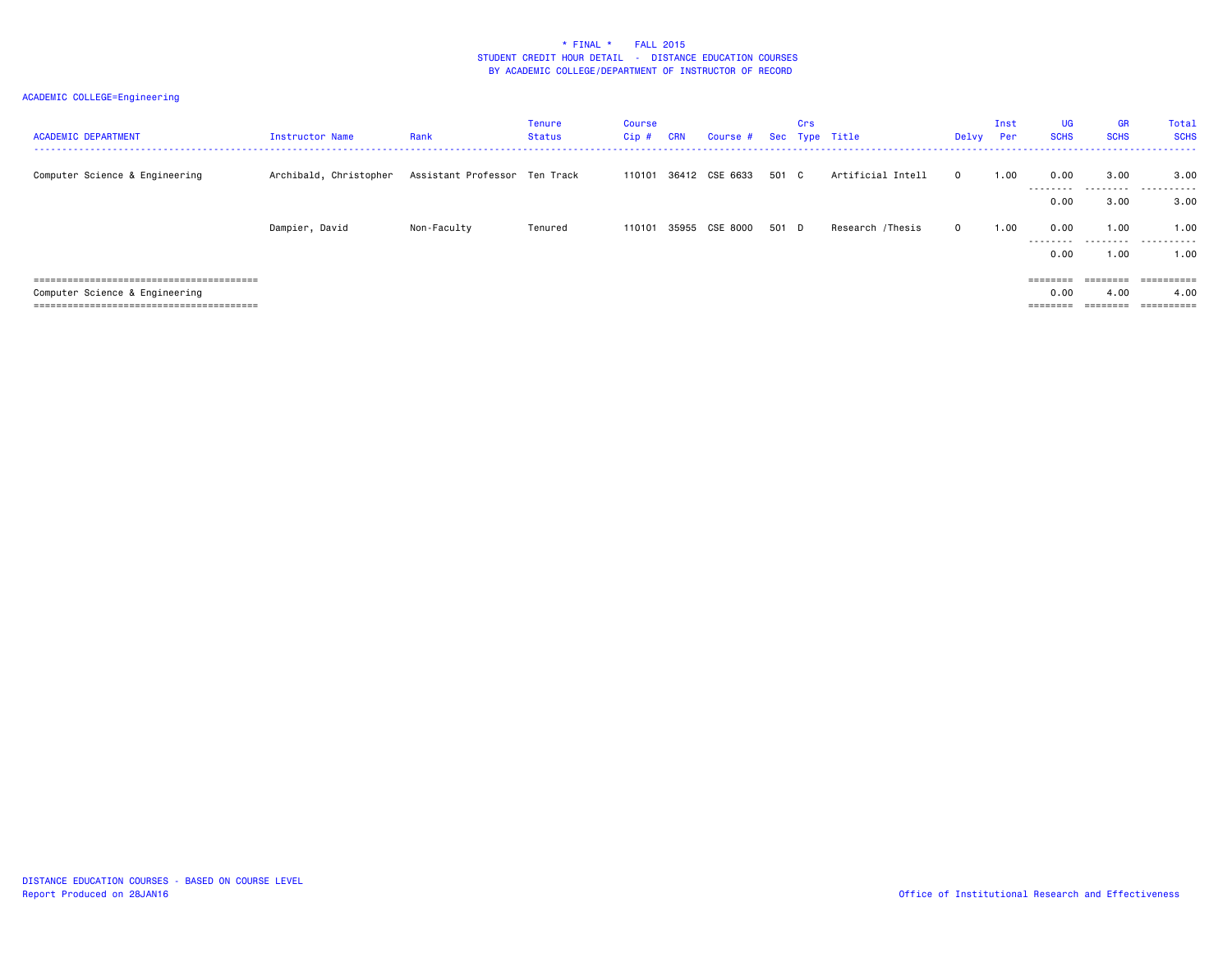| <b>ACADEMIC DEPARTMENT</b>                                                  | Instructor Name    | Rank                          | <b>Tenure</b><br><b>Status</b> | Course<br>Cip# | CRN   | Course #              | Sec   | Crs | Type Title             | Delvy Per   | Inst | <b>UG</b><br><b>SCHS</b> | <b>GR</b><br><b>SCHS</b> | Total<br><b>SCHS</b>  |
|-----------------------------------------------------------------------------|--------------------|-------------------------------|--------------------------------|----------------|-------|-----------------------|-------|-----|------------------------|-------------|------|--------------------------|--------------------------|-----------------------|
| Electrical & Computer Engineering                                           | Abdelwahed, Sherif | Non-Faculty                   | Tenured                        | 141001         |       | 35943 ECE 9000        | 501 D |     | Research/Diss          | 0           | 1.00 | 0.00<br><u>.</u>         | 14.00                    | 14.00                 |
|                                                                             |                    |                               |                                |                |       |                       |       |     |                        |             |      | 0.00                     | . <b>.</b><br>14.00      | . <b>.</b> .<br>14.00 |
|                                                                             | Anderson, Derek    | Assistant Professor Ten Track |                                | 141001         |       | 35944 ECE 8000        | 502 D |     | Research/Thesis        | $\mathbf 0$ | 1.00 | 0.00                     | 10.00                    | 10.00                 |
|                                                                             |                    |                               |                                |                |       |                       |       |     |                        |             |      | .<br>0.00                | . <b>.</b><br>10.00      | .<br>10.00            |
|                                                                             | Ball, John         | Assistant Professor Ten Track |                                | 141001         |       | 33922 ECE 6413        | 501 C |     | Digital Signal Proce 0 |             | 1.00 | 0.00                     | 18.00                    | 18.00                 |
|                                                                             |                    |                               |                                |                |       |                       |       |     |                        |             |      | <u>.</u><br>0.00         | . <u>.</u><br>18.00      | . <b>.</b> .<br>18.00 |
|                                                                             | Dabbiru, Lalitha   | Non-Faculty                   | Not Applicable                 |                |       | 141001 35005 ECE 6813 | 501 C |     | Communications Theor 0 |             | 1.00 | 0.00                     | 21.00                    | 21.00                 |
|                                                                             |                    |                               |                                |                |       |                       |       |     |                        |             |      | <u>.</u><br>0.00         | .<br>21.00               | .<br>21.00            |
|                                                                             | Donohoe, John      | Professor                     | Tenured                        | 141001         |       | 36267 ECE 8000        | 505 D |     | Research/Thesis        | $\mathbf 0$ | 1.00 | 0.00                     | 3.00                     | 3.00                  |
|                                                                             |                    |                               |                                |                |       |                       |       |     |                        |             |      | --------<br>0.00         | .<br>3.00                | ----<br>3.00          |
|                                                                             | Du, Qian           | Professor                     | Tenured                        | 140901         | 35008 | ECE 8473              | 501 C |     | Digital Image Proces 0 |             | 1.00 | 0.00                     | 12.00                    | 12.00                 |
|                                                                             |                    |                               |                                | 141001         |       | 35994 ECE 9000        | 506 D |     | Research/Diss          | $\mathbf 0$ | 1.00 | 0.00<br><u>.</u>         | 2.00                     | 2.00                  |
|                                                                             |                    |                               |                                |                |       |                       |       |     |                        |             |      | 0.00                     | 14.00                    | 14.00                 |
|                                                                             | Fowler, James      | Professor                     | Tenured                        | 141001         | 35007 | ECE 8453              | 501 C |     | Introduction to Wave 0 |             | 1.00 | 0.00                     | 15.00                    | 15.00                 |
|                                                                             |                    |                               |                                |                | 36266 | ECE 9000              | 508 D |     | Research/Diss          | $\mathbf 0$ | 1.00 | 0.00<br>.                | 7.00<br>.                | 7.00<br>.             |
|                                                                             |                    |                               |                                |                |       |                       |       |     |                        |             |      | 0.00                     | 22.00                    | 22.00                 |
|                                                                             | Jones, Bryan       | Associate Professor Tenured   |                                | 141001         |       | 33924 ECE 6783        | 501 B |     | Visual Guidance for 0  |             | 1.00 | 0.00<br><u>--------</u>  | 6.00                     | 6.00                  |
|                                                                             |                    |                               |                                |                |       |                       |       |     |                        |             |      | 0.00                     | 6.00                     | 6.00                  |
|                                                                             | Younan, Nicolas    | Professor                     | Tenured                        | 141001         | 35948 | ECE 8000              | 518 D |     | Research/Thesis        | 0           | 1.00 | 0.00                     | 1.00                     | 1.00                  |
|                                                                             |                    |                               |                                |                |       | 35949 ECE 9000        | 519 D |     | Research/Diss          | $\mathbf 0$ | 1.00 | 0.00<br>.                | 4.00<br>-----            | 4.00<br>.             |
|                                                                             |                    |                               |                                |                |       |                       |       |     |                        |             |      | 0.00                     | 5.00                     | 5.00                  |
| --------------------------------------<br>Electrical & Computer Engineering |                    |                               |                                |                |       |                       |       |     |                        |             |      | ========<br>0.00         | ========<br>113.00       | ==========<br>113.00  |
|                                                                             |                    |                               |                                |                |       |                       |       |     |                        |             |      | ========                 | --------- ----------     |                       |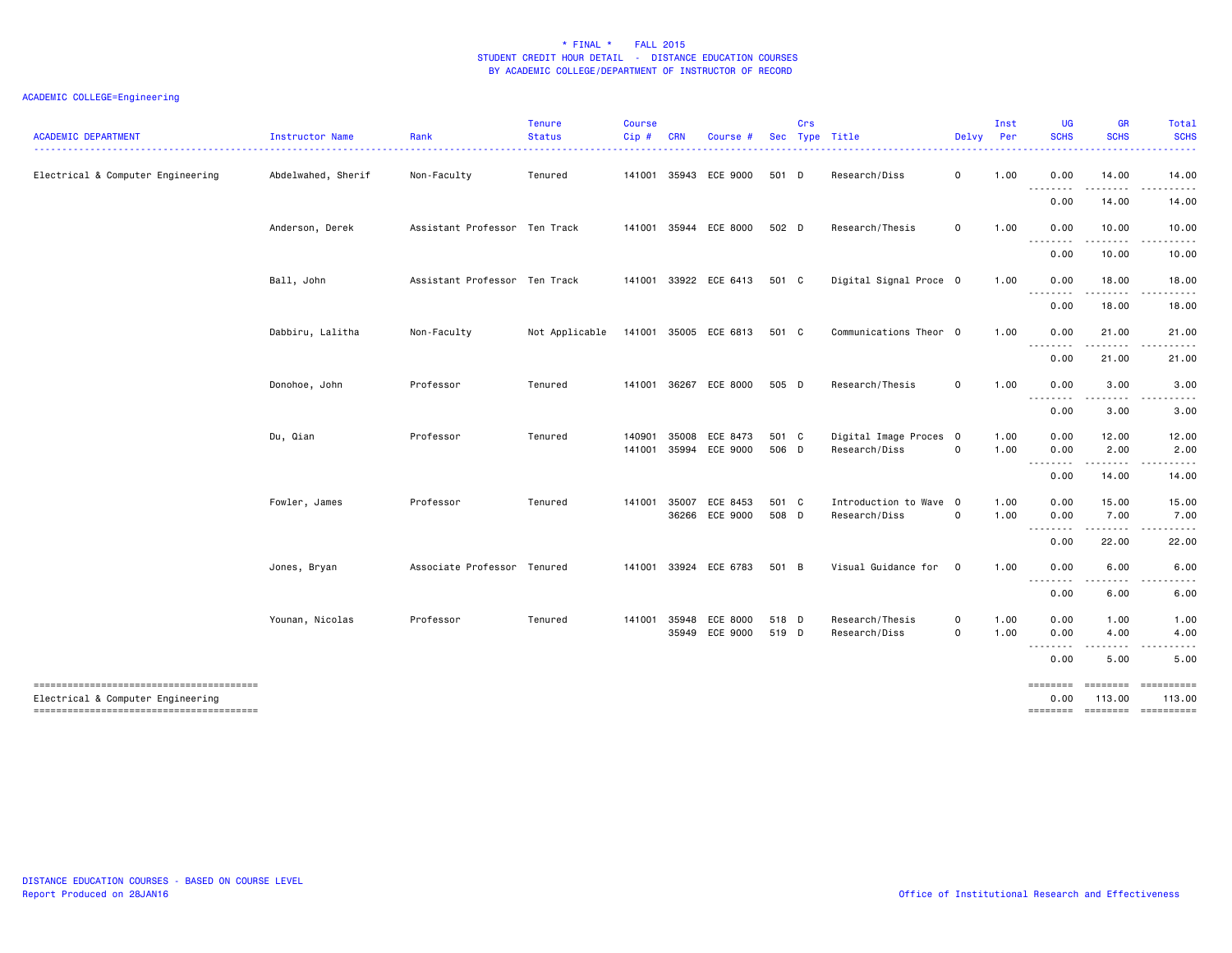| <b>ACADEMIC DEPARTMENT</b>       | Instructor Name        | Rank                               | <b>Tenure</b><br><b>Status</b> | <b>Course</b><br>Cip# | <b>CRN</b>     | Course #                            |                         | Crs | Sec Type Title                                           | Delvy                                             | Inst<br>Per          | <b>UG</b><br><b>SCHS</b> | <b>GR</b><br><b>SCHS</b>                                                                                                                                      | Total<br><b>SCHS</b><br>2222.  |
|----------------------------------|------------------------|------------------------------------|--------------------------------|-----------------------|----------------|-------------------------------------|-------------------------|-----|----------------------------------------------------------|---------------------------------------------------|----------------------|--------------------------|---------------------------------------------------------------------------------------------------------------------------------------------------------------|--------------------------------|
| Industrial & Systems Engineering | Asio, Sarah            | Visiting Assist Pro Non-Ten Track  |                                | 141701<br>270301      | 34057<br>34058 | IE 6533<br>IE 6613                  | 501 C<br>501 C          |     | Project Mgt<br>Eng Statistics I                          | 0<br>$\mathsf{O}\xspace$                          | 1.00<br>1.00         | 0.00<br>0.00             | 48.00<br>21.00                                                                                                                                                | 48.00<br>21.00                 |
|                                  |                        |                                    |                                |                       |                |                                     |                         |     |                                                          |                                                   |                      | .<br>0.00                | .<br>69.00                                                                                                                                                    | .<br>69.00                     |
|                                  | Bian, Linkan           | Assistant Professor Ten Track      |                                | 143501<br>143701      |                | 34975 IE 9000<br>34695 IE 8723      | 501 D<br>501 C          |     | Research/DIss<br>Oper Research II                        | $\mathbf 0$<br>$\mathsf{O}\xspace$                | 1.00<br>1.00         | 0.00<br>0.00<br>.        | 7.00<br>12.00<br>$\sim$ $\sim$ $\sim$ $\sim$ $\sim$                                                                                                           | 7.00<br>12.00<br>.             |
|                                  |                        |                                    |                                |                       |                |                                     |                         |     |                                                          |                                                   |                      | 0.00                     | 19.00                                                                                                                                                         | 19.00                          |
|                                  | Bullington, Stanley    | Professor                          | Tenured                        | 141701<br>143501      | 34059<br>34968 | IE 6653<br>IE 8000<br>34976 IE 9000 | 501 C<br>502 D<br>502 D |     | Ind Qual Control I<br>Research / Thesis<br>Research/DIss | $\mathbf 0$<br>$\mathbf 0$<br>$\mathsf{o}\xspace$ | 1.00<br>1.00<br>1.00 | 0.00<br>0.00<br>0.00     | 15.00<br>1.00<br>3.00                                                                                                                                         | 15.00<br>1.00<br>3.00          |
|                                  |                        |                                    |                                |                       |                |                                     |                         |     |                                                          |                                                   |                      | 0.00                     | $\frac{1}{2} \left( \frac{1}{2} \right) \left( \frac{1}{2} \right) \left( \frac{1}{2} \right) \left( \frac{1}{2} \right) \left( \frac{1}{2} \right)$<br>19.00 | .<br>19.00                     |
|                                  | Green, Robert          | Non-Faculty                        | Not Applicable                 | 143501                |                | 34056 IE 6513                       | 501 C                   |     | Engineering Admin                                        | 0                                                 | 0.90                 | 0.00<br>$\frac{1}{2}$    | 16.20<br>.                                                                                                                                                    | 16.20<br>$\frac{1}{2}$         |
|                                  |                        |                                    |                                |                       |                |                                     |                         |     |                                                          |                                                   |                      | 0.00                     | 16.20                                                                                                                                                         | 16.20                          |
|                                  | Jaradat, Raed          | Assistant Professor Ten Track      |                                | 142701                |                | 34869 IE 6773                       | 501 C                   |     | Sys Simulation I                                         | $\mathbf 0$                                       | 1.00                 | 0.00<br><u>.</u>         | 24.00<br>.                                                                                                                                                    | 24.00<br>.                     |
|                                  |                        |                                    |                                |                       |                |                                     |                         |     |                                                          |                                                   |                      | 0.00                     | 24.00                                                                                                                                                         | 24.00                          |
|                                  | Marufuzzaman, Mohammad | Assistant Professor Ten Track      |                                | 143501                | 36373          | IE 9000<br>36523 IE 7000            | 509 D<br>503 I          |     | Research/DIss<br>Directed Indiv Study 0                  | $\mathsf{O}\xspace$                               | 1.00<br>1.00         | 0.00<br>0.00             | 3.00<br>3.00                                                                                                                                                  | 3.00<br>3.00                   |
|                                  |                        |                                    |                                |                       |                |                                     |                         |     |                                                          |                                                   |                      | .<br>0.00                | .<br>6.00                                                                                                                                                     | -----<br>$\frac{1}{2}$<br>6.00 |
|                                  | Medal, Hugh            | Assistant Professor Ten Track      |                                | 141701<br>143501      | 34055          | IE 6333<br>34978 IE 9000            | 501 C<br>505 D          |     | Prod Control Sys I<br>Research/DIss                      | 0<br>$\mathsf{O}\xspace$                          | 1.00<br>1.00         | 0.00<br>0.00             | 45.00<br>3.00<br>$\sim$ $\sim$ $\sim$ $\sim$                                                                                                                  | 45.00<br>3.00<br>.             |
|                                  |                        |                                    |                                |                       |                |                                     |                         |     |                                                          |                                                   |                      | 0.00                     | 48.00                                                                                                                                                         | 48.00                          |
|                                  | Rahman, Md Mahmudur    | Grad Research Assis Not Applicable |                                | 141701                |                | 34060 IE 6753                       | 501 C                   |     | Systems Engr & Analy 0                                   |                                                   | 0.90                 | 0.00<br>$- - - - -$      | 8.10<br>.                                                                                                                                                     | 8.10<br>22222                  |
|                                  |                        |                                    |                                |                       |                |                                     |                         |     |                                                          |                                                   |                      | 0.00                     | 8.10                                                                                                                                                          | 8.10                           |
|                                  | Reeves, Kari           | Non-Faculty                        | Non-Ten Track                  | 143501                |                | 34972 IE 8000<br>34979 IE 9000      | 506 D<br>506 D          |     | Research / Thesis<br>Research/DIss                       | $\mathbf 0$<br>$\mathbf 0$                        | 1.00<br>1.00         | 0.00<br>0.00             | 6.00<br>19.00                                                                                                                                                 | 6.00<br>19.00                  |
|                                  |                        |                                    |                                |                       |                | 36033 IE 7000                       | 502 I                   |     | Directed Indiv Study 0                                   |                                                   | 1.00                 | 0.00                     | 2.00<br>.                                                                                                                                                     | 2.00<br>$\omega$ is a set of   |
|                                  |                        |                                    |                                |                       |                |                                     |                         |     |                                                          |                                                   |                      | 0.00                     | 27.00                                                                                                                                                         | 27.00                          |
|                                  | Smith, Brian           | Assistant Professor Ten Track      |                                | 142701                |                | 34694 IE 8583                       | 501 C                   |     | Enterprise Systems E 0                                   |                                                   | 1.00                 | 0.00<br><u>.</u>         | 69.00<br>.                                                                                                                                                    | 69.00<br>.                     |
|                                  |                        |                                    |                                |                       |                |                                     |                         |     |                                                          |                                                   |                      | 0.00                     | 69.00                                                                                                                                                         | 69.00                          |
|                                  | Strawderman, Lesley    | Associate Professor Tenured        |                                | 141701<br>143501      | 34060<br>34692 | IE 6753<br>IE 3123                  | 501 C<br>501            | C   | Systems Engr & Analy 0<br>Industrial Ergonomic 0         |                                                   | 0.10<br>1.00         | 0.00<br>30.00            | 0.90<br>0.00                                                                                                                                                  | 0.90<br>30.00                  |
|                                  |                        |                                    |                                |                       |                | 34980 IE 9000                       | 507 D                   |     | Research/DIss                                            | $\circ$                                           | 1.00                 | 0.00                     | 5.00                                                                                                                                                          | 5.00                           |
|                                  |                        |                                    |                                |                       | 35921          | IE 7000                             | 501 I                   |     | Directed Indiv Study                                     | $\overline{0}$                                    | 1.00                 | 0.00                     | 3.00                                                                                                                                                          | 3.00                           |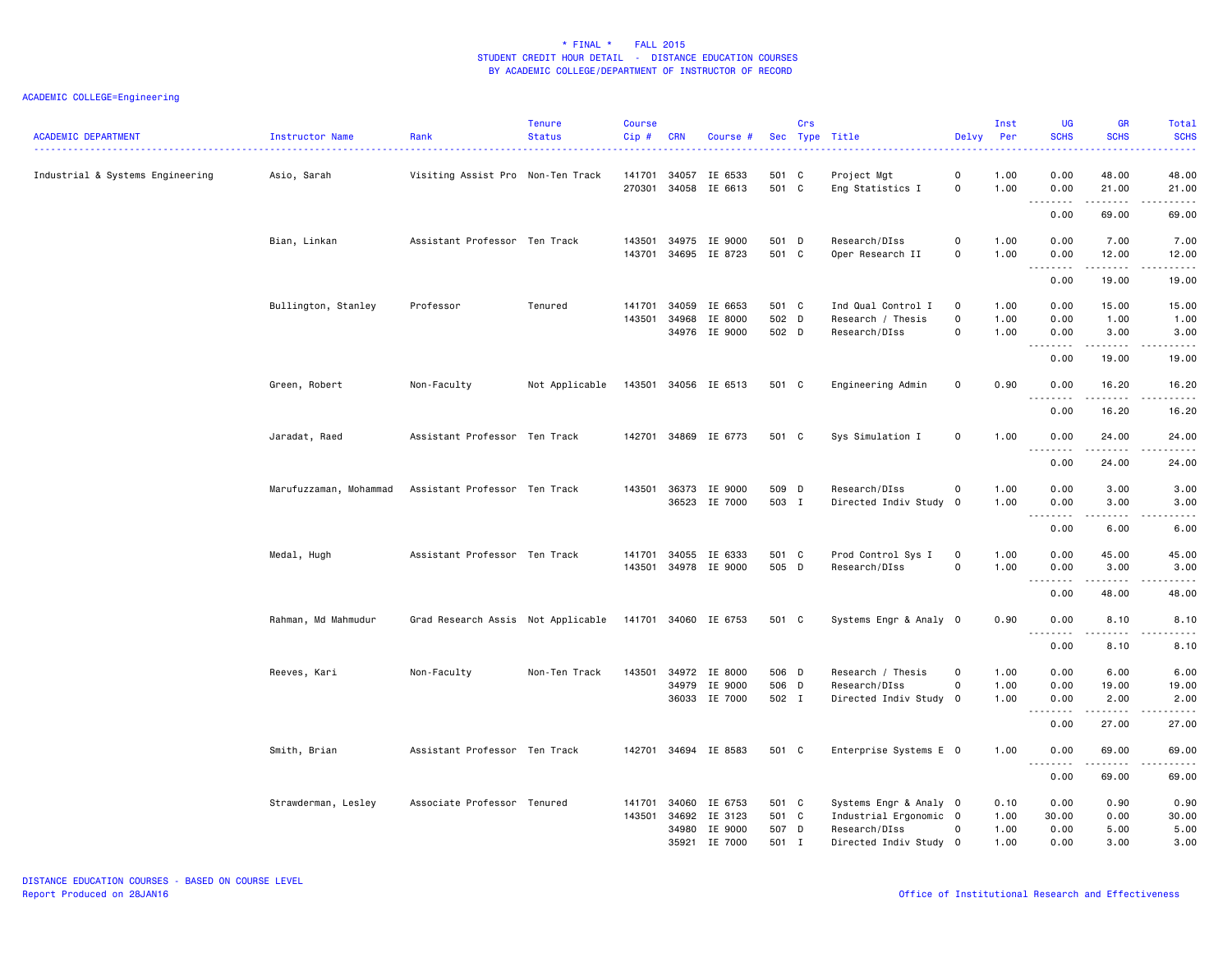| <b>ACADEMIC DEPARTMENT</b>       | Instructor Name | Rank      | <b>Tenure</b><br>Status | <b>Course</b><br>Cip# | <b>CRN</b> | Course #                 |                | Crs | Sec Type Title                     | Delvy                        | Inst<br>Per  | UG<br><b>SCHS</b>                               | <b>GR</b><br><b>SCHS</b>          | Total<br><b>SCHS</b>                   |
|----------------------------------|-----------------|-----------|-------------------------|-----------------------|------------|--------------------------|----------------|-----|------------------------------------|------------------------------|--------------|-------------------------------------------------|-----------------------------------|----------------------------------------|
| Industrial & Systems Engineering | Usher, John     | Professor | Tenured                 | 143501                | 34056      | IE 6513<br>34981 IE 9000 | 501 C<br>508 D |     | Engineering Admin<br>Research/DIss | $\mathbf{O}$<br>$\mathbf{O}$ | 0.10<br>1.00 | 30.00<br>0.00<br>0.00<br>---------<br>0.00      | 8.90<br>1.80<br>3.00<br>.<br>4.80 | <br>38.90<br>1.80<br>3,00<br>.<br>4.80 |
| Industrial & Systems Engineering |                 |           |                         |                       |            |                          |                |     |                                    |                              |              | $=$ = = = = = = =<br>30.00<br>$=$ = = = = = = = | ========<br>319,00<br>========    | ==========<br>349,00<br>==========     |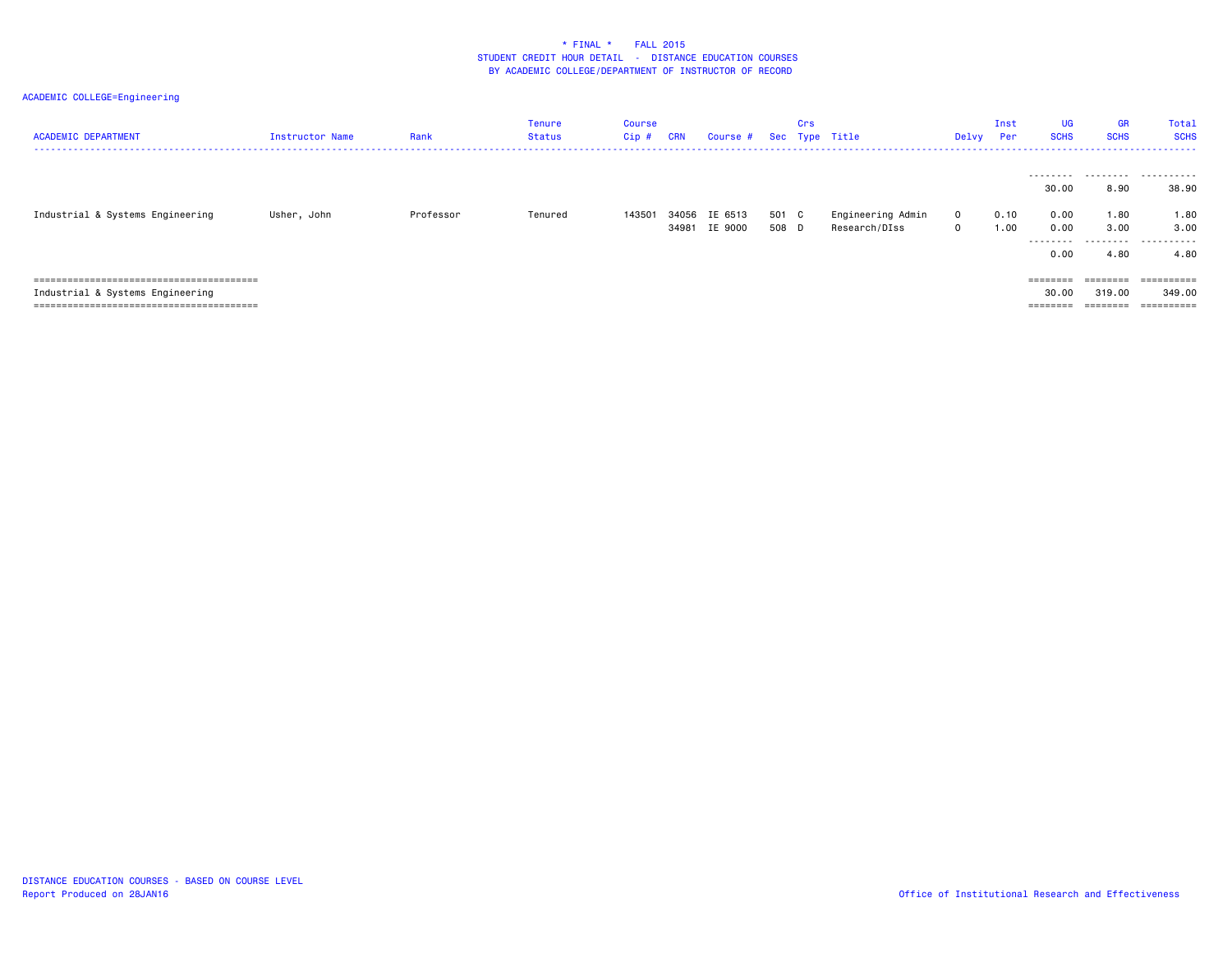| <b>ACADEMIC DEPARTMENT</b> | <b>Instructor Name</b> | Rank                          | Tenure<br><b>Status</b> | <b>Course</b><br>Cip# | <b>CRN</b>     | <b>Course</b>            |                | Crs | Sec Type Title                              | Delvy       | Inst<br>Per<br>. | UG<br><b>SCHS</b> | <b>GR</b><br><b>SCHS</b> | Total<br><b>SCHS</b><br>$\frac{1}{2} \left( \frac{1}{2} \right) \left( \frac{1}{2} \right) \left( \frac{1}{2} \right) \left( \frac{1}{2} \right) \left( \frac{1}{2} \right)$ |
|----------------------------|------------------------|-------------------------------|-------------------------|-----------------------|----------------|--------------------------|----------------|-----|---------------------------------------------|-------------|------------------|-------------------|--------------------------|------------------------------------------------------------------------------------------------------------------------------------------------------------------------------|
| Mechanical Engineering     | Bammann, Douglas       | Professor                     | Tenured                 |                       |                | 141101 33977 EM 8113     | 501 C          |     | Theory Of Cont Media 0                      |             | 1.00             | 0.00              | 9.00                     | 9.00                                                                                                                                                                         |
|                            |                        |                               |                         |                       |                |                          |                |     |                                             |             |                  | .<br>0.00         | 9.00                     | 9.00                                                                                                                                                                         |
|                            | Horstemeyer, Mark      | Professor                     | Tenured                 | 141901                | 34699<br>36325 | ME 8243<br>ME 8011       | 501 C<br>501 S |     | Finite Element In Me 0<br>Graduate Seminar  | $\mathbf 0$ | 1.00<br>1.00     | 0.00<br>0.00      | 18.00<br>3.00            | 18.00<br>3.00                                                                                                                                                                |
|                            |                        |                               |                         |                       | 36433          | ME 7000<br>36434 ME 8000 | 502 I<br>505 D |     | Directed Indiv Study 0<br>Research / Thesis | $\mathbf 0$ | 1.00<br>1.00     | 0.00<br>0.00      | 3.00<br>3.00             | 3.00<br>3.00                                                                                                                                                                 |
|                            |                        |                               |                         |                       |                |                          |                |     |                                             |             |                  | .<br>0.00         | .<br>27.00               | $\frac{1}{2} \left( \frac{1}{2} \right) \left( \frac{1}{2} \right) \left( \frac{1}{2} \right) \left( \frac{1}{2} \right) \left( \frac{1}{2} \right)$<br>27.00                |
|                            | Luck, Rogelio          | Professor                     | Tenured                 | 141901                |                | 34698 ME 8213            | 501 C          |     | Engineering Anal I                          | $\mathbf 0$ | 1.00             | 0.00              | 15.00                    | 15.00                                                                                                                                                                        |
|                            |                        |                               |                         |                       |                |                          |                |     |                                             |             |                  | <u>.</u><br>0.00  | .<br>15.00               | .<br>$- - -$<br>15.00                                                                                                                                                        |
|                            | Schneider, Judith      | Non-Employee                  | Not Applicable          |                       |                | 141901 36343 ME 9000     | 512 D          |     | Research / Diss                             | $\circ$     | 1.00             | 0.00<br>.         | 1.00<br>.                | 1.00                                                                                                                                                                         |
|                            |                        |                               |                         |                       |                |                          |                |     |                                             |             |                  | 0.00              | 1.00                     | 1.00                                                                                                                                                                         |
|                            | Shamsaei, Nima         | Assistant Professor Ten Track |                         |                       |                | 141901 36061 ME 7000     | 501 I          |     | Directed Indiv Study 0                      |             | 1.00             | 0.00<br>--------  | 3.00<br>.                | 3.00<br>$\frac{1}{2} \left( \frac{1}{2} \right) \left( \frac{1}{2} \right) \left( \frac{1}{2} \right) \left( \frac{1}{2} \right) \left( \frac{1}{2} \right)$<br>$- - -$      |
|                            |                        |                               |                         |                       |                |                          |                |     |                                             |             |                  | 0.00              | 3.00                     | 3.00                                                                                                                                                                         |
|                            | Stone, Tonya           | Assistant Professor Ten Track |                         |                       |                | 141901 36324 ME 8000     | 515 D          |     | Research / Thesis                           | $\mathbf 0$ | 1.00             | 0.00<br>--------  | 6.00<br>$\frac{1}{2}$    | 6.00                                                                                                                                                                         |
|                            |                        |                               |                         |                       |                |                          |                |     |                                             |             |                  | 0.00              | 6.00                     | 6.00                                                                                                                                                                         |
|                            | Thompson, Scott        | Assistant Professor Ten Track |                         |                       |                | 141901 36819 ME 9000     | 516 D          |     | Research / Diss                             | $\mathbf 0$ | 1.00             | 0.00<br>--------  | 1.00<br>--------         | 1.00<br>$\sim$ $\sim$ $\sim$<br>. <b>.</b> .                                                                                                                                 |
|                            |                        |                               |                         |                       |                |                          |                |     |                                             |             |                  | 0.00              | 1.00                     | 1.00                                                                                                                                                                         |
| Mechanical Engineering     |                        |                               |                         |                       |                |                          |                |     |                                             |             |                  | ========<br>0.00  | ========<br>62.00        | <b>CONSESSED</b><br>62.00<br>==============================                                                                                                                  |